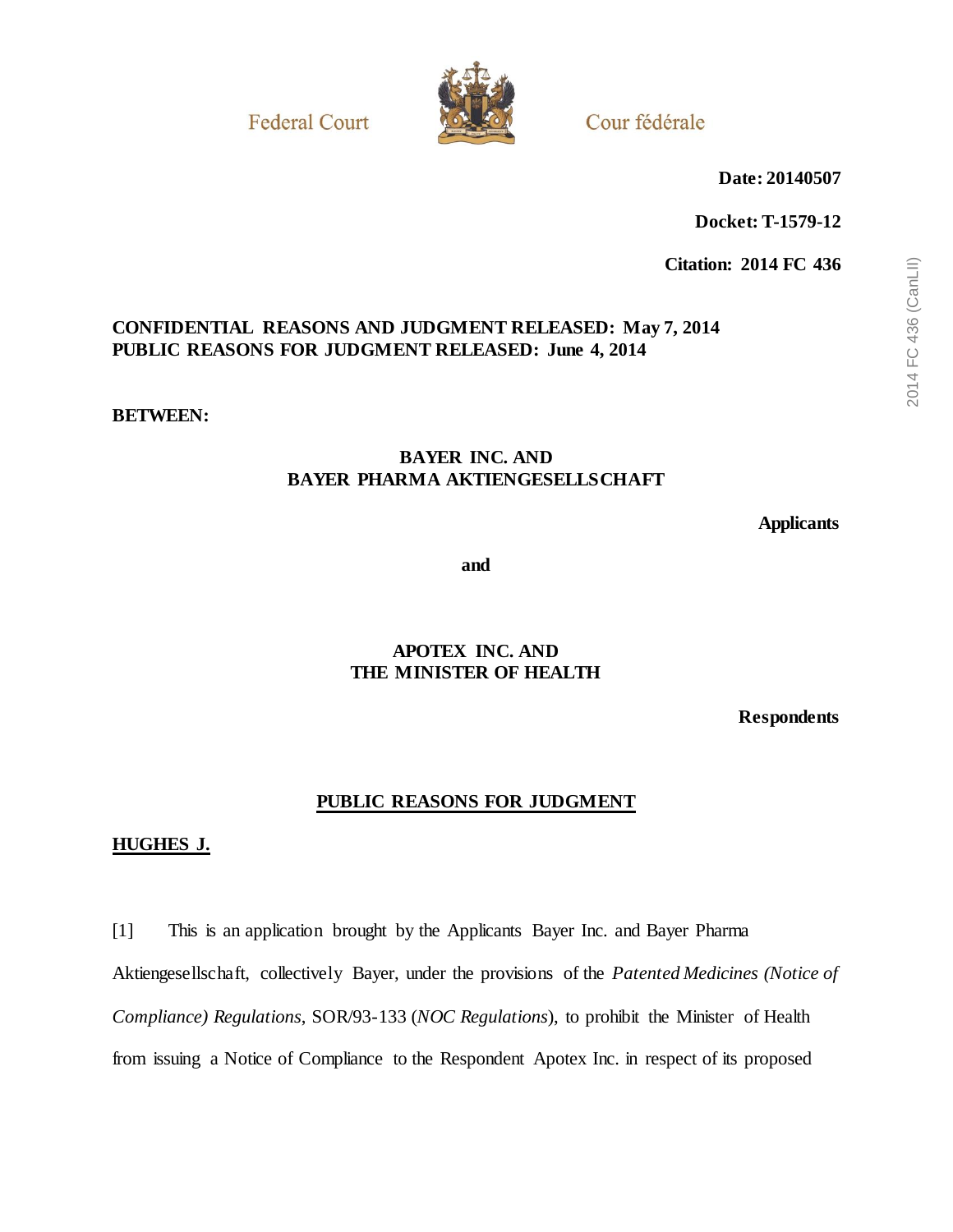drospirenone and ethinylestradiol combination until the expiry of Canadian Letters Patent No.

2,382,426 (the '426 Patent).

[2] For the reasons that follow I find that Apotex's allegations as to non-infringement are justified thus the application is dismissed.

# <span id="page-1-0"></span>I. INDEX

[3] The following is a table setting out the various topics dealt with in these Reasons by page number:

| $\mathbf{I}$ . |  |
|----------------|--|
| $\Pi$ .        |  |
| III.           |  |
| IV.            |  |
| V.             |  |
| VI.            |  |
| VII.           |  |
| VIII.          |  |
| IX.            |  |
| X.             |  |
| XI.            |  |
| XII.           |  |
| XIII.          |  |
| XIV.           |  |
| XV.            |  |
| XVI.           |  |
|                |  |

## <span id="page-1-1"></span>II. THE COBALT PROCEEDINGS

[4] I have previously heard and disposed of an application brought by Bayer in respect of the '426 Patent under the *NOC Regulations*, as against a different Respondent, Cobalt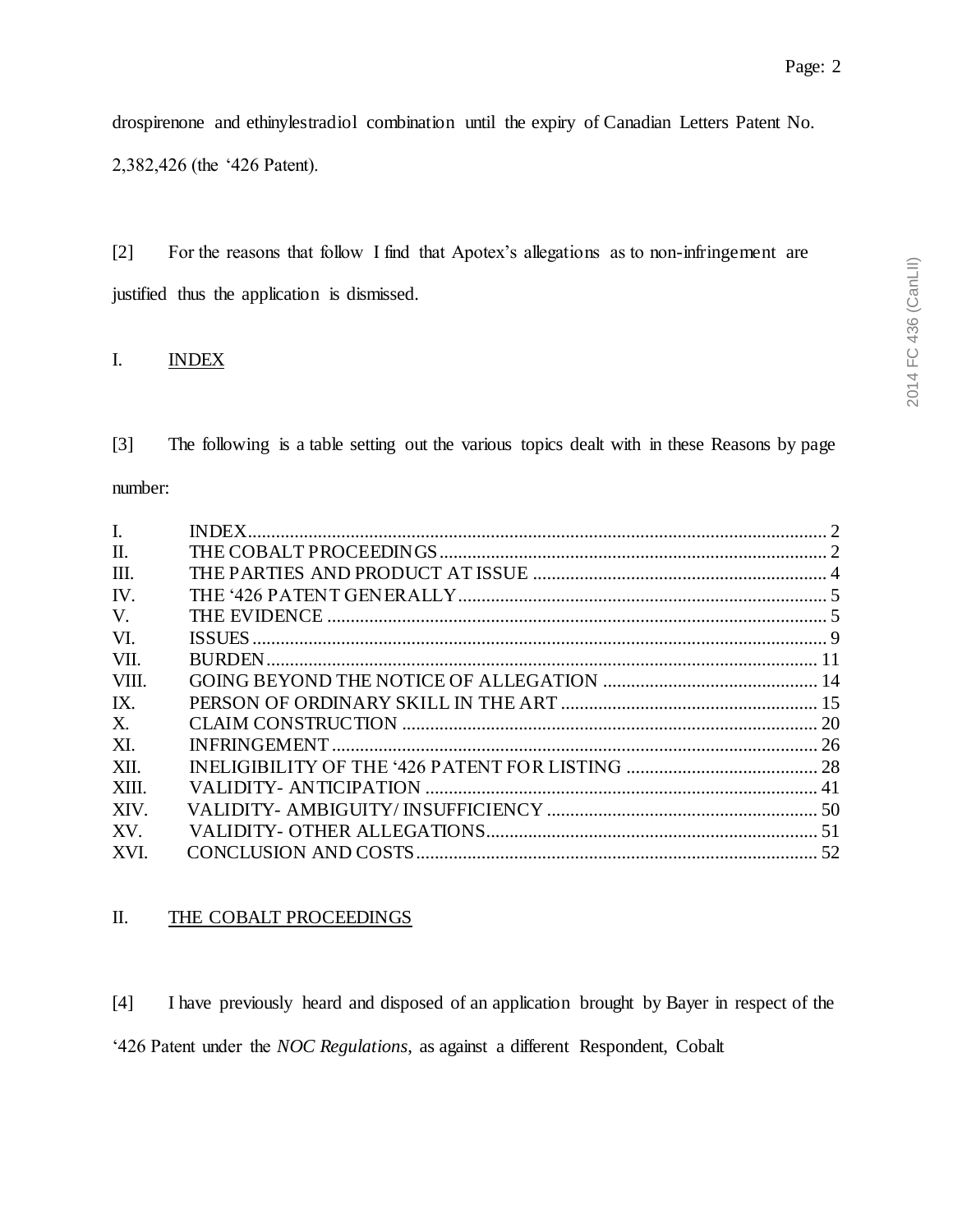Pharmaceuticals Company in proceeding Court Docket No. T-215-12. My decision dated October 22, 2013 is cited as 2013 FC 1061. This will be referred as the Cobalt Proceedings.

[5] In the Cobalt Proceeding I concluded that none of the allegations as to non-infringement or invalidity of the '426 Patent as raised by Cobalt in its Notice of Allegation and as restricted by Counsel in argument, were justified. Accordingly I gave Judgment prohibiting the Minister from issuing a Notice of Compliance to Cobalt until the expiry of the '426 Patent. That patent will expire on August 31, 2020.

[6] Cobalt has appealed to the Federal Court of Appeal from my decision (file no. A-376-13). The list of entries for that appeal indicates that a Record has been filed as have memoranda of argument by each party. No date for the hearing of that appeal has been set as of this time.

[7] At a pre-hearing conference which I held with Counsel for the parties I indicated that I had read the Record in the present proceedings and the memoranda of argument filed in these proceedings by each party. I indicated that I would be inclined to follow my decision in the Cobalt Proceedings unless a different issue has been raised in these proceedings or substantially different evidence was in the Record in these proceedings. On April 22, 2014 Counsel for Apotex, writing on behalf of both Apotex and the Applicants, filed a letter with the Court stating, *inter alia:*

> The parties will not be making any submissions in Court File No. T-1579-12 in respect of Apotex's allegation that Canadian Patent No. 2,382,426 is obvious, it being understood that, if the Court considers it necessary to dispose of this obviousness allegation, it will be found to be not justified for the reasons expressed in the Reasons for Judgment in the Cobalt Proceeding.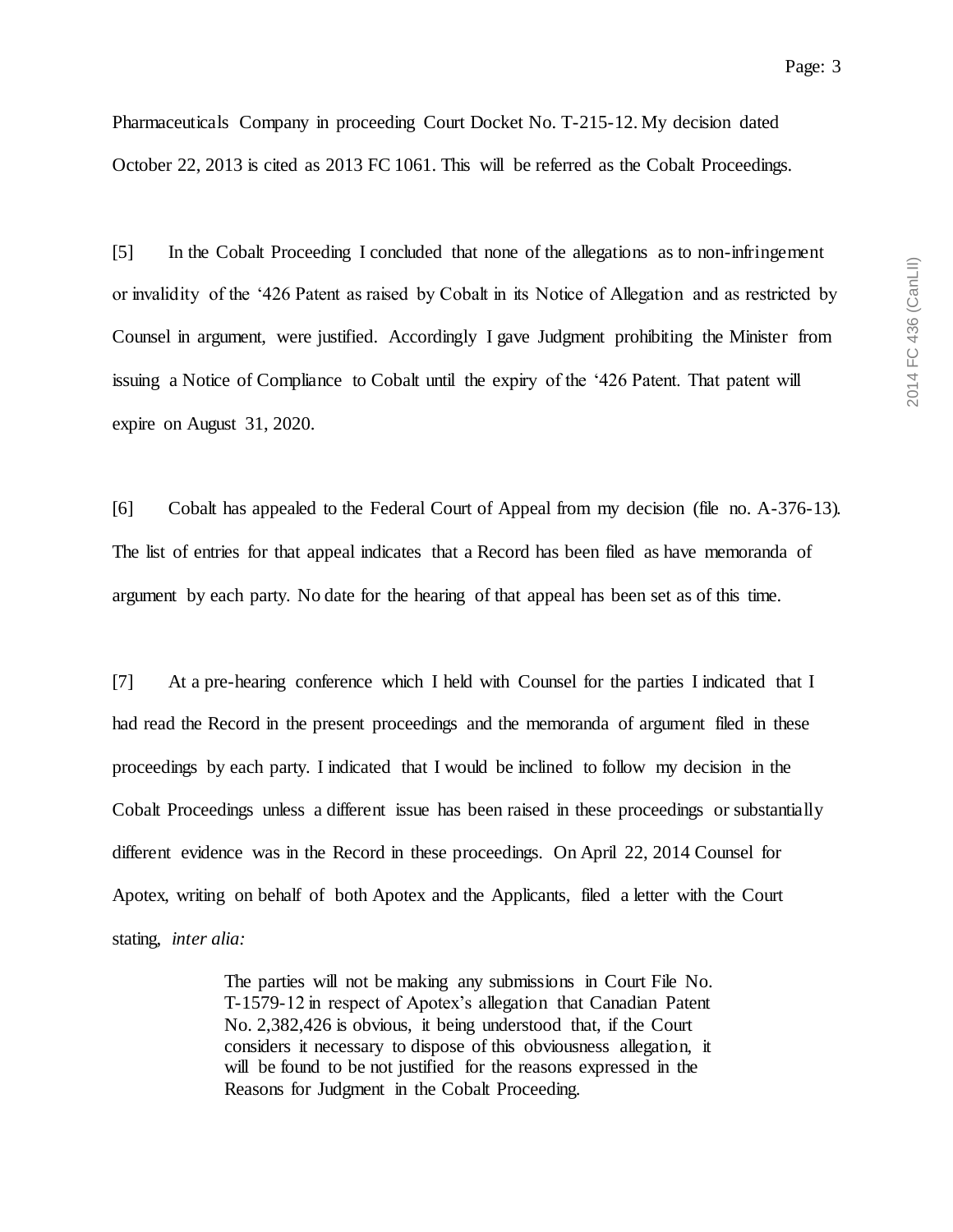[8] With this in mind I have heard submissions from Counsel for each of the Applicants Bayer and the Respondent Apotex in the present proceedings. Some of the Reasons that follow are taken more or less directly from my Reasons in the Cobalt Proceedings 2013 FC 1061 in instances where the issues or evidence are not substantially different or the matters are not controversial.

## <span id="page-3-0"></span>III. THE PARTIES AND PRODUCT AT ISSUE

[9] The Applicant Bayer Inc. is a "first person" as described in the *NOC Regulations*. It has listed the patent at issue with the Minister of Health in apparent accordance with those *Regulations.*

[10] The other Applicant Bayer Pharma Aktiengesellschaft is the owner of the patent at issue.

[11] Bayer distributes in Canada birth control tablets under the brand name YAZ. The tablets include as active ingredients 3 mg drospirenone + 20 mg ethinylestradiol in tablet form for oral administration.

[12] The Respondent Apotex Inc. is a "second person" as described in the *NOC Regulations*. On or about July 10, 2012, Apotex served on Bayer a Notice of Allegation stating that it has applied to the Minister of Health for a Notice of Compliance in order to distribute in Canada a generic version of Bayer's YAZ tablets.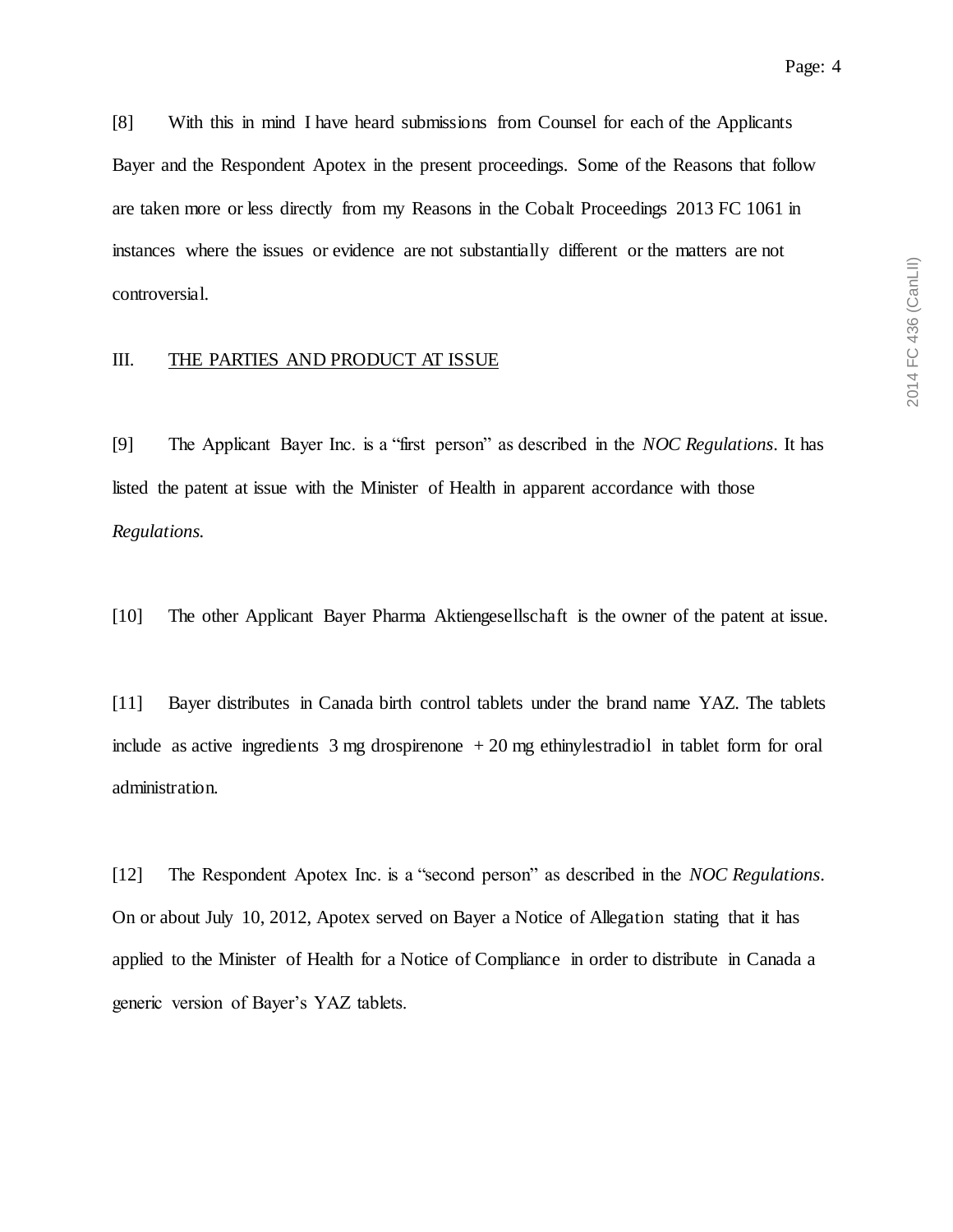2014 FC 436 (CanLII) 2014 FC 436 (CanLII)

Page: 5

[13] The Respondent Minister of Health performs various duties as provided in the *NOC Regulations*; including, in appropriate circumstances, the issuance of a Notice of Compliance (NOC) to a second person, which would permit the sale of a generic version of a specified drug in Canada. The Minister took no active part in these proceedings.

## <span id="page-4-0"></span>IV. THE '426 PATENT GENERALLY

[14] The '426 patent is entitled "Pharmaceutical Combination of Ethinylestradiol and Drospirenone for Use as a Contraceptive". It names Wolfgang Heil, Jurgen Hilman, Ralph Lipp and Renate Heithecker as inventors.

[15] The application for this patent was filed under the provisions of the Patent Co-Operation Treaty with an effective filing date in Canada of August 31, 2000. The application was made available for public inspection March 8, 2001. The application claimed priority from both a United States and a European patent application, each filed August 31, 1999.

[16] The '426 patent was issued and granted in Canada on February 28, 2006. The term of the patent will expire August 31, 2020.

## <span id="page-4-1"></span>V. THE EVIDENCE

[17] As is usual in proceedings of this kind, the evidence consisted of affidavits tendered by each of the parties, and transcripts of the cross-examinations conducted upon those affiants selected for cross-examination. The Court had no opportunity to observe any witness in person.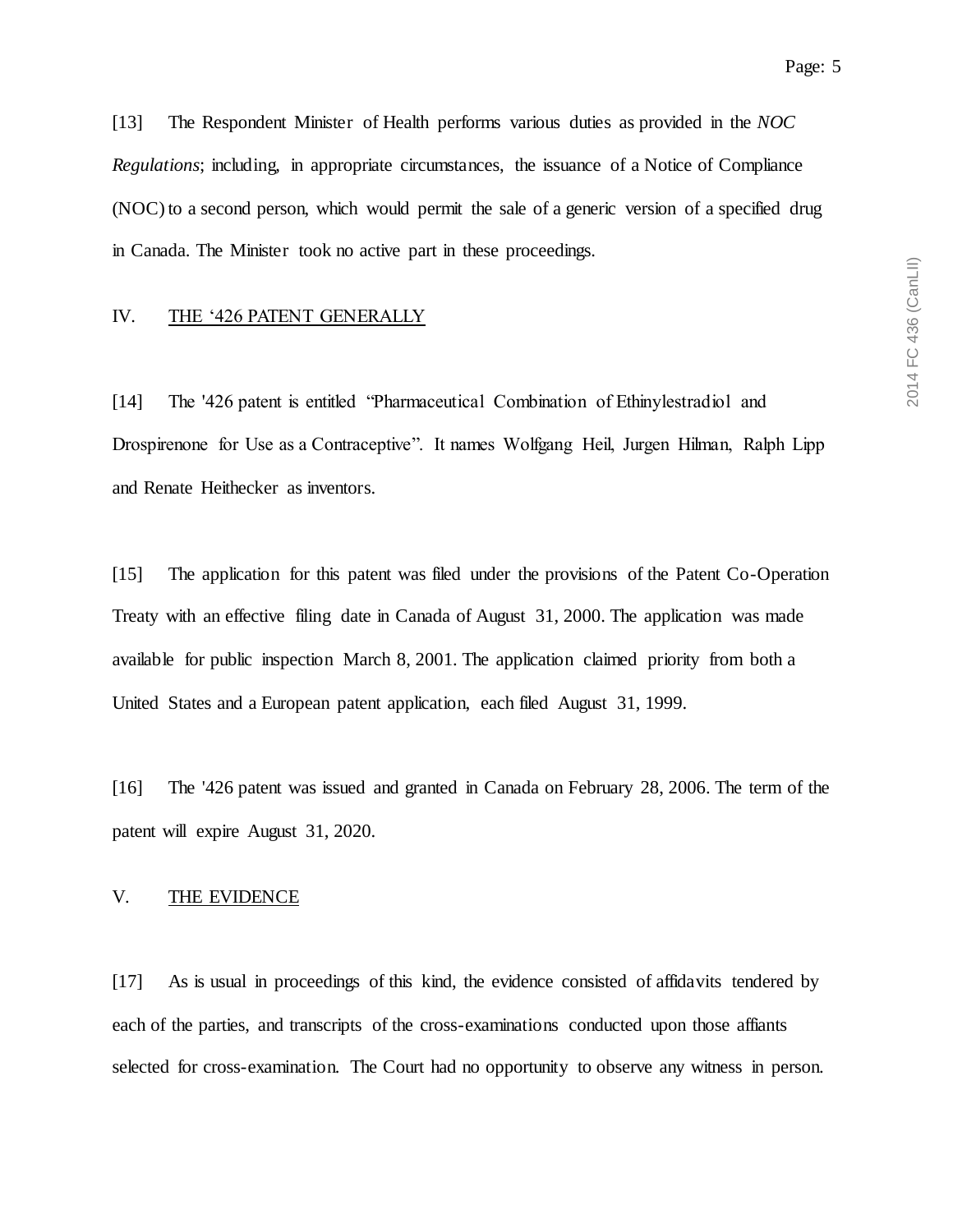Some witnesses were tendered as experts; no party objected to the fact that they were tendered as experts. I am satisfied that all experts have given evidence that assists the Court in resolving the matters at issue and I am not prepared, on the Record that I have, to find any of them lacking in credibility or lacking in sufficient expertise in the matters addressed in their evidence.

[18] Bayer filed the evidence of the following expert witness:

- 1. Dr. Martyn Davies of Nottingham, United Kingdom, a Professor in Biomedical Surface Chemistry, Laboratory of Biophysics and Surface Analysis at the School of Pharmacy at the University of Nottingham in the UK. He provided expert evidence as to the analysis of tablets of the kind Apotex wishes to sell in Canada and evidence as to several aspects of pharmaceutical chemistry matters at issue. At times his Affidavit strayed beyond the opinions of an expert into the areas of legal argument. I give those portions of his evidence little weight. Dr. Davies was cross-examined.
- [19] Bayer also filed the evidence of the following fact witnesses
	- 2. Dr. Wolfgang Heil of Seevetal, Germany. He presently works as a pharmacist. He was a member of the Pharmaceutical Development Group at Schering and is one of the named inventors of the '426 patent. He gave evidence as to the development of the product at issue. Schering was the predecessor of Bayer. He was cross-examined.
	- 3. Dr. Michael Hümpel of Lübeck, Germany. He is now retired having worked at Schering (Bayer) from 1974 to 2006. He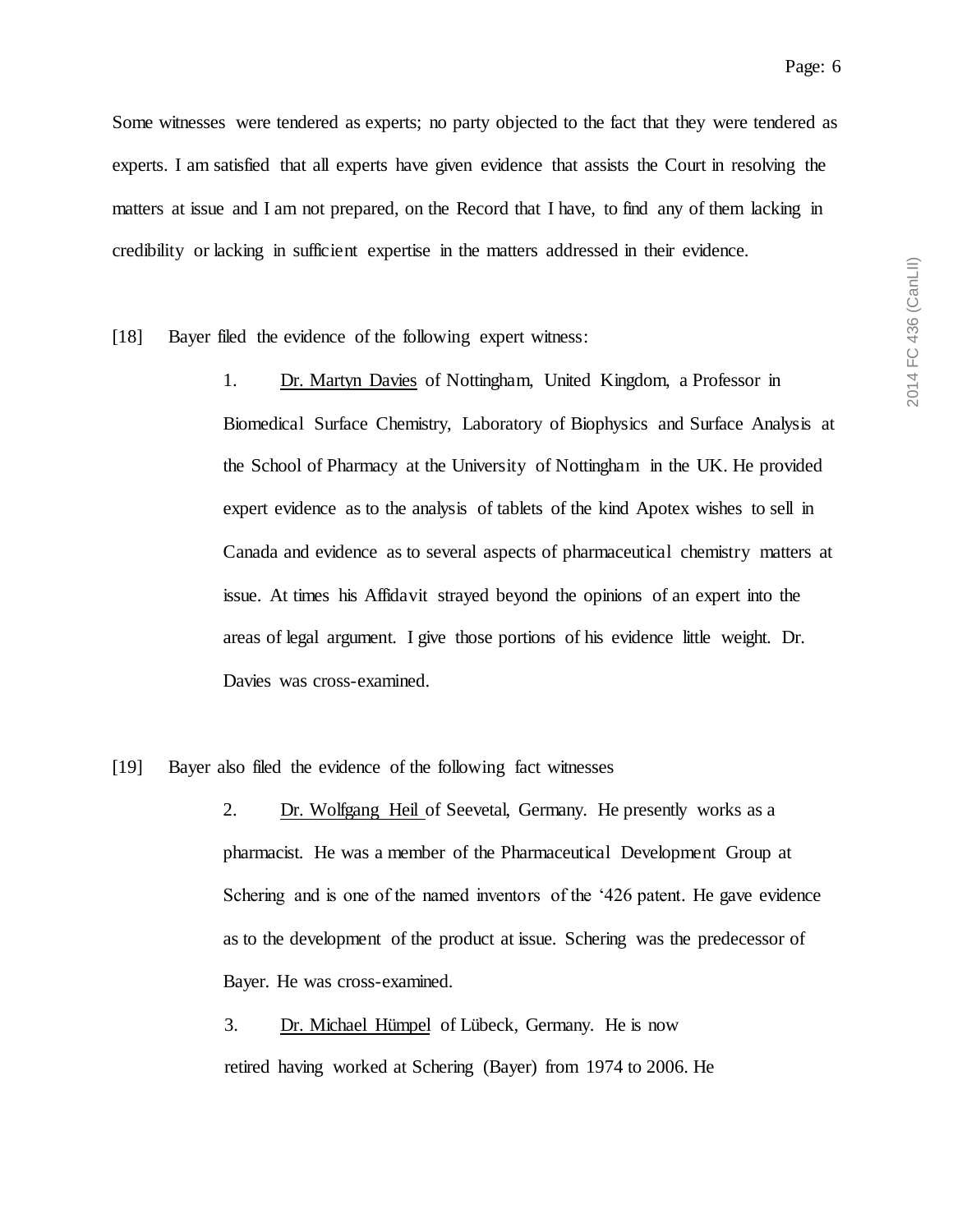gave evidence as to the development of the product at issue. He was cross-examined.

4. Dr. Joachim Marr of Berlin, Germany. He is a Vice-President of Global Clinical Development in Women's Health at Bayer. He gave evidence respecting the clinical studies of the product at issue. He was cross-examined.

5. Ms. Mira Rinnie of Aurora, Ontario. She is a law clerk in the offices of the solicitors for Bayer. Her affidavit served to make certain documents of record. She was not cross-examined.

6. Dr. Johannes W. Tack of Berlin, Germany. He presently works as COO of a pharmaceutical company unrelated to the parties to this proceeding, he did work for Schering between 1978 and 2001. He testified to the development of the product at issue. He was cross-examined.

[20] Apotex filed the evidence of the following fact witnesses:

1. Ms. Lisa Ebdon of Vaughan, Ontario. She is a law clerk in the offices of Apotex's solicitors. Her affidavit served to make certain documents of record. She was not cross-examined.

2. Ms. Raquel Fernandez, of (….)She is an employee of (….)who supplies the tablets at issue to Apotex. She identified samples of certain (…) products and their dispatch to Apotex's solicitors. She was cross-examined.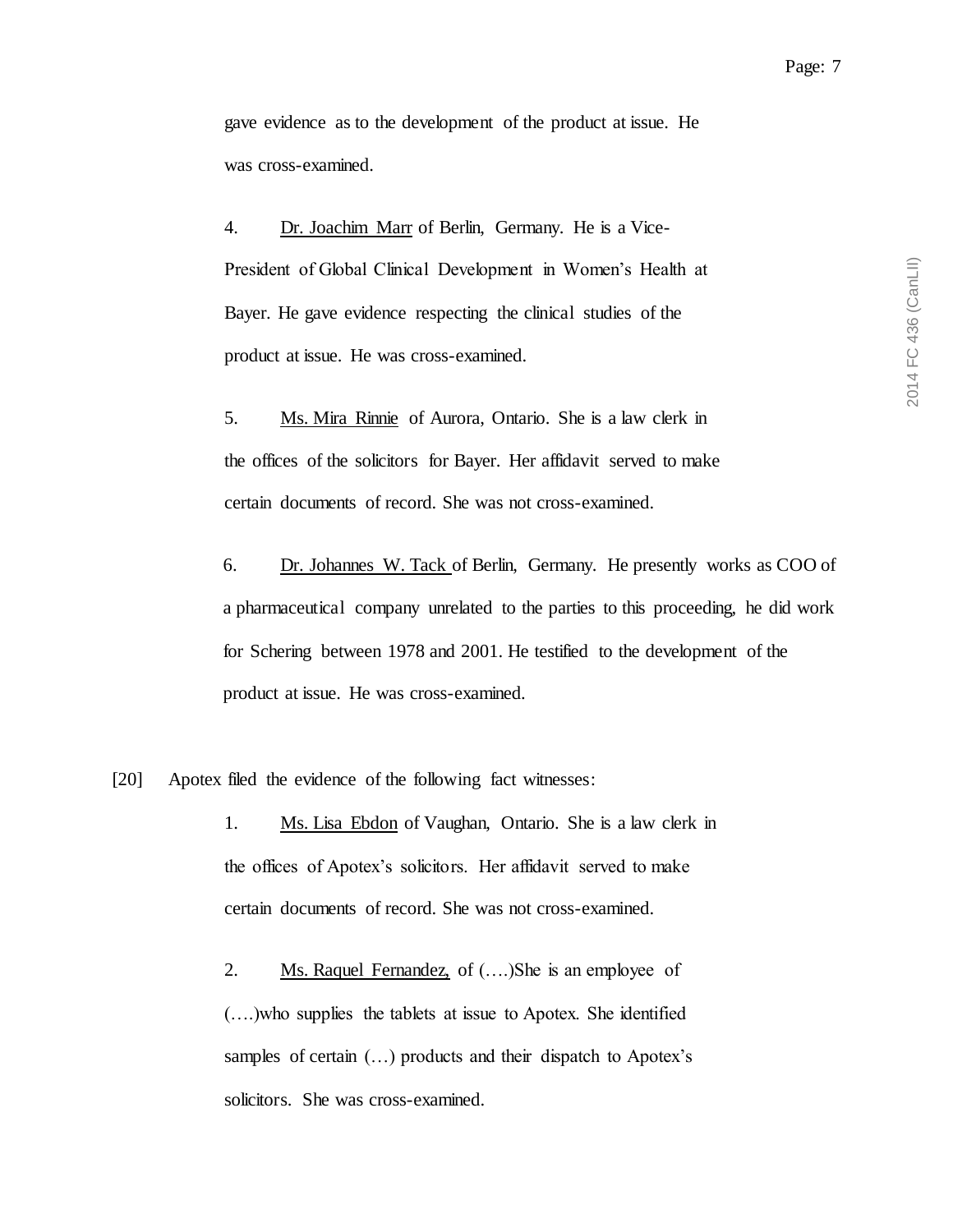[21] Apotex filed the evidence of the following expert witnesses:

3. Dr. Michael Cima of Cambridge, Massachusetts. He is the David H. Koch Professor of Engineering and MIT Professor of Materials Science and Engineering at Massachusetts Institute of Technology (MIT). He gave evidence as to the testing of certain materials and as to pharmaceutical chemistry. He was crossexamined.

4. Dr. Paul J. Jarosz of Westminster, Colorado. He is a consultant in the pharmaceutical industry and has worked with a number of pharmaceutical companies in their research areas and has served as an adjunct professor. He gave evidence as to a number of pharmaceutical chemical matters. He was crossexamined.

5. Dr. Donald T. Jung of Cupertino, California. He is Director of Nonclinical and Clinical Pharmacology at Threshold Pharmaceuticals. He gave evidence directed to whether the claimed invention of the patent at issue was obvious. He was crossexamined. The issue of obviousness, hence his evidence, was not argued before me.

6. Mr. David Rosen of Cabin John, Maryland. He is a practicing United States attorney, a partner of Foley & Lardner LLP, FDA practice group leader and co-chair of its Life Sciences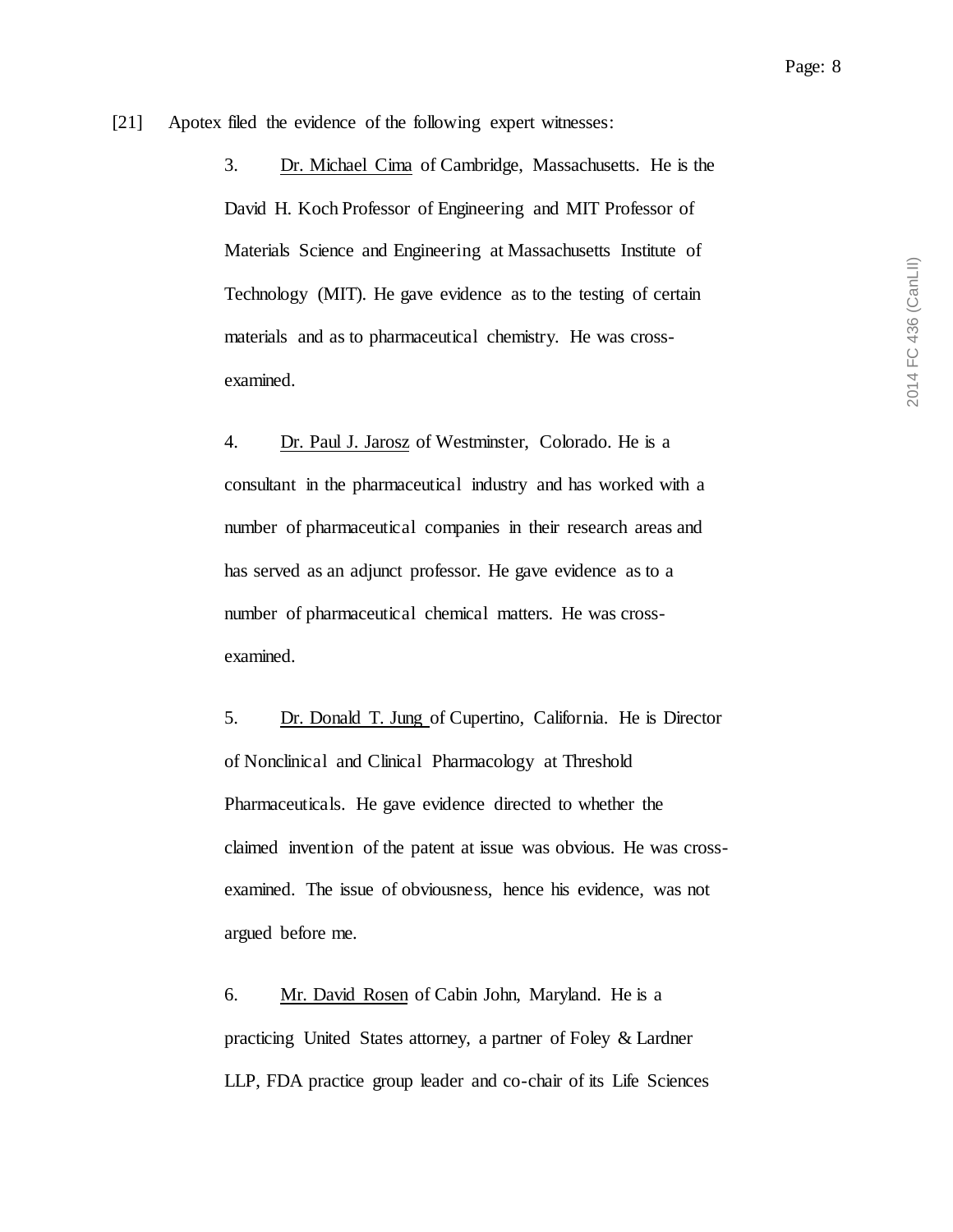Interest Team. He gave evidence as to the legal effect of circumstances related to the United States clinical tests of the Bayer product. He was cross-examined.

7. Dr. James A. Simon of McLean, Virginia. He is a physician and currently Clinical Professor in the Division of Reproductive Endocrinology and Infertility at George Washington University School of Medicine. He gave evidence respecting clinical testing. He was cross-examined.

## <span id="page-8-0"></span>VI. ISSUES

[22] Notwithstanding the disposition by this Court of issues of validity and infringement respecting the '426 patent in the Cobalt Proceedings, those issues are under appeal and thus are not yet finally determined in those proceedings.

[23] The parties have raised issues of validity and infringement in the present proceedings. As to infringement, the process used by Apotex to make the product at issue is arguably different from that used by Cobalt in the Cobalt Proceedings, and therefore requires fresh examination.

[24] In these proceedings Apotex has raised an issue as to whether the '426 patent was properly listed under the provisions of the *NOC Regulations*. That issue was not dealt with in the Cobalt Proceedings.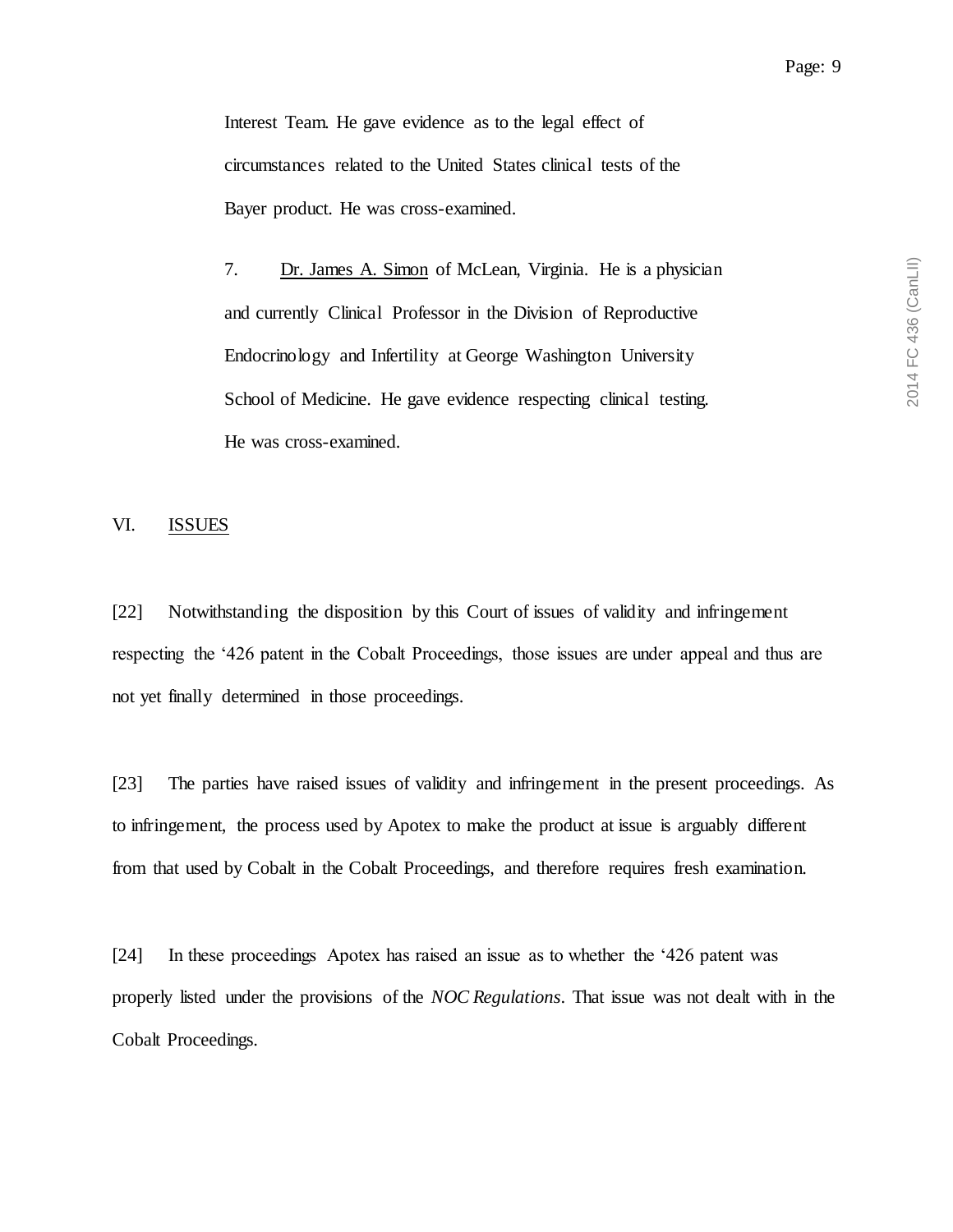[25] As to validity of the '426 patent Apotex has raised several issues, some of which were dealt with in the Cobalt Proceedings. The issue of obviousness was dealt with in the Cobalt Proceedings and, as set out earlier in these Reasons, Apotex has, by the letter from its solicitors of April 22, 2014, agreed that, for the purposes of my decision, I may find that Apotex's allegations as to obviousness are not justified. I so find.

[26] Further, by a letter from its solicitors dated April 28, 2014 Apotex advised that it did not intend to advance oral argument as to certain issues pertaining to construction, overbreadth and lack of utility and sound prediction but would rely on its written memorandum. In particular that letter advised the Court:

> *Apotex has decided to further streamline its oral argument and does not intend to advance oral arguments in respect of the following additional issues:*

- *Construction re: dissolution profile of claim 31 (Memorandum para. 30)*
- *Overbreadth re: claims to dissolution profile claim desired result (Memorandum paras. 92-93); and*
- *Lack of demonstrated utility and sound prediction (Memorandum paras. 97-103)*

*Apotex will instead rely only on the written arguments in its Memorandum of Fact and Law relating to these issues.* 

[27] At the hearing Bayer's Counsel advised the Court that Bayer would be relying on the following claims of the '426 patent: claim 1 and dependent claims 2 to 8 and 12; claim 30; and claim 31 and dependent claims 36, 37, 39 to 42 and 47 to 50.

[28] I will first deal with some preliminary issues.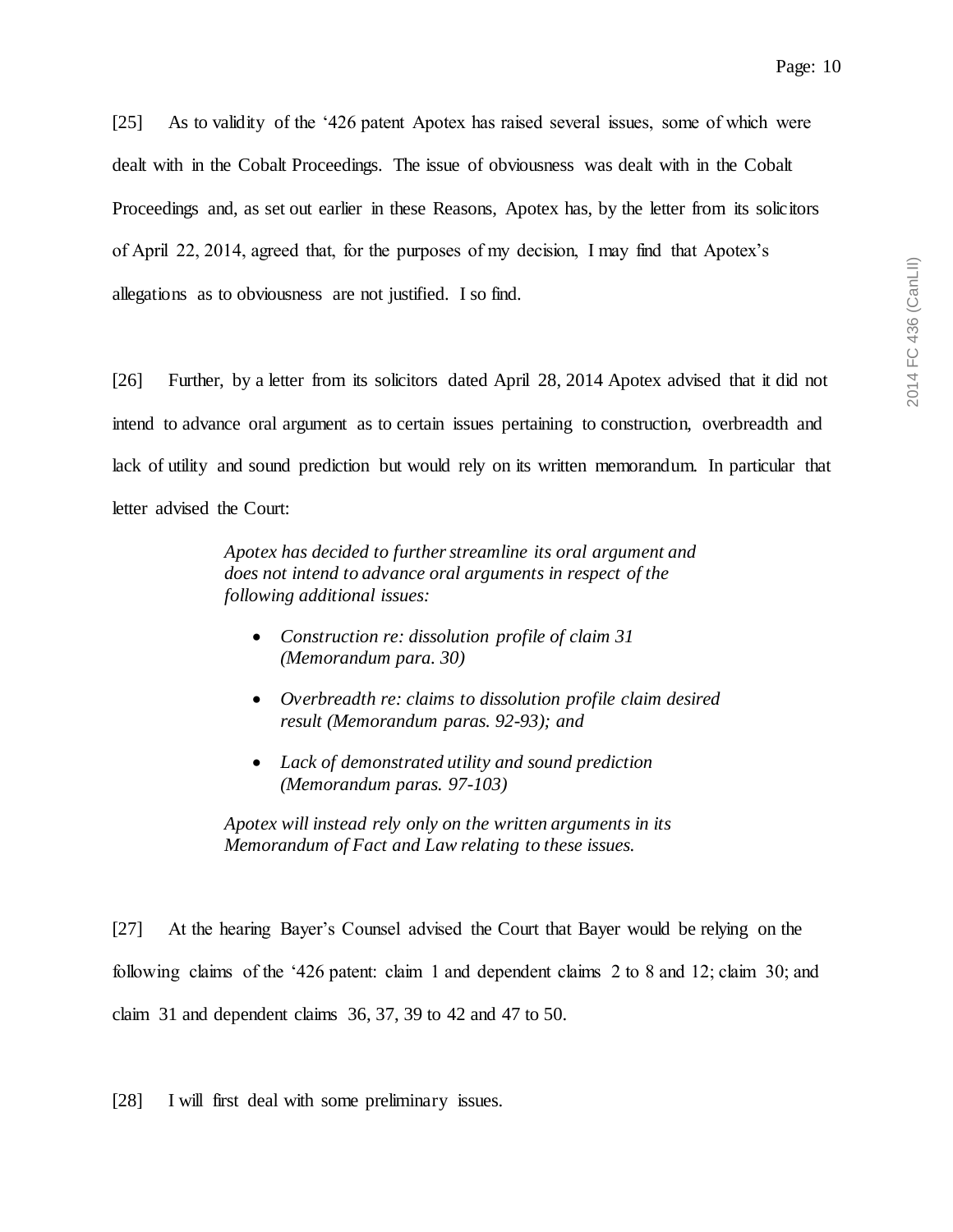### <span id="page-10-0"></span>VII. BURDEN

Page: 11

[29] The jurisprudence as to burden has not changed since I wrote my decision in the Cobalt Proceedings, therefore I will repeat that portion of my Reasons cited as 2013 FC 1060.

[30] I summarized the questions of burden in these matters where validity is at issue recently in *Novartis Pharmaceuticals Canada Inc v Cobalt Pharmaceuticals Company*, 2013 FC 985 at

paragraph 23, which I adopt here:

[23] Who bears the burden when validity of a patent is at issue in NOC proceedings has been discussed many times in this Court. In brief: a patent is presumed to be valid in the absence of evidence to the contrary (Patent Act, s. 43(2)). The party alleging invalidity (here Cobalt) has the burden of putting forth evidence supporting its allegations. Once evidence is led the matter is determined by the Court on the civil burden of proof; namely, balance of probabilities. If the Court finds the matter to be evenly balanced, then it should find in favour of the person alleging invalidity since, under the NOC Regulations, subsection 6(2), the first person (here Novartis) bears the burden of demonstrating that the allegations of invalidity are not justified.

[31] Similarly, with respect to the second person's [generic's] allegations of non-infringement, the first person [innovator] bears the burden of proving that such allegations are not justified. This matter was recently reviewed by the Federal Court of Appeal in *Pfizer Canada Inc v Minister of Health and Ratiopharm Inc*, 2011 FCA 215, where Létourneau JA, writing for the Court, referred to earlier decisions of that Court in *Fournier* and *Apotex* to emphasize that these proceedings are administrative in nature, the purpose being to determine if the Minister is free to issue a Notice of Compliance; the proceedings are not to be confused with infringement or impeachment actions. He wrote at paragraphs 15 and 18: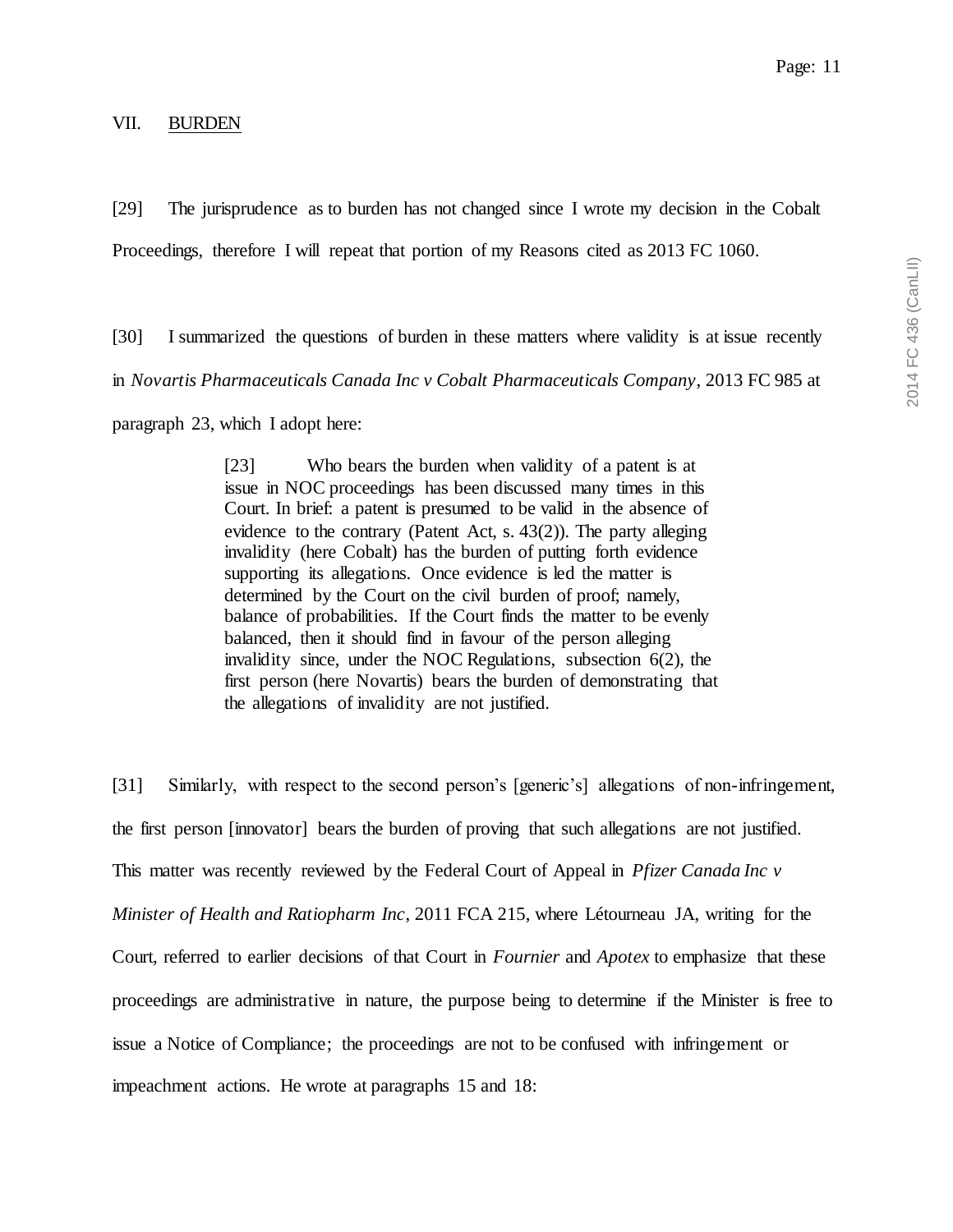15 The nature, purpose and scope of the NOC proceedings and their relationship with impeachment proceedings have been conveniently summarized by Layden-Stevenson J. (as she then was) in Fournier Pharma Inc. v. Canada (Minister of Health) (2004), 38 C.P.R. (4th) 297, 2004 FC 1718. At paragraphs 6, 8 and 9, she writes:

> [6] As noted, this proceeding is brought under the Regulations. The history and scheme of the Regulations have been delineated in various decisions of the Federal Court of Appeal and need not be repeated here. See: Merck Frosst Canada Inc. v. Canada (Minister of National Health and Welfare) (1994), 55 C.P.R. (3d) 302 (F.C.A.);...). Basically, issues of non-infringement and validity between the patent holder (first person) and the person seeking a NOC from the Minister (second person) originate with a NOA, served on the first person by the second person, setting out the second person's allegations, including the legal and factual basis in support. The first person may disagree and apply to the court for an order prohibiting the Minister from issuing a NOC to the second person until after expiration of the patent.

> > *...*

[8] Section 6 proceedings are not to be likened to actions for determining validity or infringement. They are proceedings in judicial review, to be held expeditiously, whose aim is to determine whether the Minister is free to issue the requested NOC. Their scope is confined to administrative purposes: Apotex Inc. v. Canada (Minister of National Health and Welfare) (1997), 76 C.P.R. (3d) 1 (F.C.A.). The determination must turn on whether there are allegations by the second person sufficiently substantiated to support a conclusion for administrative purposes (the issuance of a NOC) that an applicant's patent would not be infringed if the second person's product is put on the market: Pharmacia Inc. v. Canada (Minister of National Health and Welfare) (1994), 58 C.P.R. (3d) 209 (F.C.A.).

[9] By merely commencing the proceeding, the applicant obtains what is tantamount to an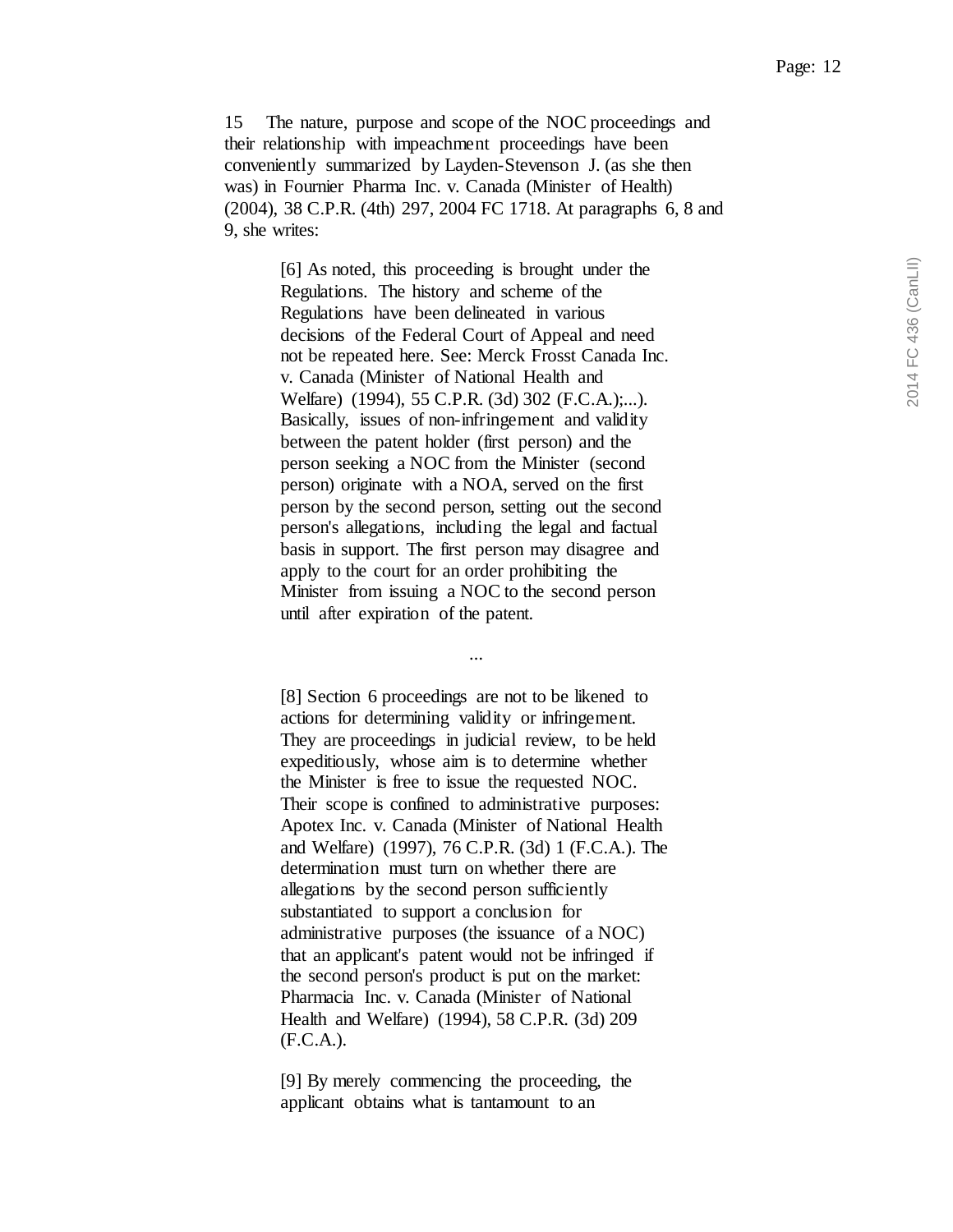interlocutory injunction without having satisfied any of the criteria a court would require before enjoining issuance of a NOC: Merck Frosst Canada Inc. v. Canada (Minister of National Health and Welfare) (1998), 80 C.P.R. (3d) 368 (S.C.C.);...). The Regulations allow a court to determine summarily, on the basis of the evidence adduced, whether the allegations are justified. Section 6 proceedings are not adjudicative and cannot be treated as res judicata. The patentee is in no way deprived of all the recourses normally available to enable it to enforce its rights. If a full trial of validity or infringement issues is required, this can be obtained in the usual way by commencing an action:

Pfizer Canada Inc. v. Apotex Inc. (2001), 11 C.P.R.  $(4th)$  245 (F.C.A.);...).

*…*

18 The scope of application of section 8 and its interplay with impeachment proceedings were reviewed by our Court in Apotex Inc. v. Syntex Pharmaceuticals International Ltd., 2010 FCA 155. Writing for a unanimous court, Dawson J.A. held at paragraph 36:

> [36] Under the 1993 version of the Regulations, when an innovator commenced a proceeding seeking a prohibition order it obtained the equivalent of an interlocutory injunction prohibiting the issuance of a notice of compliance for up to 30 months. The innovator need not have satisfied the criteria for obtaining injunctive relief and no undertaking for damages was required. In that circumstance, section 8 of the Regulations was intended to provide redress to the generic where the innovator failed to establish that the generic's allegations of invalidity or non-infringement were not justified. In my view, section 8 was not intended to provide redress where the innovator prevailed in the prohibition proceeding, even if the generic was later successful in patent litigation. It follows that I agree with the Judge that Apotex can not "reach back and apply the finding of invalidity in the action so as to argue that the '671 patent had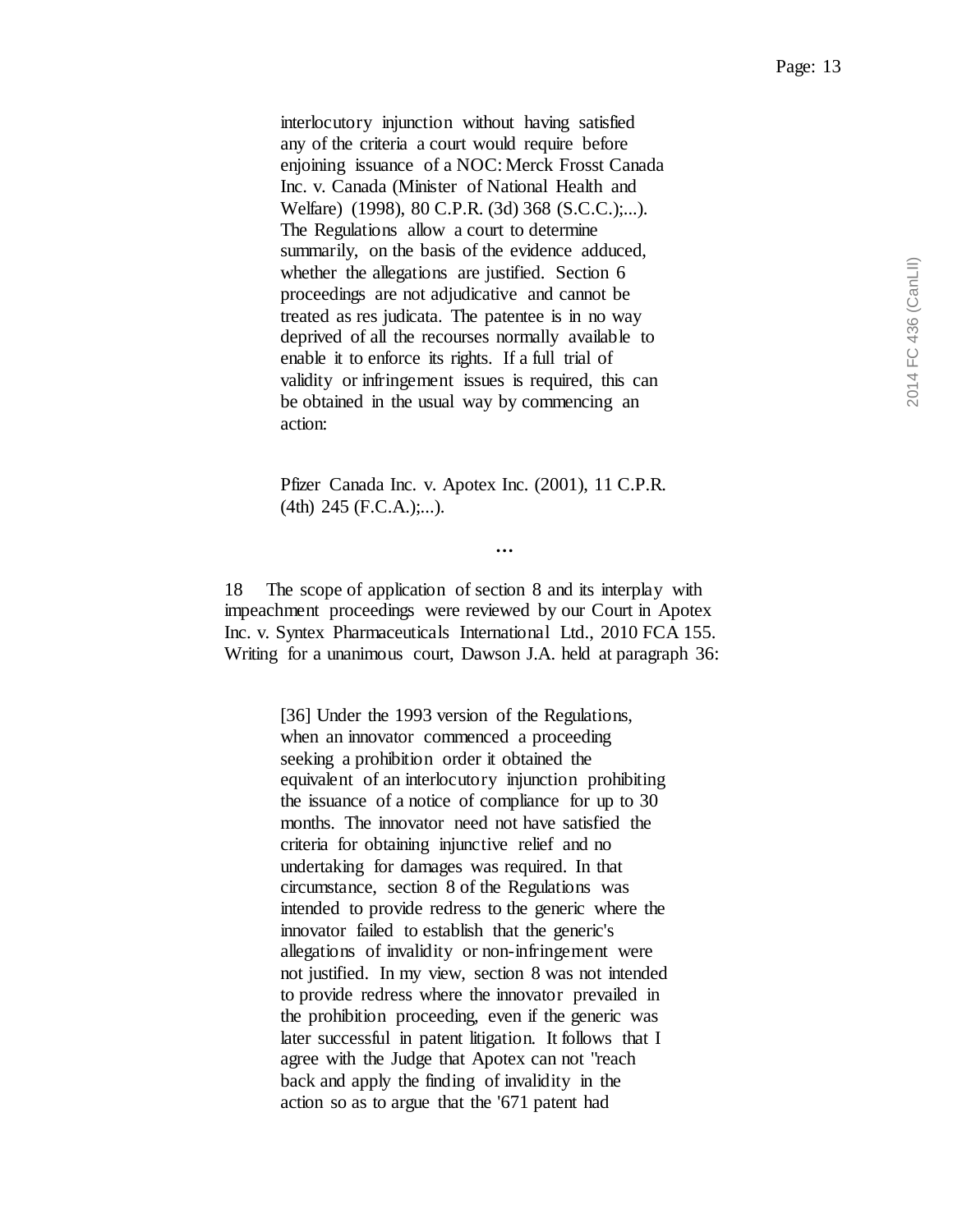'expired' within the meaning of section 8" of the 1993 version of the Regulations.

[32] Here Bayer complains that in the course of these proceedings, Apotex has adduced only limited evidence as to its product, such as that it will contain 3 mg of drospirenone, and that the drospirenone will be formulated in accordance with a particular technique which it describes as molecular dispersion. The Court must then deal with Apotex's allegations as to non-infringement and such evidence as there is in the record, so as to determine if those allegations are justified or not.

### <span id="page-13-0"></span>VIII. GOING BEYOND THE NOTICE OF ALLEGATION

[33] It has been established by the Court of Appeal that the second person, a generic such as Apotex, has an obligation in its Notice of Allegation to raise all the facts and legal arguments upon which it relies in support of its allegations. It cannot craft new arguments, or raise new allegations or new facts or new prior art documents not set out in the Notice of Allegation. (*AB Hassle v Canada (Minister of National Health and Welfare) (2000), 7 CPR (4<sup>th</sup>) 272, at paras 21-*24; *Proctor & Gamble Pharmaceuticals Canada, Inc v Canada (Minister of Health*), 2002 FCA 290, at paras 21-26.

[34] While this may seem draconian since, undoubtedly, new matters may be raised as experts are consulted and evidence emerges, it is equally draconian for the first person who decides to institute proceedings to face shifting allegations and facts. The process is in need of change, but no interested person seems to be pressing for that change.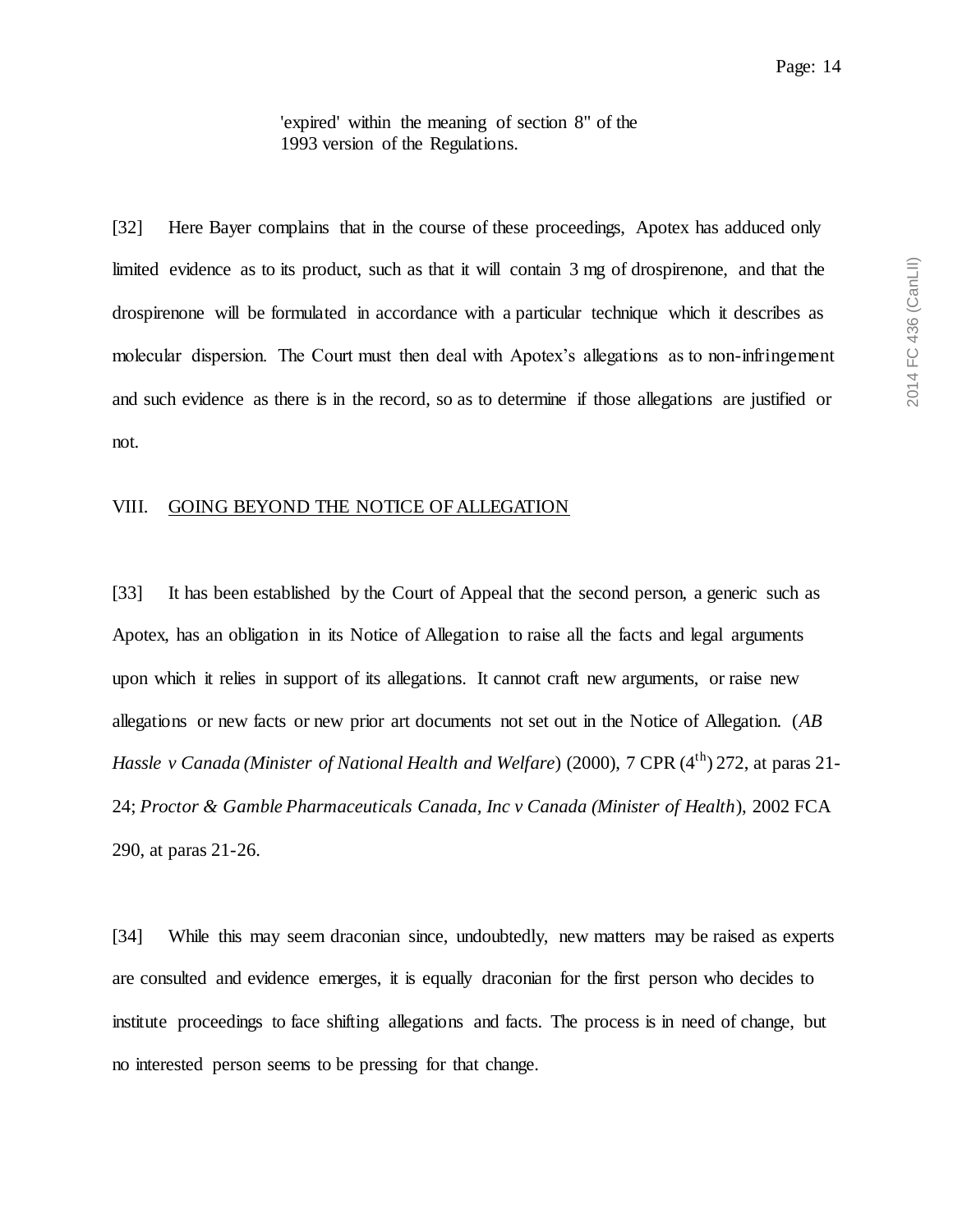[35] As matters stand now, the Court must reject arguments based on facts or documents not set out in the Notice of Allegation nor can the Court address new allegations.

[36] I repeat the words of Stone JA in *AB Hassle,* supra where he wrote at paragraph 21 that the Notice of Allegation must set forth the legal and factual bases for the allegations in a sufficiently complete manner so as to enable the first person (here Bayer) to assess its course of action in response to the allegations.

## <span id="page-14-0"></span>IX. PERSON OF ORDINARY SKILL IN THE ART

[37] The Field of Invention is set out at page 1 of the patent:

## FIELD OF THE INVENTION

The present invention relates to a pharmaceutical composition comprising drospirenone and ethinylestradiol, a method of providing dissolution of drospirenone, methods of inhibiting ovulation by administration of drospirenone and the use of drospirenone and ethinylestradiol for inhibiting ovulation.

[38] The next section, Background of the Invention, acknowledges that oral contraceptive products made of a combination of a gestagen and an estrogen are prior art. It is acknowledged that one such gestagen, drospirenone, has been disclosed as useful in treating several disorders, and that a combination of drospirenone (drsp) and ethinylestradiol (ee) have been suggested as a possible, but not a preferred, combination for an oral contraceptive.

[39] The next section is Summary of the Invention, in which it is stated that a minimum dosage level, and a maximum dosage level, of drospirenone has been determined.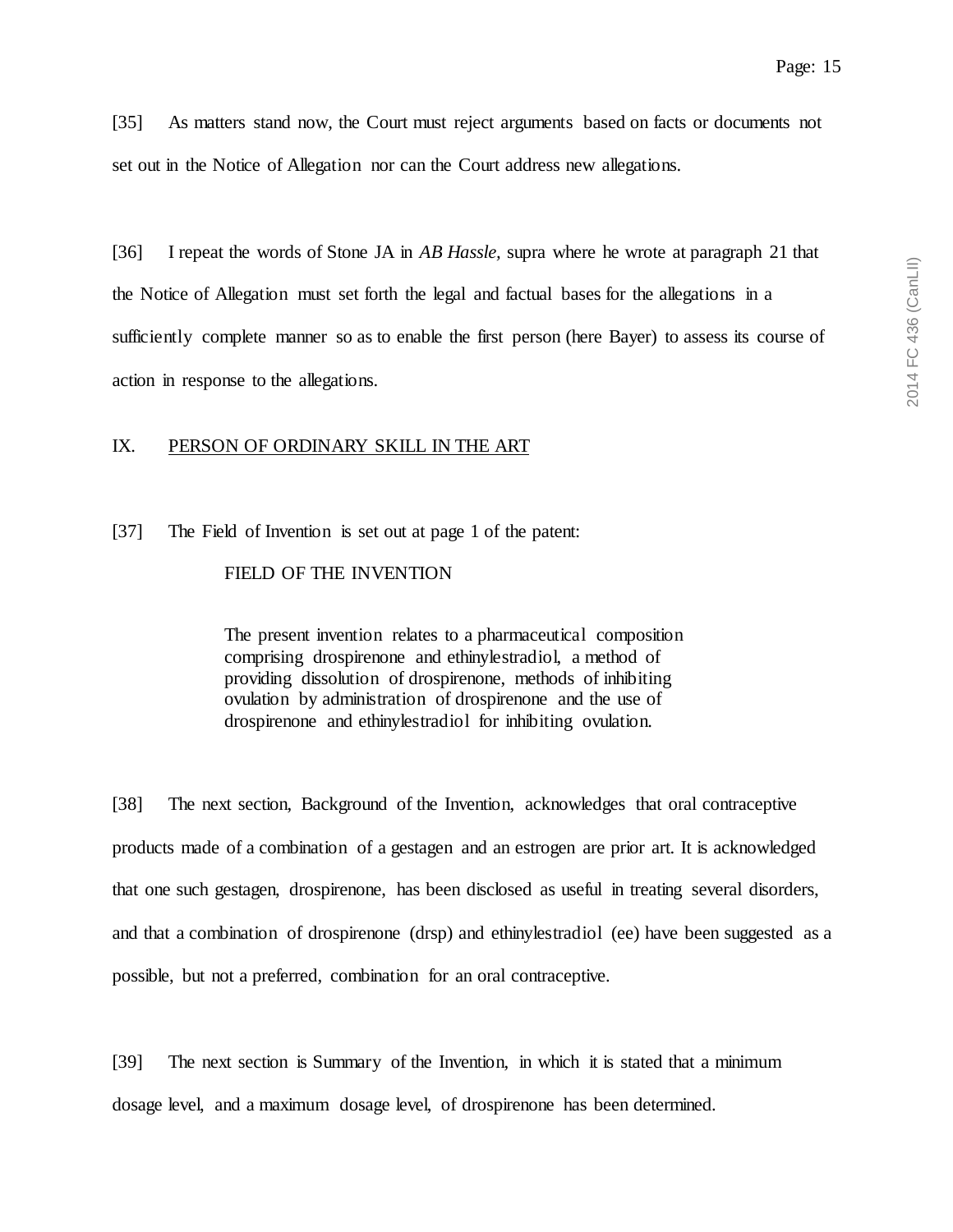### SUMMARY OF THE INVENTION

In the course of research leading to the present invention, it has surprisingly been found that a hitherto undisclosed minimum dosage level of drospirenone is required for reliable contraceptive activity. Similarly, a preferred maximum dosage has been identified at which unpleasant side effects, in particular excessive diuresis, may substantially be avoided.

[40] A "Detailed Disclosure of the Invention" begins at page 4. It is stated that, to ensure good bioavailability of drospirenone, it should be provided in a form that promotes rapid dissolution. The next paragraph addresses micronization, provides parameters of particle size and distribution, provides dissolution parameters, and indicates that it is possible to provide the product, invalid or micronized, by spraying onto an inert carrier. Without being limited to a particular theory, the patent says that the dissolution rate *in vivo* may result in higher bioavailability. The ethinylestradiol component may also be micronized or sprayed.

10

It has surprisingly been found that when drospirenone is provided in micronized form (so that particles of the active substance have a surface area of more than 10,000 cm<sup>2</sup>/g, and the following particle size distribution as determined under the microscope: not more than 2 particles in a given batch with a diameter of more than 30  $\mu$ m, and preferably  $\leq$  20

- 15 particles with a diameter of  $\geq 10 \,\mu m$  and  $\leq 30 \,\mu m$ ) in a pharmaceutical composition, rapid dissolution of the active compound from the composition occurs in vitro ("rapid" dissolution" is defined as the dissolution of at least 70% over about 30 minutes, in particular at least 80% over about 20 minutes, of drospirenone from a tablet preparation containing 3 mg of drospirenone in 900 ml of water at 37°C determined by the USP XXIII
- 20 Paddle Method using a USP dissolution test apparatus 2 at 50 rpm). Instead of providing the drospirenone in micronized form, it is possible to dissolve it in a suitable solvent, e.g. methanol or ethyl acetate, and spray it onto the surface of inert carrier particles followed by incorporation of the particles containing drospirenone on their surface in the composition.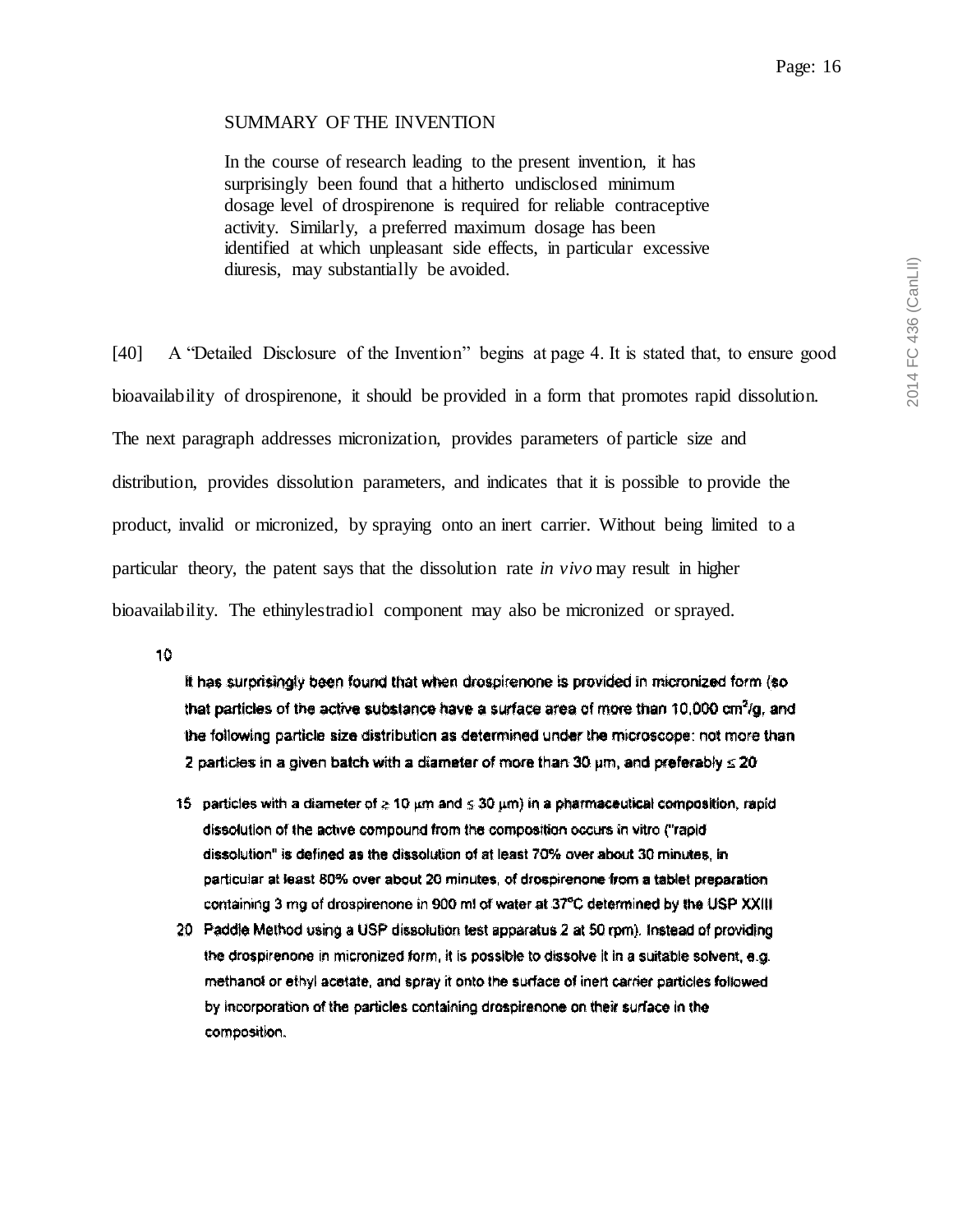Without wishing to be limited to any particular theory, it appears that the in vitrodissolution rate of drospirenone is connected to the dissolution rate in vivo resulting in rapid absorption of drospirenone in vivo on oral administration of the compound. This is an advantage because isomerization of the compound in the gastric environment and/or

30 hydrolysis in the intestine is substantially reduced, leading to a high bioavailability of the compound.

With respect to ethinylestradiol which is also a sparingly soluble substance, though less sensitive to degradation than drospirenone under conditions prevailing in the

35 gastrointestinal tract, it is also an advantage to provide it in micronized form or sprayed

from a solution, e.g. in ethanol, onto the surface of inert carrier particles. This has the added advantage of facilitating a more homogenous distribution of the ethinylestradiol throughout the composition which might otherwise be difficult to obtain because ethinylestradiol is incorporated in extremely small amounts. When ethinylestradiol is

5 provided in micronized form, it preferably has the following particle size distribution as determined under the microscope: 100% of the particles have a diameter of  $\leq$  15.0  $\mu$ m, 99% of the particles have a diameter of  $\leq 12.5 \mu m$ , 95% of the particles have a diameter of  $\leq$  10.0  $\mu$ m, and 50% of the particles have a diameter of  $\leq$  3.0  $\mu$ m. Furthermore, no particle is larger than 20  $\mu$ m, and  $\leq$  10 particles have a diameter of  $\geq$  15  $\mu$ m and  $\leq$  20  $\mu$ m.

10

To obtain a more rapid rate of dissolution, it is preferred to include carriers or excipients which act to promote dissolution of both active substances. Examples of such carriers and excipients include substances that are readily soluble in water such as cellulose derivatives, carboxymethylcellulose, hydroxypropyl cellulose, hydroxypropylmethyl

15 cellulose, gelled starch, gelatin or polyvinylpymolidone. In particular, it appears as though polyvinylpyrrolidone might be particularly helpful to promote dissolution.

The composition of the invention preferably comprises drospirenone in an amount corresponding to a daily dosage of from about 2.5 mg to about 3.5 mg, in particular about 20 3 mg. The amount of ethinylestradiol preferably corresponds to a daily dosage of from about 0.015 mg to about 0.04 mg, in particular from about 0.015 mg to about 0.03 mg. More particularly, the present composition comprises an amount of drospirenone corresponding to a daily dosage of from about 3.0 to about 3.5 mg and ethinylestradiol in an amount corresponding to from about 0.015 to about 0.03 mg.

#### 25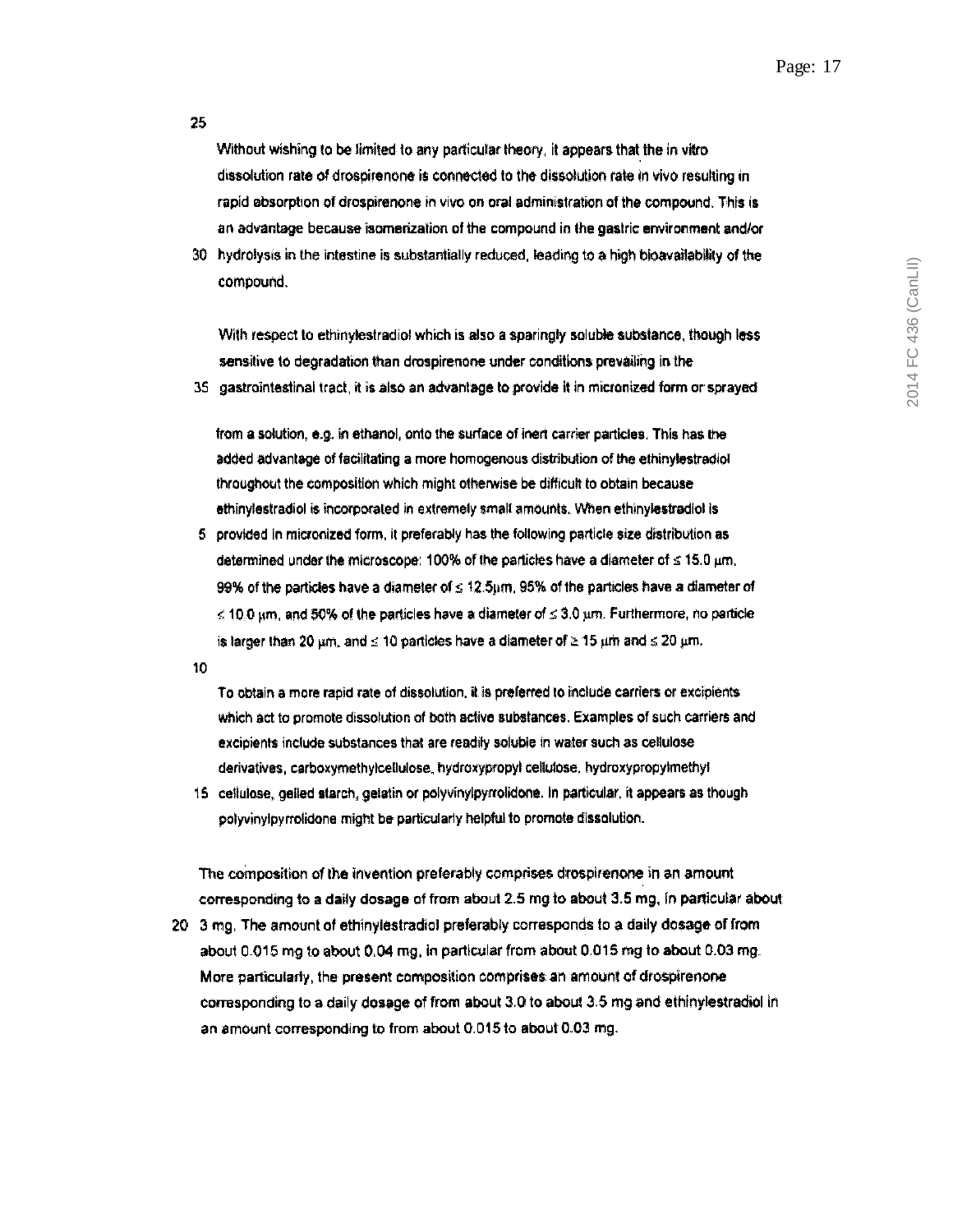25

Apart from its ability to inhibit ovulation, the composition of the invention has been found to possess pronounced anti-androgenic properties and may therefore be used in the prevention or treatment of androgen-induced disorders, in particular acne. Such use may be independent from or concomitant with the use as a contraceptive disclosed above.

30 Furthermore, since drospirenone is an aldosterone antagonist, it has diuretic properties and is therefore suitable for counteracting the water-retentive properties of ethinylestradiol.

In a particular embodiment, the invention relates to a pharmaceutical preparation 35 consisting of a number of separately packaged and individually removable daily dosage

from a solution, e.g. in ethanol, onto the surface of inert carrier particles. This has the added advantage of facilitating a more homogenous distribution of the ethinylestradiol throughout the composition which might otherwise be difficult to obtain because ethinylestradiol is incorporated in extremely small amounts. When ethinylestradiol is

5 provided in micronized form, it preferably has the following particle size distribution as determined under the microscope: 100% of the particles have a diameter of  $\leq$  15.0  $\mu$ m, 99% of the particles have a diameter of  $\leq 12.5 \mu m$ , 95% of the particles have a diameter of  $\leq$  10.0 um, and 50% of the particles have a diameter of  $\leq$  3.0 um. Furthermore, no particle is larger than 20  $\mu$ m, and  $\leq$  10 particles have a diameter of  $\geq$  15  $\mu$ m and  $\leq$  20  $\mu$ m.

#### DETAILED DISCLOSURE OF THE INVENTION

Drospirenone, which may be prepared substantially as described in, e.g., US 4,129,564 or 5 WO 98/06738, is a sparingly soluble substance in water and aqueous buffers at various pH values. Furthermore, drospirenone is rearranged to an inactive isomer under acid conditions and hydrolysed under alkaline conditions. To ensure good bioavailability of the compound, it is therefore advantageously provided in a form that promotes rapid dissolution thereof.

[41] The detailed disclosure goes on to describe carriers and excipients, particular dosages, other uses, dosage packaging, daily dosage and rest period.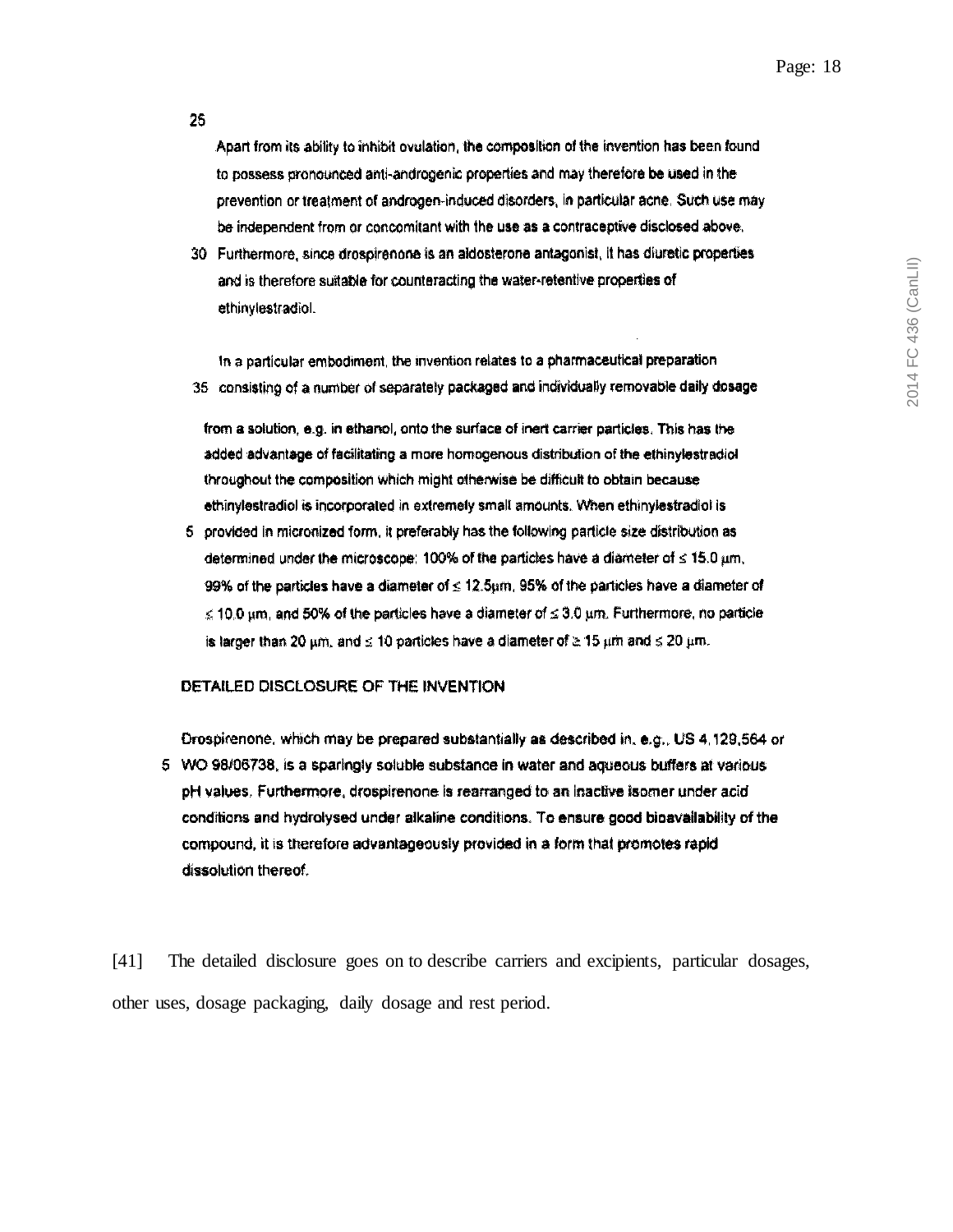2014 FC 436 (CanLII)

2014 FC 436 (CanLII)

- [42] At page 9, the patent addresses formulation in any manner known in the pharmaceutical art:
	- 10 The composition of the invention may be formulated in any manner known in the pharmaceutical art, In particular, as indicated above, the composition may be formulated by a method comprising providing drospirenone and, if desired, ethinylestradiol in micronized form in said unit dosage form, or sprayed from a solution onto particles of an inert carrier in admixture with one or more pharmaceutically acceptable excipients that
	- 15 promote dissolution of the drospirenone and ethinylestradiol so as to promote rapid

dissolution of drospirenone and preferably ethinylestradiol on oral administration. Examples of suitable excipients include fillers, e.g. sugars such as lactose, glucose or sucrose, sugar alcohols such as mannitol, sorbitol or xylitol, starch such as wheat, corn or potato starch, modified starch or sodium starch glycolate, lubricants such as talc,

20 magnesium stearate, calcium stearate, colloidal silica or stearic acid, and binders such as polyvinylpyrrolidone, cellulose derivatives, carboxymethyl cellulose, hydroxypropyl cellulose, hydroxypropylmethyl cellulose, methyl cellulose or gelatin, for making oral dosage forms such as tablets, pills or capsules.

[43] There follows a discussion that the tablets may be film-coated (not to be confused with enteric coated) and that the composition may be formulated in liquid form. Packaging, parenteral formulation, and transdermal formulation are discussed.

[44] Five examples follow. Example 1 deals with the preparation of tablets containing drospirenone and ethinylestradiol; both micronized. Example 2 deals with the dissolution rate of the drospirenone in such tablets. Example 3 with the dissolution rate of ethinylestradiol. Example 4 deals with the bioavailability of those components in the tablets. Example 5 deals with the contraceptive efficacy.

[45] The claims  $-53$  in all – follow.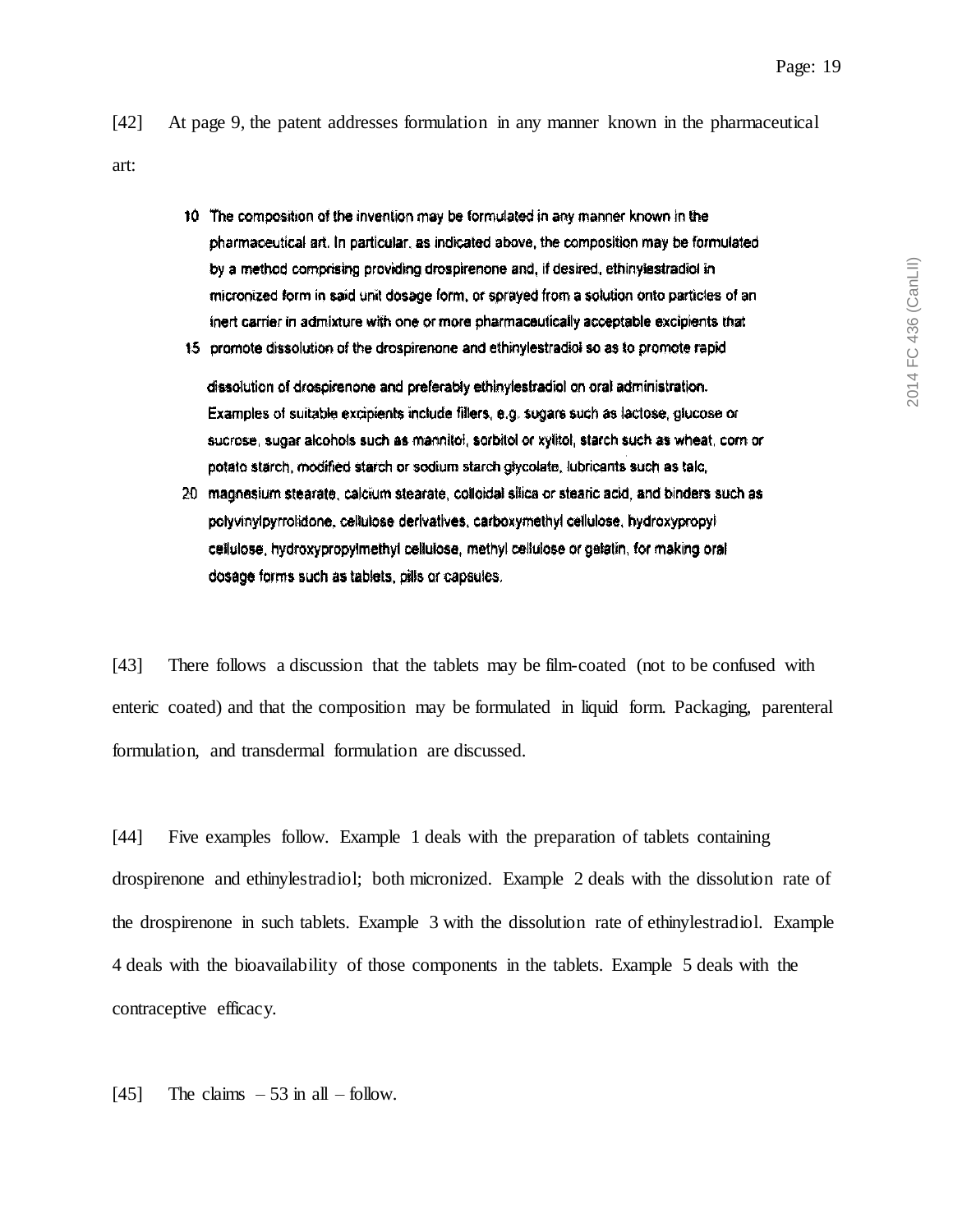## <span id="page-19-0"></span>X. CLAIM CONSTRUCTION

[46] It is well established law in Canada that construction of the claims at issue must precede the inquiry as to infringement and validity. Construction is for the Court aided by expert evidence, if needed, as to the background state of the art and the meaning of specific terms. Construction is done in the context of the description contained in the patent, care being taken not simply to take this or that gloss from the description in interpreting the claim.

[47] Claim construction is not done in a vacuum, the Court must be cognizant as to the contentious issues raised by the parties. Sometimes this is referred to as "where the shoe pinches". In the Cobalt proceedings the shoe pinched only in one place, whether all claims including claims 30 and 31 required that the drospirenone compound comprised only "micronized" particles of drospirenone or whether they including other forms such as particles onto which drosprirenone has been sprayed.

[48] In the present case the pinching of the shoe is broader, namely, do the claims include drospirenone found as a molecular dispersion(….). A further pinching here is whether the claims include ethinylestradiol in the form of a clathrate.

[49] In the present proceeding Bayer is asserting more claims than it did in the Cobalt Proceedings. In the Cobalt Proceedings, Bayer asserted, at the end of the day, only claims 30 and 31. In the present case Bayer asserts claim 1 and dependent claims 2 to 8 and 12; claim 30; and claim 31 and dependent claims 36,37, 39 to 42 and 47 to 50.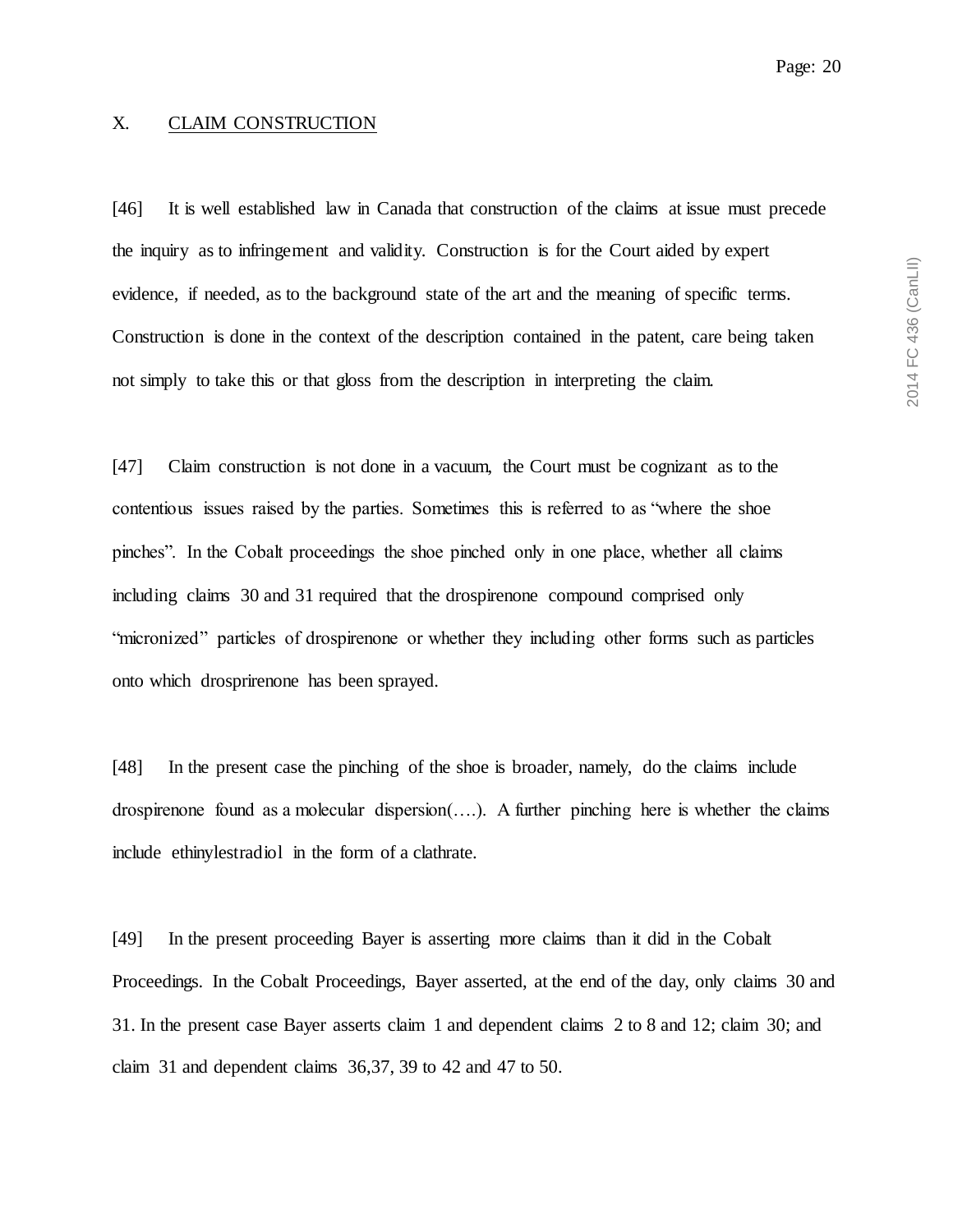[50] I will start by repeating some of what I wrote at paragraphs 50 to 59 of my decision in the

Cobalt Proceedings 2013 FC 1061.

[50] Claim 1 specifies micronized drospirenone, without stating the form in which ethinylestradiol is present:

 $\mathbf{1}$ . A pharmaceutical composition comprising from about 2 mg to about 4 mg of micronized drospirenone particles, about 0.01 mg to about 0.05 mg of 17aethinylestradiol, and one or more pharmaceutically acceptable carriers;

the composition being in an oral dose form, and the composition being effective for oral contraception in a human female.

[51] Claim 3 specifies that the ethinylestradiol may be micronized or sprayed:

 $3.$ A composition according to claim 1 or 2, wherein the ethinylestradiol is in micronized form or sprayed from a solution onto particles of an inert carrier.

[52] It is to be noted that no claim of the '426 patent specifically claims that the drospirenone component may be sprayed. This is unlike the circumstances in the United Kingdom Court of Appeal in Gedeon Richter, supra, where it can be seen from paragraph 30 of the Reasons of that Court that claim 2, and all claims dependent of claim 2, stipulate that the drospirenone may be "in micronized form or sprayed". The patent laws of the United Kingdom permit claims to be amended by the Courts.

[53] Claim 30 defines the drospirenone component only by particle size (but not particle distribution, as also recited in the Description of the patent):

30. A pharmaceutical composition comprising:

from about 2 mg to about 4 mg of drospirenone particles, wherein the drospirenone has a surface area of more than 10,000 cm<sup>2</sup>/g;

about 0.01 to about 0.05 mg of 17a-ethinylestradiol; and

one or more pharmaceutically acceptable carriers;

the composition being in an oral dose form, and the composition being effective for oral contraception in a human female.

[54] Claim 31 defines the drospirenone component only by its dissolution rate: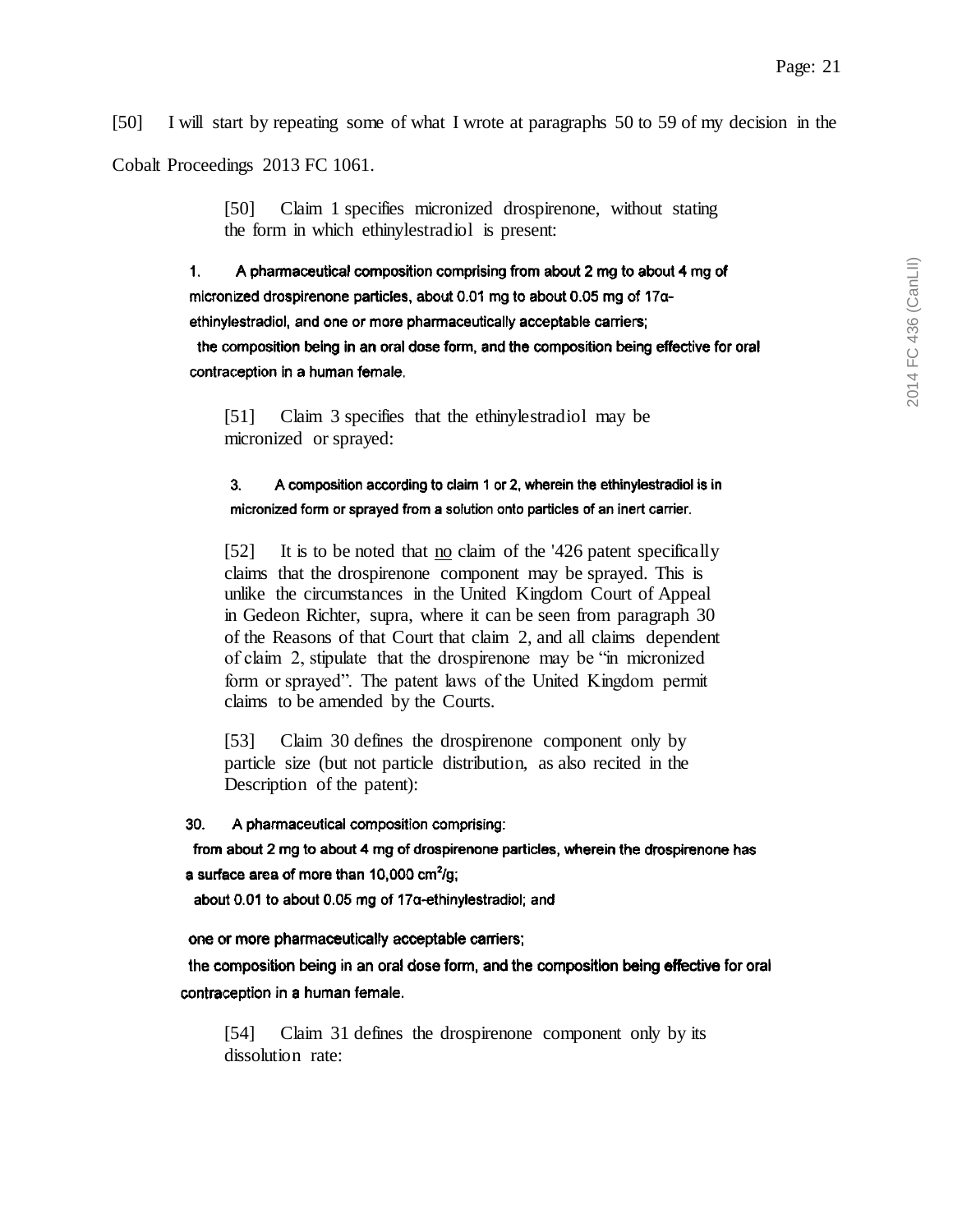$31.$ A pharmaceutical composition comprising:

from about 2 mg to about 4 mg of drospirenone particles, wherein the drospirenone is in a form, which when provided in a tablet containing 3 mg of drospirenone, has a dissolution such that at least 70% of said drospirenone is dissolved in 900 ml of water at 37° C. (±0.5° C.) within 30 minutes, as determined by USP XXIII Paddle Method using a USP dissolution test apparatus 2 at a stirring rate of 50 rpm, including 6 covered glass vessels and 6 paddles;

about 0.01 mg to about 0.05 mg of 17α-ethinylestradiol; and

one or more pharmaceutically acceptable carriers;

the composition being in an oral dose form, and the composition being effective for oral contraception in a human female.

[55] In considering claims 30 and 31, the parties are in contention. Cobalt argues that the particle size and dissolution rate parameters relate only to the micronized form of drospirenone. Bayer argues that at least the dissolution rate relates to drospirenone in any form, whether micronized or sprayed.

[56] Cobalt supports its argument by referring to page 4 of the Description of the patent where the particle size (and distribution) parameters, and the dissolution parameters, follow the discussion of the micronized drospirenone, and by referring to the claims in which explicit reference to spraying is made only in respect of the ethinylestradiol component.

[57] Bayer supports its position by saying that spraying the drospirenone component is mentioned at page 4 of the Description, and that at page 9 of the Description, it says that the composition may be formulated "in any manner known in the art: whether micronized or sprayed". Bayer argues that the essential point of the patent is not micronized drospirenone; rather, it is rapid dissolution, as stated in the last sentence of the first paragraph at page 4, in the Detailed Disclosure:

> To ensure good bioavailability of the compound, it is therefore advantageously provided in a form that promotes rapid dissolution thereof.

[58] This is followed up by the statement at the beginning of the last full paragraph at page 4:

> Without wishing to be limited to any particular theory, it appears that the in vitro dissolution rate of drospirenone is connected to the dissolution rate in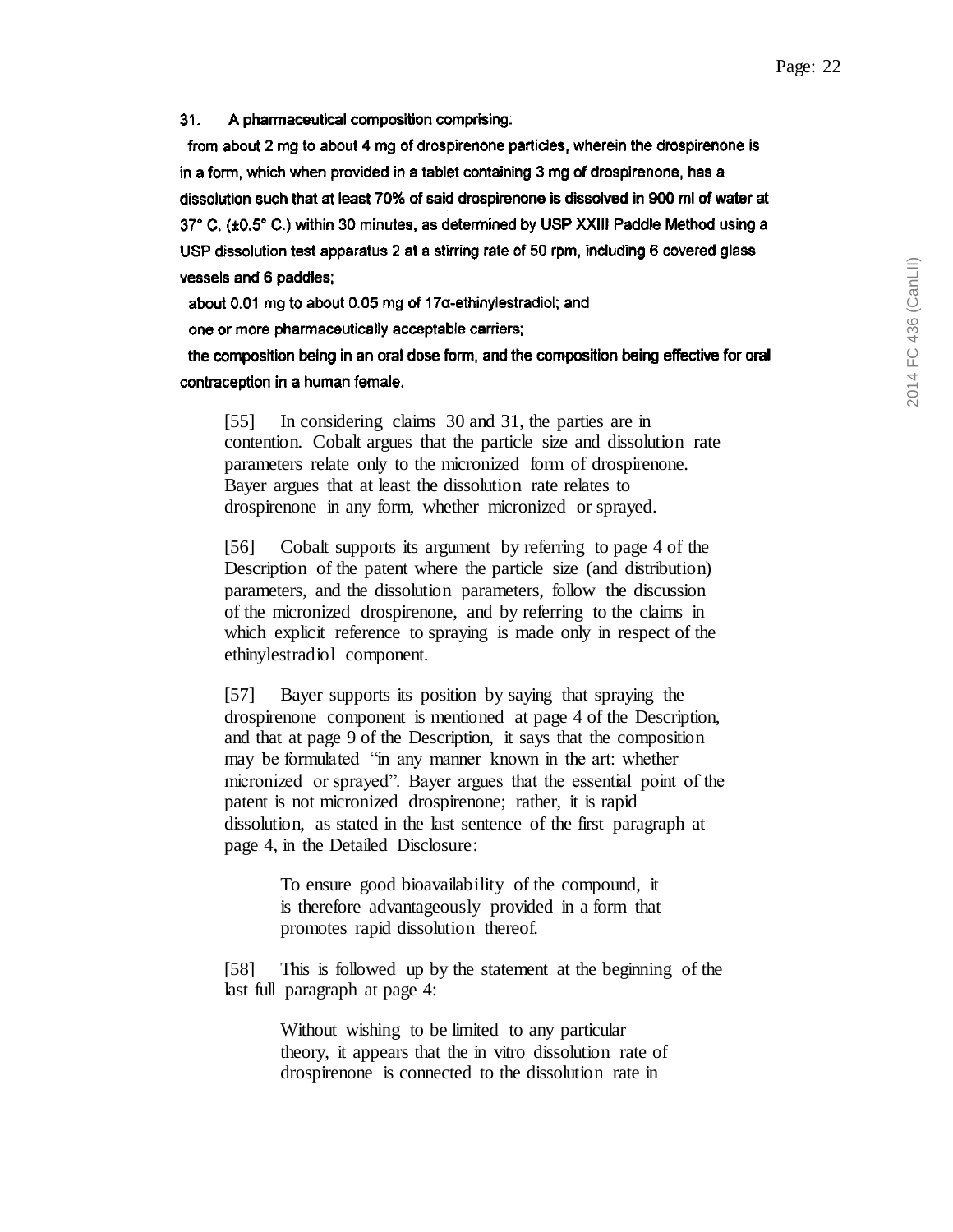vivo resulting in rapid absorption of drospirenone in vivo on oral administration of the compound.

[59] While the matter is by no means free of doubt, I am of the opinion that Bayer's interpretation is the correct one, and that claim 31, and its dependent claims, is not limited to drospirenone in its micronized form, but to any form in which the rapid dissolution rate stipulated by that claim can be achieved.

[51] Here, I must go further. In particular I must consider whether claim 31, including its dependent claims, include a circumstance where drospirenone appears in the form of a molecular dispersion (….). Also, I must consider whether the ethinylestradiol called for in any of the claims at issue include a clathrate of that compound.

[52] First I address claims 1 and its dependent claims, claims 2 to 8 and 12. I am satisfied that those claims are directed just to what they say they are directed, namely "micronized drospirenone particles" and not to any other form, for instance not to particles onto which drospirenone is sprayed and not to a composition wherein drospirenone appears as a molecular dispersion (….).

[53] In the Cobalt decision I did not particularly construe claim 30 as to the "drospirenone particles" but here I will so construe that term, as I did with claim 31, so as to include not only micronized drospirenone particles but also particles onto which drospirenone has been sprayed, so long as those particles meet the size parameters of claim 30.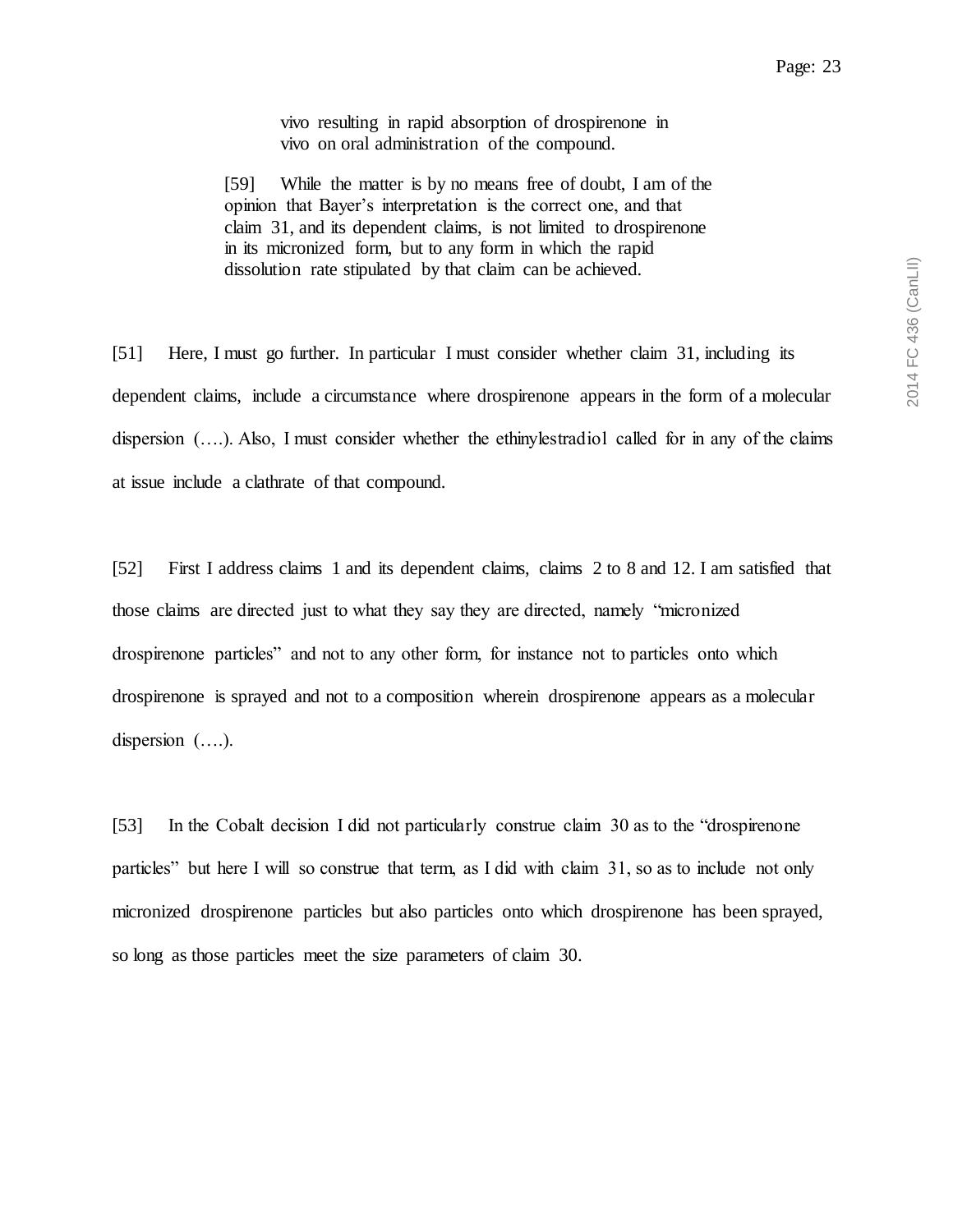[54] I did construe claim 31 and its dependent claims in the Cobalt decision so as not to be limited to drospirenone in its micronized form, but to any form in which the rapid dissolution by the claim can be achieved.

[55] The present issue for construction is whether claim 31 and its dependent claims, which requires "drospirenone particles" which "when provided the tablet form" has a particular dissolution profile can extend to forms other than particles of drospirinone or inert particles onto which drospirinone has been sprayed .

[56] The question can be put as whether "drospirenone particles" are particles of drospirenone, or can extend to particles onto which drospirenone has been sprayed as I have found in my Cobalt decision, or whether it can also extend to "particles of a solid matrix in which drospirenone has been dissolved."

[57] I return to the description of the patent in particular at pages 4 and 9 which I set out earlier in these reasons but will repeat. At page 4:

### DETAILED DISCLOSURE OF THE INVENTION

Drospirenone, which may be prepared substantially as described in, e.g., US 4,129,564 or WO 98/06738, is a sparingly soluble substance in water and aqueous buffers at various pH values. Furthermore, drospirenone is rearranged to an inactive isomer under acid conditions and hydrolysed under alkaline conditions. To ensure good bioavailability of the compound, it is therefore advantageously provided in a form that promotes rapid dissolution thereof.

It has surprisingly been found that when drospirenone is provided in micronized form (so that particles of the active substance have a surface area of more than 10,000 cm2/g, and the following particle size distribution as determined under the microscope: not more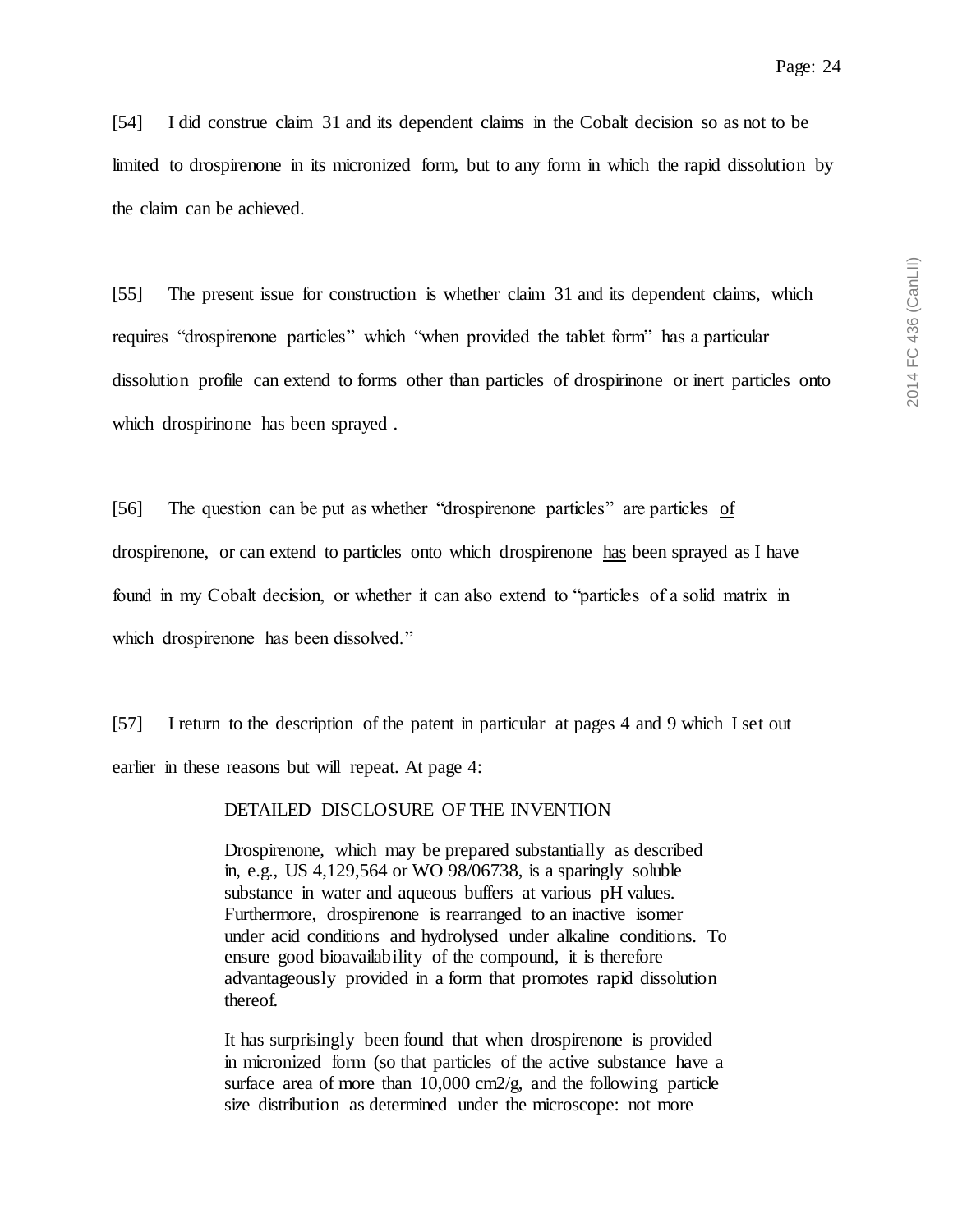than 2 particles in a given batch with a diameter of more than 30um, and preferably <20 particles with a diameter of >10 um and <30 um) in a pharmaceutical composition, rapid dissolution of the active compound from the composition occurs in vitro ("rapid dissolution" is defined as the dissolution of at least 70% over about 30 minutes, in particular at least 80% over about 20 minutes, of drospirenone from a tablet preparation containing 3mg of drospirenone in micronized form, it is possible to dissolve it in a suitable solvent, e.g. methanol or ethyl acetate, and spray it onto the surface of inert carrier particles followed by incorporation of the particles containing drospirenone on their surface in the composition.

#### At page 9:

The composition of the invention may be formulated in any manner known in the pharmaceutical art. In particular, as indicated above, the composition may be formulated by a method comprising providing drospirenone and, if desired, ethinylestradiol in micrnoized form in said unit dosage form, or sprayed from a solution onto particles of an inert carrier in admixture with one or more pharmaceutically acceptable excipients that promote dissolution of the drospirenone and ethinylestradiol so as to promote rapid dissolution of drospirenone and preferably ethinylestradiol and oral administration.

[58] The patent describes, therefore, drospirenone that is provided in one of two forms, in micronized form, or drospirenone that has been dissolved in a solvent, sprayed in to an inert carrier particles, then dried. Reference is also made to formulation by "any manner known in the pharmaceutical art" The formulation of those particles (micronized or sprayed on) with other excipients can then proceed in any manner known in the pharmaceutical art.

[59] No mention is made of a process whereby drospirenone is dissolved into a matrix(….), then mixed in with the other ingredients. In such a process drospirenone is no longer a "particle" or even sprayed onto a "particle", it is in solution.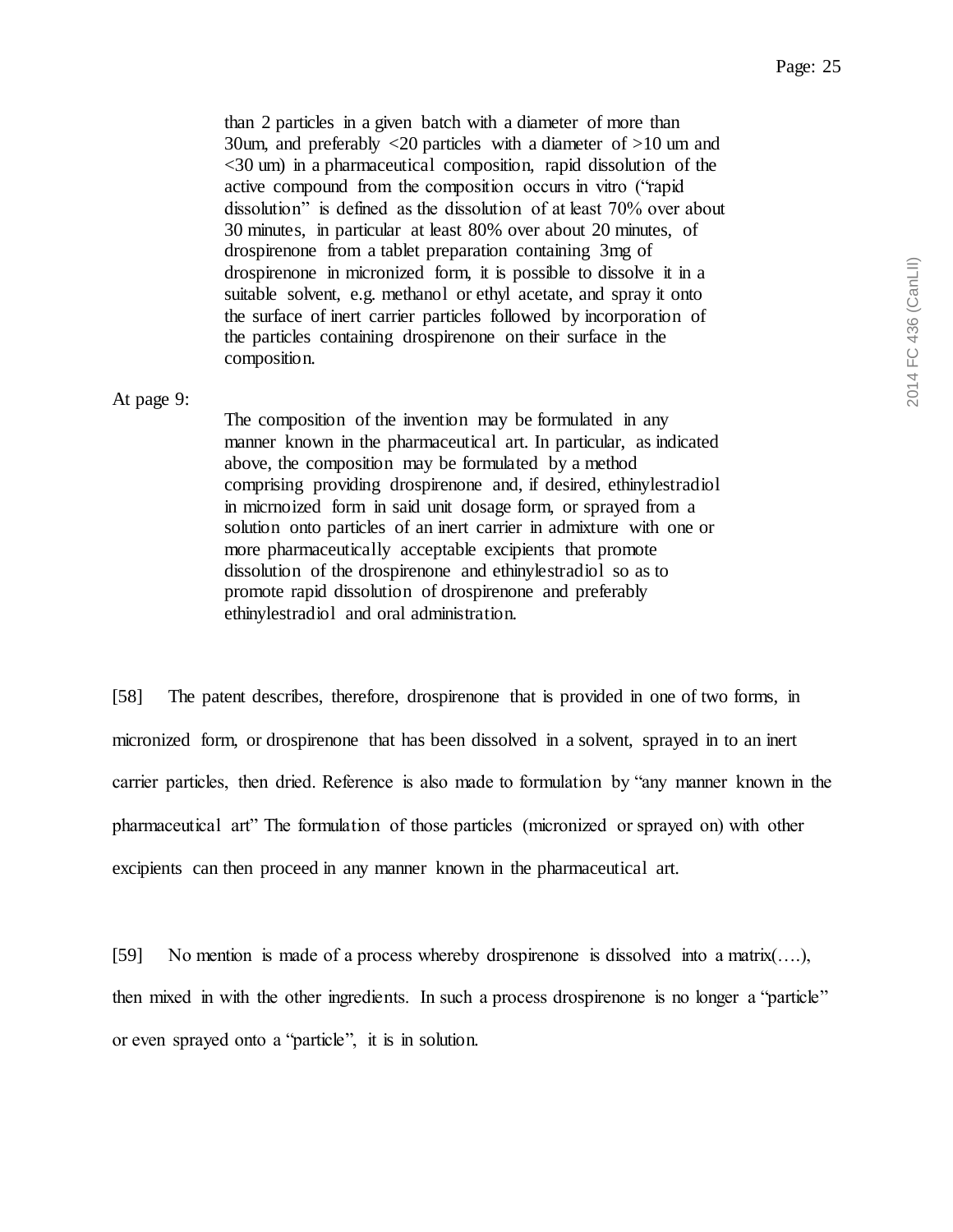[60] I therefore construe the term "drospirenone particles" as appearing in all of the claims at issue not to include a drospirenone solution nor particles of a matrix into which drospirenone has previously been dissolved.

[61] As to the other area in which the shoe pinches with respect to the ethinylestradiol I have discussed the evidence fully later in these reasons as to whether the '426 patent was eligible for listing. I conclude as I did in respect of that reasoning that the claims at issue include a clathrate of ethinylestradiol within the term ethinylestradiol.

## <span id="page-25-0"></span>XI. INFRINGEMENT

[62] Having construed all of the claims at issue not to include a formulation in which the drospirenone is provided in form wherein it has been dissolved in a matrix I find that the Apotex product is prepared by a method in which the drospirenone has been provided in a form where it is first dissolved in a matrix. The process then proceeds (….) the material is compressed into tablets, and the tablets coated with a non-enteric material; all as more particularly explained at paragraphs 124 to 127 of Dr. Cima's affidavit.

[63] The dissolution profile of the resulting tablet is almost identical to that of Bayer's YAZ tablets and, to that extent, meets the parameters of claim 31 of the '426 patent.

[64] Each of Bayer's and Apotex's witnesses have provided evidence as to testing of certain samples by a technique known as Raman or, in the case of Dr. Cima, Raman and a scanning electron microscope. Dr. Davies' evidence, presented on behalf of Bayer comments on tests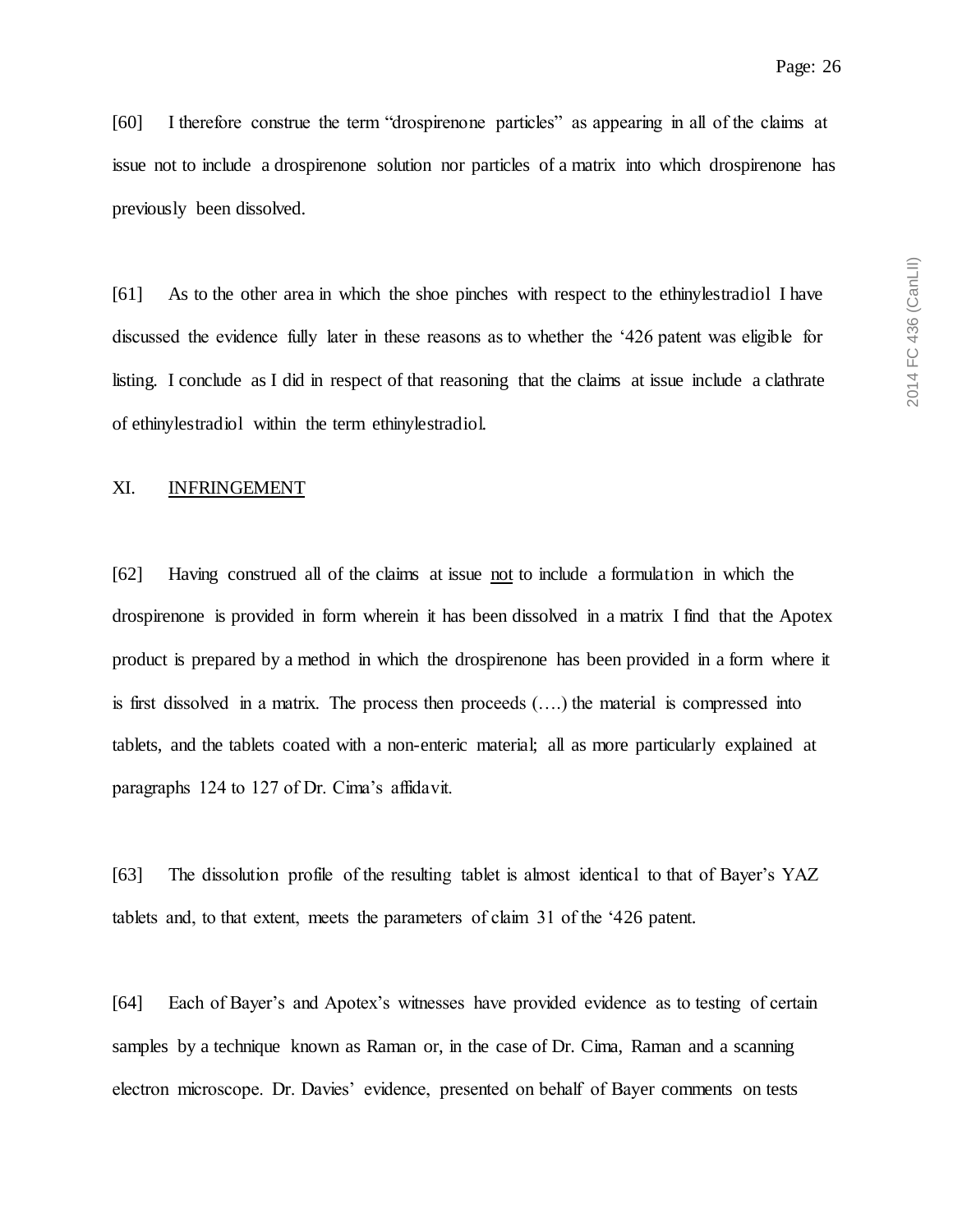conducted on samples of product produced by (….) for the South African market. Dr. Cima's tests, presented on behalf of Apotex were performed on bulk drospirenone particles and representative Apotex tablets. As recited in my Order dated October 22, 2013 in these proceedings Apotex does not challenge that both Dr. Davies and Dr. Cima tested the same thing.

[65] The conclusions reached by Dr. Davies and Dr. Cima as to the results exhibited by their respective tests, are different. Dr. Davies argues, and I emphasize the word argue, at paragraphs 175 to 183 of his affidavit that Apotex has not proved that its product is a molecular dispersion of drospirenone. His opinion is largely based on an analysis of documents rather than scientific evidence; in so doing he stepped into the role of an advocate rather than providing expert scientific opinion. Dr. Cima, on the other hand, sticks to the role of a scientist. At paragraphs 129 and following of his affidavit he reviews the testing conducted under his direction and concludes, at paragraphs 153 to 159 that there are no particles of drospirenone or micronized drospirenone particles in the samples tested. I accept what Dr. Cima wrote at paragraphs 154 and 155 of his affidavit:

154.  $(...)$ 

155. The results of the Raman spectroscopic analysis conducted in my laboratory on the tablet samples support the conclusion that the drospirenone is present in the granules as a solid solution (molecular dispersion). (….)

[66] I prefer Dr. Cima's evidence, but, even if the evidence were equally balanced, Bayer has not overcome the burden that it bears of proving, on a balance of probabilities, that Apotex's allegations of non-infringement are not justified.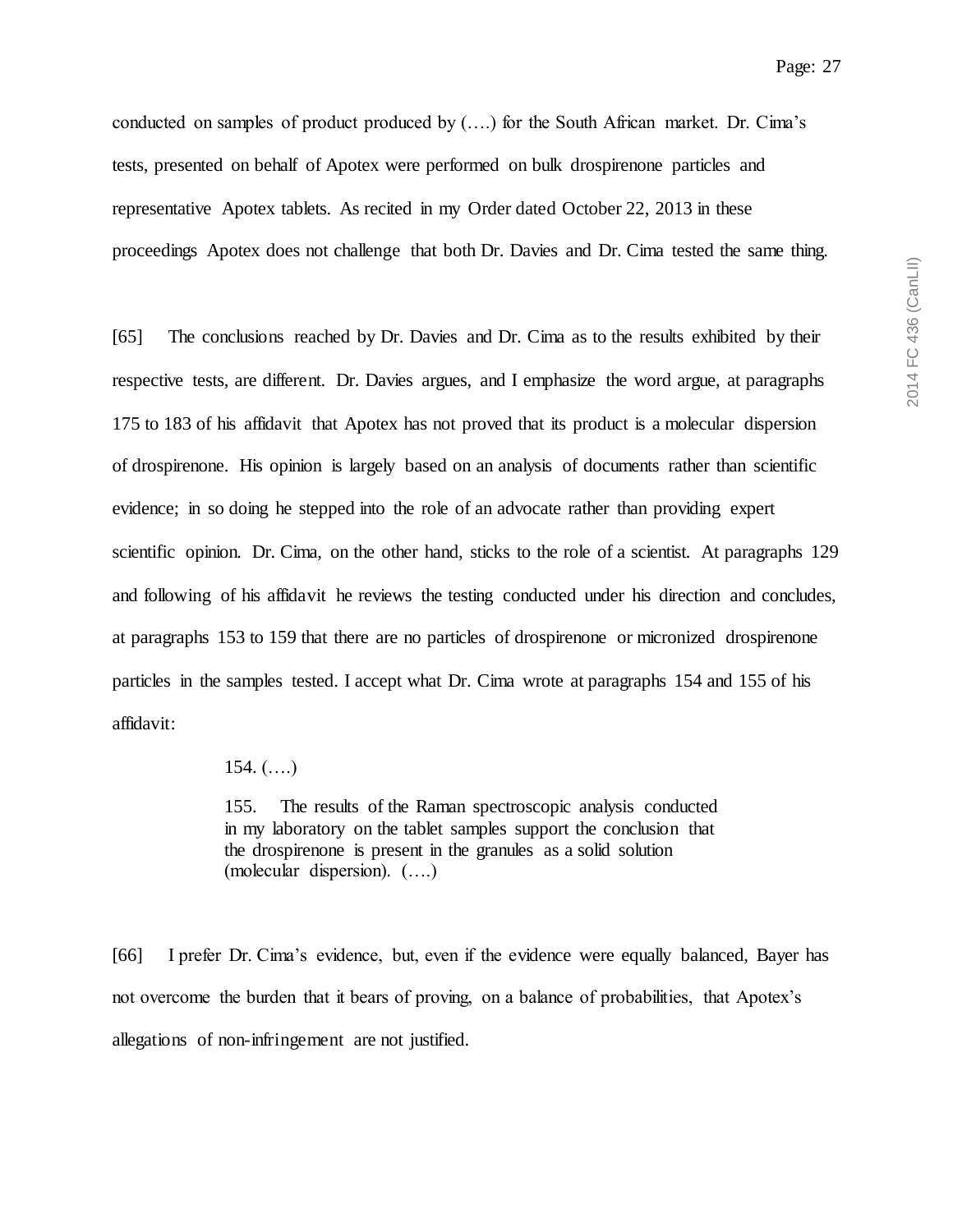[67] Given that the drospirenone is provided in a form which I have found is not within any claim at issue, and given that this is the basis upon which Apotex has alleged non-infringement, I find that Bayer has not established that Apotex's allegation in this regard is not justified.

### <span id="page-27-0"></span>XII. INELIGIBILITY OF THE '426 PATENT FOR LISTING

[68] Apotex has alleged that the '426 patent is ineligible for listing by Bayer under the provisions of the *NOC Regulations* as amended October 5, 2006. These allegations were raised in Apotex's Notice of Allegation but no motion was brought, in this respect, under subsection 6 (5)(a) of those *Regulations*.

[69] The gist of Apotex's allegation is that Bayer listed the '426 patent under the NOC Regulations in December 2008 as against its YAZ tablets. Those tablets contain, as the active ingredients, drospirenone and a molecular inclusion complex formed between ethinylestradiol (EE) and B-cyclodextrin (ie. EE-B-cyclodextrin complex). This is defined to by Apotex's expert Jarosz as a clathrate. Apotex argues that this clathrate is not the ethinylestradiol as claimed in the '426 patent thus the patent is improperly listed in respect of the YAZ product.

[70] Bayer argues that Apotex cannot raise this issue at the hearing, it must do so by a motion brought before the hearing, which it did not do. In any event, Bayer argues that the '426 patent has been properly listed.

[71] First, as to whether this issue can be raised at the hearing or must be raised at an earlier motion, there have been several decisions of this Court which address the issue.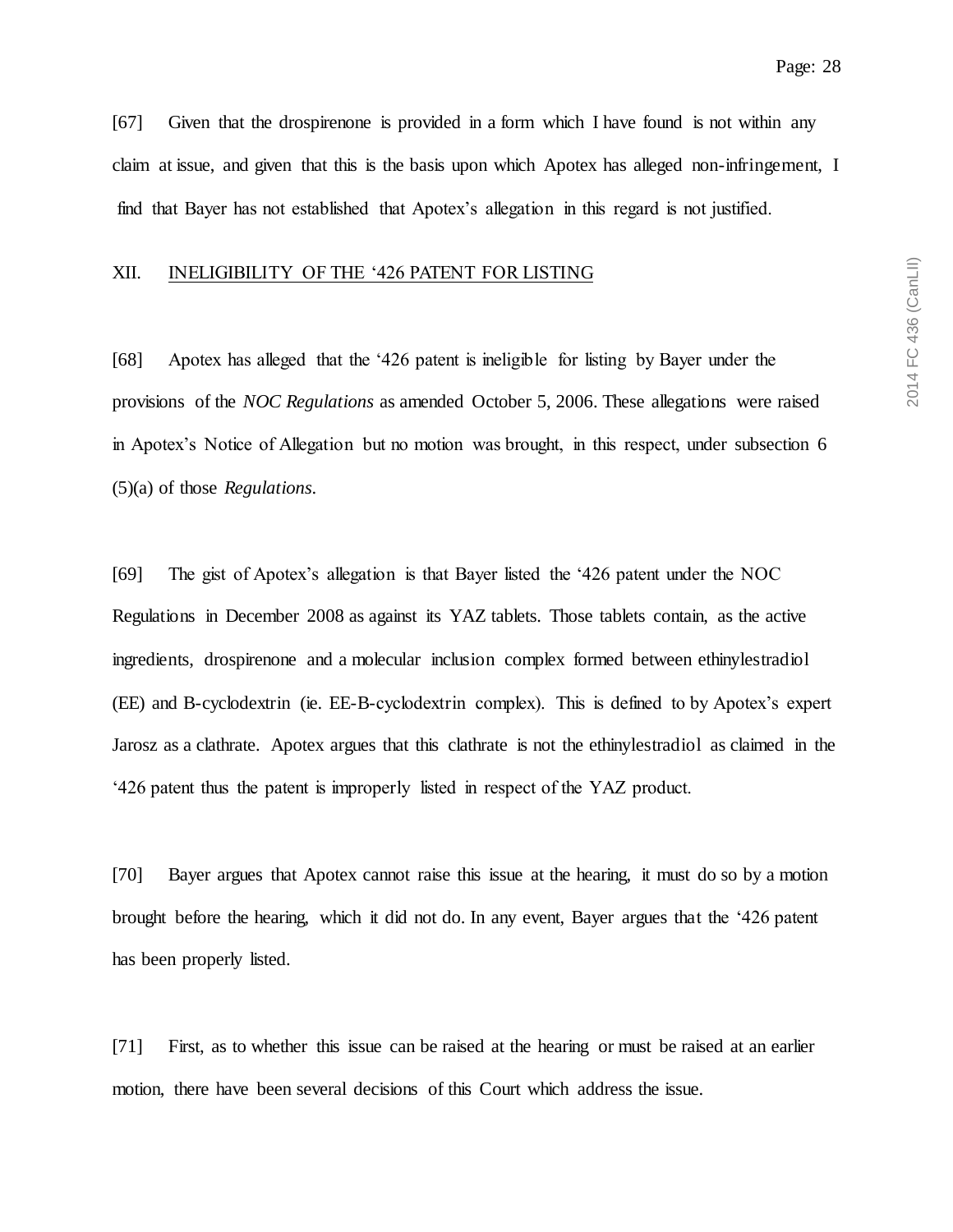[72] In *Pfizer* Canada *Inc. v Apotex Inc.*, 2005 FC 1421 Justice Mosley held that the issue

could be raised at a hearing without a previous motion hearing been brought. He wrote at

paragraphs 177 and 178:

[177] At any time prior to the hearing of this application, Apotex could have brought a motion under  $6(5)(a)$ . Apotex argues, however, that it would have been imprudent to do so and would have likely wasted time and resources because of the high standard required to strike out an application; that the listing was so plainly improper to be bereft of any chance of success : David Bull Laboratories (Canada) Inc. v. Pharmacia Inc. et al., [1995] 1 F.C. 588, 58 C.P.R. (3d) 209 (C.A.). If they can bring it at this stage, they also enjoy the tactical advantage that the burden to disprove the allegations rests with the applicants whereas Apotex would have carried the burden on a preliminary motion to dismiss.

[178] I accept that Apotex can make its allegation as part of these proceedings and is not required to bring a motion under subsection  $6(5)$  in advance of the hearing of the  $6(1)$  application. I am also satisfied that Pfizer has failed to establish on a balance of probabilities that the '071 patent was properly listed on the patent register as it was out of time when the NOC for the accelerated dosing regime for the 500 mg tablets was issued.

[73] In Abbott *Laboratories v Canada (Minister of Health)*, 2007 FCA 187, the Court of

Appeal determined that while the issue of eligibility is usually raised by way of a prior motion,

the Trial Judge was not wrong in dealing with the matter at the hearing. Noel JA, for the Court

on this panel, wrote at paragraphs 44 and 45:

[44] Finally, I note that Heneghan J. spoke on occasion of the '361 Patent (or parts thereof) not meeting "the eligibility requirements for inclusion in the Patent List" (see for instance, Reasons at para. 134). The eligibility of a Patent for inclusion on the Register is usually raised by way of a separate motion made pursuant to paragraph 6(5)(a) of the NOC Regulations (see Apotex Inc. v. Canada (Minister of Health and Welfare), (2000), 3 C.P.R.  $(4<sup>th</sup>)$  1 (F.C.A.), as applied in Apotex Inc. v. Canada (Minister of Health), 2004 FC 650 at paras. 59 to 64). It does not appear as though such a motion was made in this instance.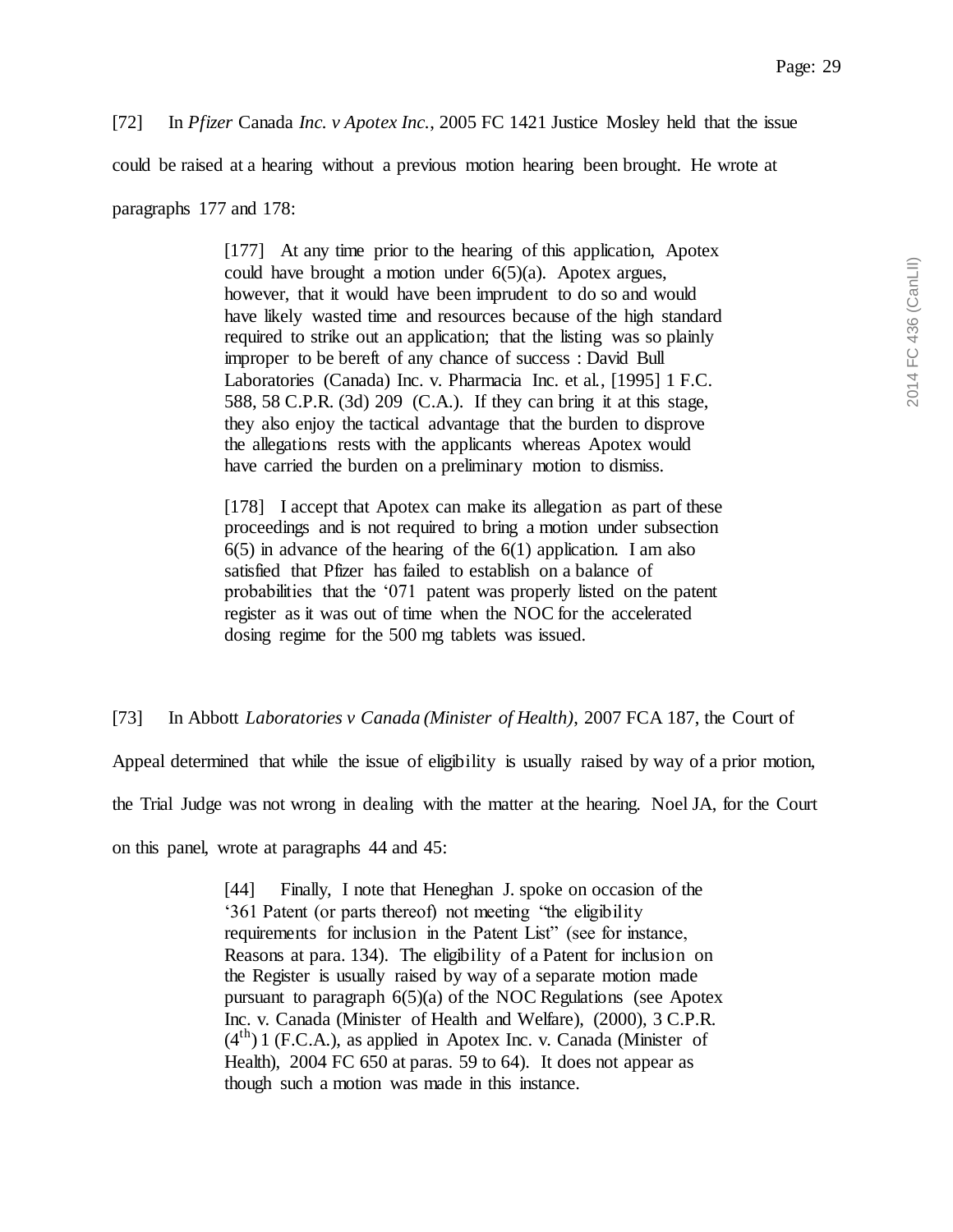[45] However, nothing turns on this as Heneghan J.'s conclusion is properly stated at paragraph 133 of her reasons where she holds that claim 31 "is ineligible under the NOC Regulations".

[74] I commented on this decision in *Novartis Pharmaceuticals Inc. v Cobalt Pharmaceuticals Company*, 2013 FC 985 and determined that I would deal with the question of eligibility at the hearing particularly where claim construction was a live issue. I wrote at paragraph 109:

> In the present case, Cobalt argues that it could not have brought its motion earlier since it did not know what construction Novartis would place on the claims, and that Cobalt believed only the Swiss-type claims were at issue. I find no basis for Cobalt to believe that only the Swiss claims were at issue; however, if that were the case, I would allow the matter of listing to be raised at the hearing. In any event, the "use" claims 10 to 16 are at issue and do meet the criteria for listing.

[75] Justice Gauthier (as she then was) in *Solvay Pharma Inc. v Apotex Inc.*, 2008 FC 308 also reviewed the Federal Court of Appeal decision, above, as well as earlier jurisprudence and determined that certain issues, such a eligibility related to eligibility could not be raised at the hearing but that only "relevant" claims need to be addressed. At paragraphs 56 and 66 of her reasons she wrote:

> The Court was initially attracted to the view that the filing of a motion under subsection 6(5) of the Regulations was more in the nature of a procedural vehicle for the quick dismissal of applications rather than a matter of substance and jurisdiction, if the application for prohibition was filed in response to a NOA that expressly included the second person's arguments on eligibility, such that the first person would have a full opportunity to know the case to meet and to file evidence in response. (In that respect, the Court notes that except for the letter of the Minister dated July 30, 2007, there is no indication that Altana sought and was refused the opportunity to file reply evidence pertaining to the patents' eligibility for listing, as nothing of the sort was discussed in Prothonotary Tabib's decision of June 15, 2007, or in Justice Pierre Blais' Order of August 28, 2007, 2007 FC 857). Moreover, costs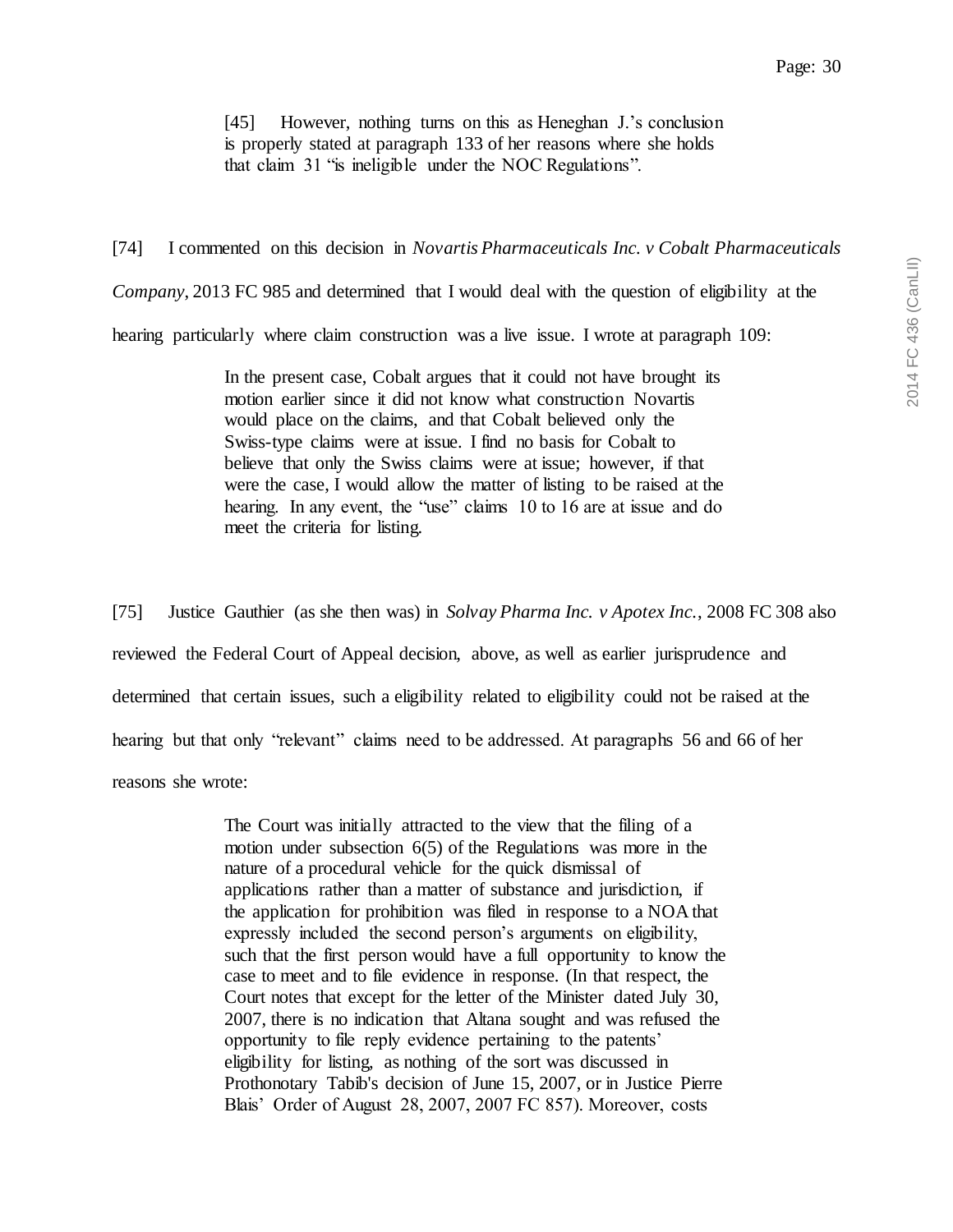could normally be used to discourage second persons from raising listing in the application itself, given that the filing of a subsection 6(5) motion early in the process is the only way to avoid useless prohibition proceedings, as was noted by the Federal Court of Appeal in Wyeth at paragraph 3.

*…*

Thus, in light of the above, the Court concludes that it has no jurisdiction to consider eligibility issues (section 4) or the early working issues. However, as mentioned above, pursuant to subparagraph  $5(1)(b)(iv)$ , the Court must consider whether the claims that are still at issue in respect of infringement are claims for the medicine itself or for the use of the medicine because as mentioned, these are the only relevant claims that need to be addressed in the NOA and which can justify a prohibition order if Apotex' allegations of non-infringement are not justified.

[76] It is time to put the matter to rest. Proceedings under the *NOC Regulations* are arcane enough. In many respects they have become a minefield where one party or the other set traps for the unwary or unaccustomed party or lawyer. Going back to Justice Gauthier's reasoning in *Solvay* at paragraph 56 I believe there is sufficient basis to be satisfied that her "initial attraction" that section 6(5) provided a convenient vehicle for early disposition and not a precursory prohibition against raising the issue of eligibility at a hearing, was the right approach.

[77] In looking at the *NOC Regulations* subsections 5 (1) or (2) provides that a second person "shall" make certain allegations, namely:

> (a) state that the second person accepts that the notice of compliance will not issue until the patent expires; or

(b) allege that

(i) the statement made by the first person under paragraph  $4(4)(d)$ is false,

(ii) the patent has expired,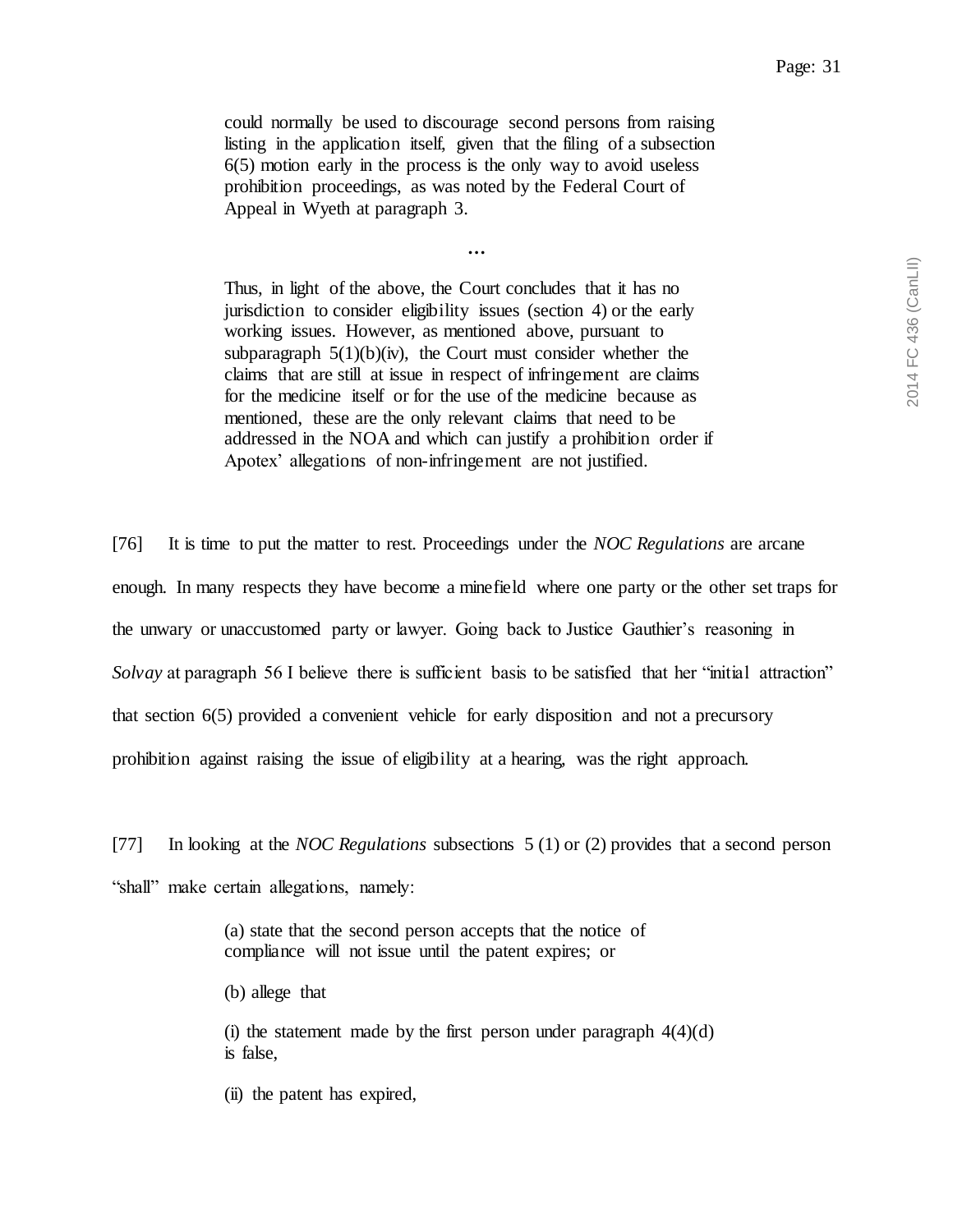(iii) the patent is not valid, or

(iv) no claim for the medicinal ingredient, no claim for the formulation, no claim for the dosage form and no claim for the use of the medicinal ingredient would be infringed by the second person making, constructing, using or selling the drug for which the submission is filed.

[78] While *these* allegations, or such as are applicable, are mandatory there is nothing to preclude other relevant allegations, such as eligibility for listing, to be raised also.

[79] Subsection 5(3) of the *NOC Regulations* provides that the second person shall serve the Notice of Allegation together with a *"a detailed statement of the legal and factual basis for the allegation"*. Thus every allegation shall be supported, where necessary, with a detailed statement of the legal and factual basis for the allegation made. This would include the mandatory allegations as well as any other allegations made.

[80] Subsection 6(5)(a) of the *NOC Regulations* provides that a second person "may" bring a motion to dismiss the application in whole or in part in respect of patents ineligible for testing. That subsection does not say "must" it says "may". There is no language in that subsection or anywhere else in the *NOC Regulations* that requires such a motion to be brought or precludes the issue from being raised at the hearing on the merits.

[81] I find therefore, that Apotex having raised the allegations as to eligibility for listing in its Notice of Allegation, can argue the matter at the hearing notwithstanding that no motion was brought under subsection 6(5) of the *NOC Regulations*.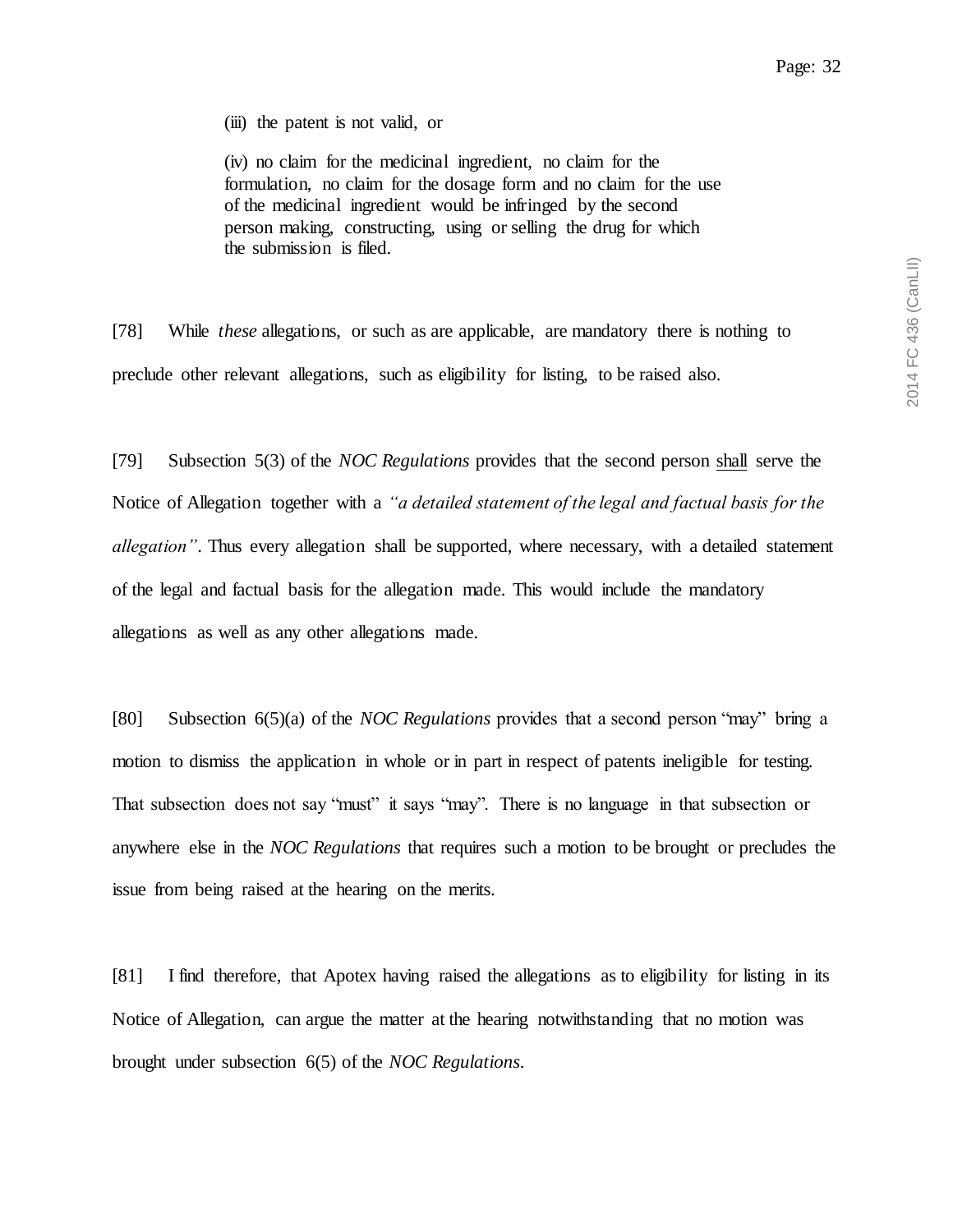[82] Turning then to the merits of the issue. Apotex's argument is based on its interpretation of certain provisions of the *NOC Regulations* as amended October 5, 2006. In particular it relies on the new definition of "claim for a medicinal ingredient" or "revendication de l'ingrédient medicinal" in section 2 of those Regulations, which reads:

| "claim for the medicinal        | « revendication de l'ingrédient         |
|---------------------------------|-----------------------------------------|
| ingredient"                     | $m\acute{e}dicinal \gg S'entend, d'une$ |
| "claim for the medicinal        | part, d'une revendication, dans         |
| ingredient" includes a claim in | le brevet, de l'ingrédient              |
| the patent for the medicinal    | $m\'edicial$ - chimique ou              |
| ingredient, whether chemical    | $biologique - préparé ou$               |
| or biological in nature, when   | produit selon les modes ou              |
| prepared or produced by the     | procédés de fabrication décrits         |
| methods or processes of         | en détail et revendiqués dans           |
| manufacture particularly        | le brevet ou selon leurs                |
| described and claimed in the    | équivalents chimiques                   |
| patent, or by their obvious     | manifestes, et, d'autre part,           |
| chemical equivalents, and also  | d'une revendication pour                |
| includes a claim for different  | différents polymorphes de               |
| polymorphs of the medicinal     | celui-ci, à l'exclusion de ses          |
| ingredient, but does not        | différentes formes chimiques.           |
| include different chemical      | (claim for the medicinal                |
| forms of the medicinal          | <i>ingredient</i> )                     |
| ingredient; (revendication de   |                                         |
| l'ingrédient médicinal)         |                                         |

[83] Apotex them turns to subsections 4(2)(a) and (b) of the NOC Regulations that require that, in order for a patent to be eligible for listing, it must in relation to a new drug submission, such as that of Bayer for its YAZ product a claim for a "medicine ingredient":

> *(1) A first person who files or who has filed a new drug submission or a supplement to a new drug submission may submit to the Minister a patent list in relation to the submission or supplement for addition to the register.*

*(2) Est admissible à l'adjonction au registre tout brevet, inscrit sur une liste de brevets, qui se rattache à la présentation de drogue nouvelle, s'il contient, selon le cas :*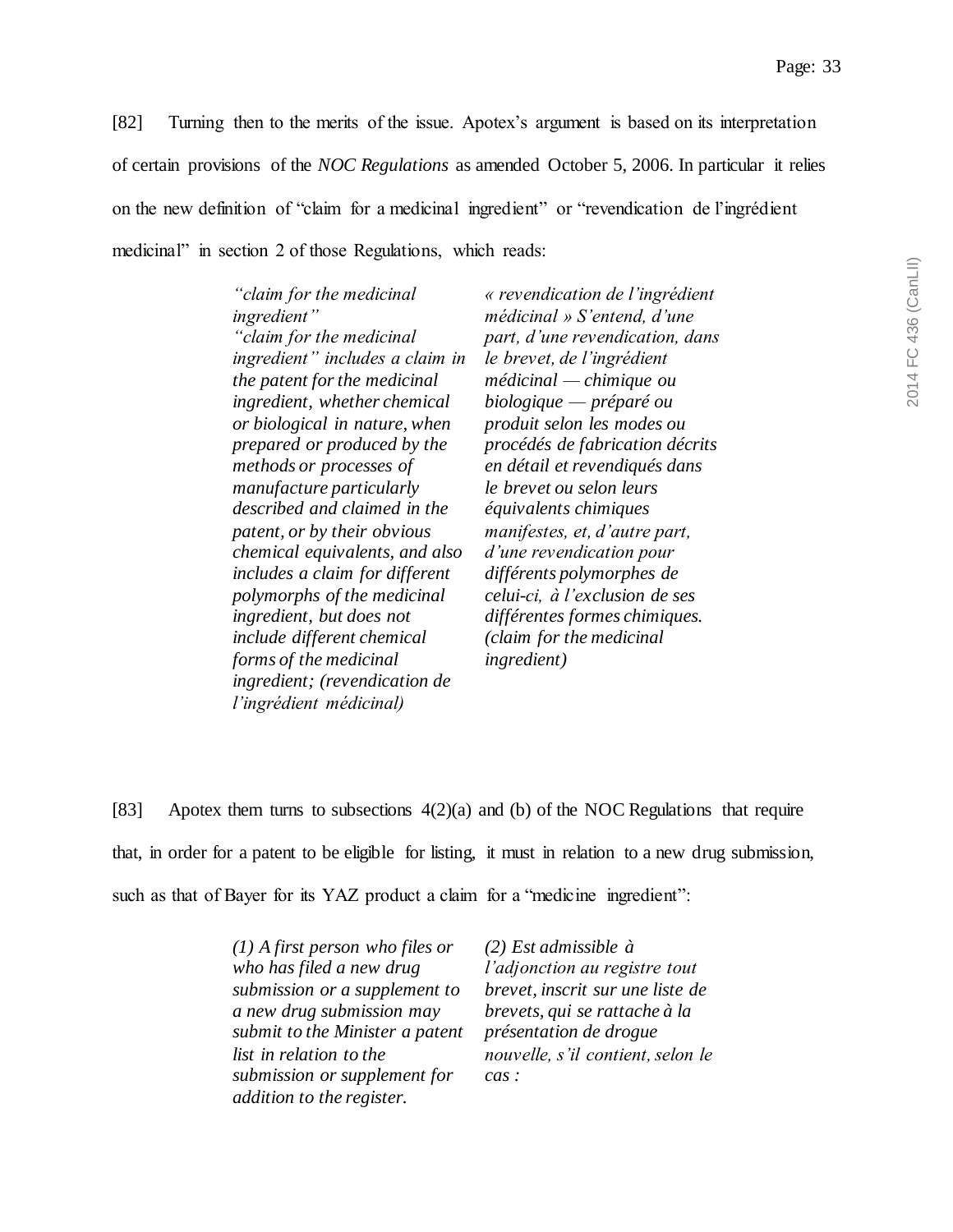*(2) A patent on a patent list in relation to a new drug submission is eligible to be added to the register if the patent contains*

*(a) a claim for the medicinal ingredient and the medicinal ingredient has been approved through the issuance of a notice of compliance in respect of the submission;*

*(b) a claim for the formulation that contains the medicinal ingredient and the formulation has been approved through the issuance of a notice of compliance in respect of the submission;*

- *a) une revendication de l'ingrédient médicinal, l'ingrédient ayant été approuvé par la délivrance d'un avis de conformité à l'égard de la présentation;*
- *b) une revendication de la formulation contenant l'ingrédient médicinal, la formulation ayant été approuvée par la délivrance d'un avis de conformité à l'égard de la présentation;*

[84] Apotex points out that the change in the definition of "medicinal ingredient" is such that "polymorphs" of such ingredients are included but "different chemical forms" are not. It points to the Regulatory Impact Analysis Statement (RIAS) accompanying the amendments in the Canada Gazette, Vol. 140, No. 21 at pages 1517-1518 which address this change:

> *A definition for the first of these phrases is necessary to ensure that product-by-process patents continue to qualify for protection under the regulations, and to confirm that the same is true of patents for biologic drugs. It also serves to clarify, in so far as small molecule drugs are concerned, that patents claiming different crystalline, amorphous, hydrated and*

*Il est nécessaire d'établir une définition de « revendication de l'ingrédient médicinal » pour que les brevets protégeant un produit par procédé continuent de pouvoir bénéficier de la protection du règlement et pour confirmer qu'il en est de même pour les brevets relatifs à des médicaments biologiques. Une telle définition sert également à préciser, concernant les*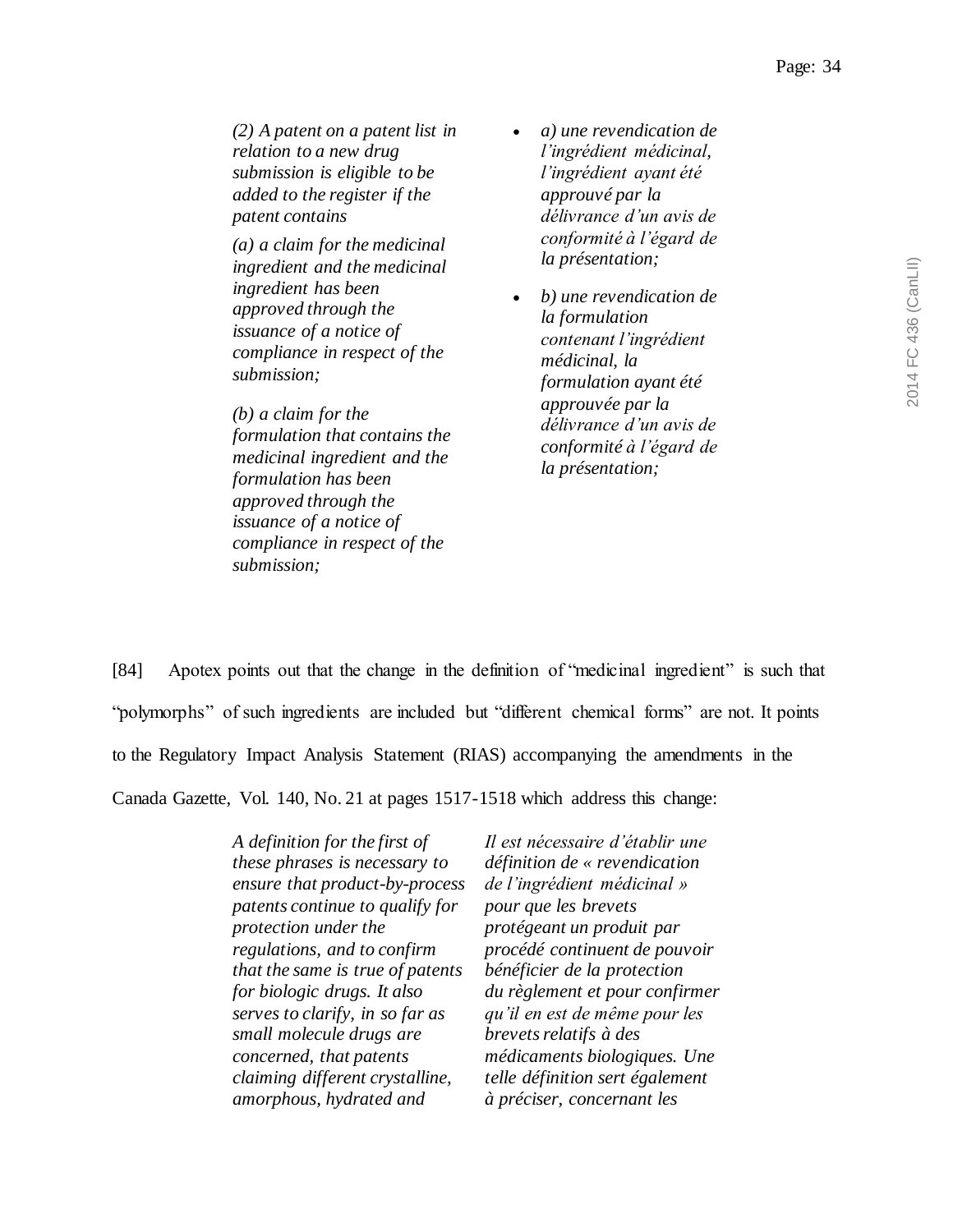*solvated forms of the approved medicinal ingredient (i.e. "polymorphs") are eligible for listing when submitted in relation to the NDS, but that different chemical forms, such as salts and esters, are not. This accords with Health Canada policy on what constitutes an "identical medicinal ingredient" for the purposes of establishing pharmaceutical equivalence under section C08.001.1 of the Food and Drug Regulations. None of these changes is intended to disturb prior jurisprudence to the effect that patents claiming intermediates or metabolites of the medicinal ingredient are ineligible for listing.* 

*médicaments à petites molécules, que les brevets revendiquant différentes formes cristallines, amorphes, hydratées et solvatées de l'ingrédient édicinal approuvé (c.-à-d., des « formes polymorphiques ») peuvent être inscrits au registre lorsqu'ils sont soumis en relation avec la PDN, mais que les diverses formes chimiques comme les sels et les esters ne le sont pas. Ceci est conforme à la politique de Santé Canada, laquelle définit ce qui constitue un « ingrédient médicinal identique » aux fins de l'établissement d'une équivalence pharmaceutique aux termes de l'alinéa C08.001.1 du Règlement sur les aliments et drogues. Ces changements n'ont pas pour objet de modifier la jurisprudence antérieure selon laquelle les brevets dont les revendications portent seulement sur des intermédiaires ou des métabolites de l'ingrédient médicinal ne peuvent pas être inscrits au registre*

[85] Section C08.001.1 of the *Food and Drug Regulations* referred to in the RIAS is not

particularly enlightening, it says as to pharmaceutical equivalent or equivalent pharmaceutical:

"pharmaceutical equivalent" *means a new drug that, in comparison with another drug, contains identical amounts of the identical medicinal* 

« équivalent pharmaceutique » *S'entend d'une drogue nouvelle qui, par comparaison à une autre drogue, contient les mêmes quantités*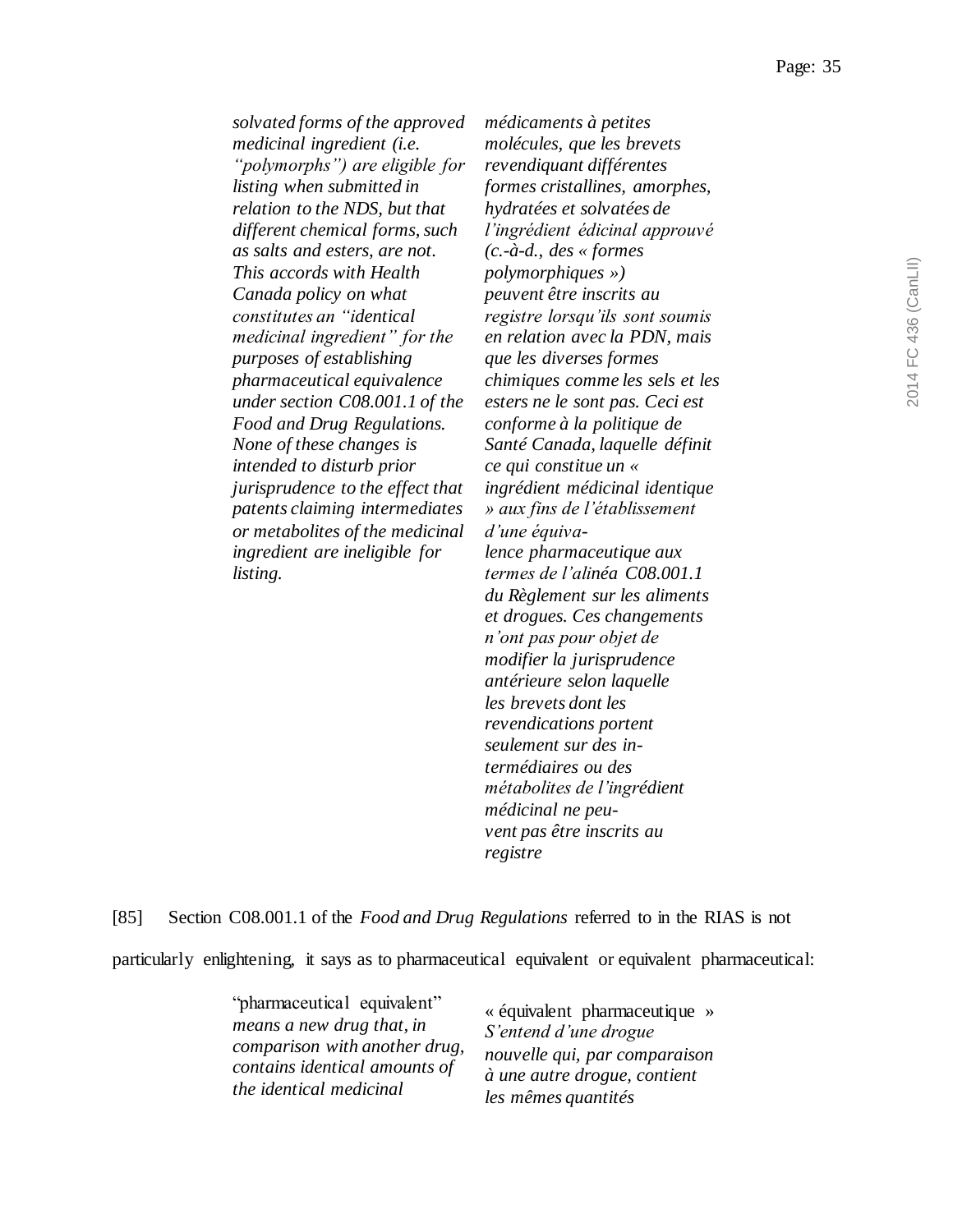*ingredients, in comparable dosage forms, but that does not necessarily contain the same non-medicinal ingredients; (équivalent pharmaceutique)*

*d'ingrédients médicinaux identiques, sous des formes posologiques comparables, mais pas nécessairement les mêmes ingrédients non médicinaux. (pharmaceutical equivalent)*

[86] In a "Policy" statement entitled "Interpretation of 'Identical Medical Ingredient" adopted effective 2003/07/08, that is before the change in the NOC Regulations, Health Canada purported to provide, among other things, certain "Guiding Principles" and a "Glossary".

[87] The "Guiding Principles" stated:

The term identical medicinal ingredient could literally be interpreted to imply medicinal ingredients that are both physically and chemically identical. However, in the context of the Regulations, only the "chemical identicality" of the medicinal ingredients is taken into account while determining pharmaceutical equivalence. Pharmaceutically equivalent drug products should contain chemically identical, but not necessarily physically identical, medicinal ingredients. It is recognized that differences in physical properties (e.g., particle size, polymorphism) of the medicinal ingredients could potentially cause differences in the safety and efficacy profiles of the drug products. To address concerns arising from differences in physical properties, appropriate in vivo and / or in vitro studies should be conducted and results provided with the drug submission. The term identical is to be understood in this context.

Based on the above considerations, medicinal ingredients containing the same active moiety are classified into identical or non-identical medicinal ingredients according to the following guiding principles:

4.1 Anhydrous, anhydrate and the various hydrated forms of the same active moiety would generally be considered identical.

4.2 Unsolvated and the various solvated forms of the same active moiety would generally be considered identical, provided the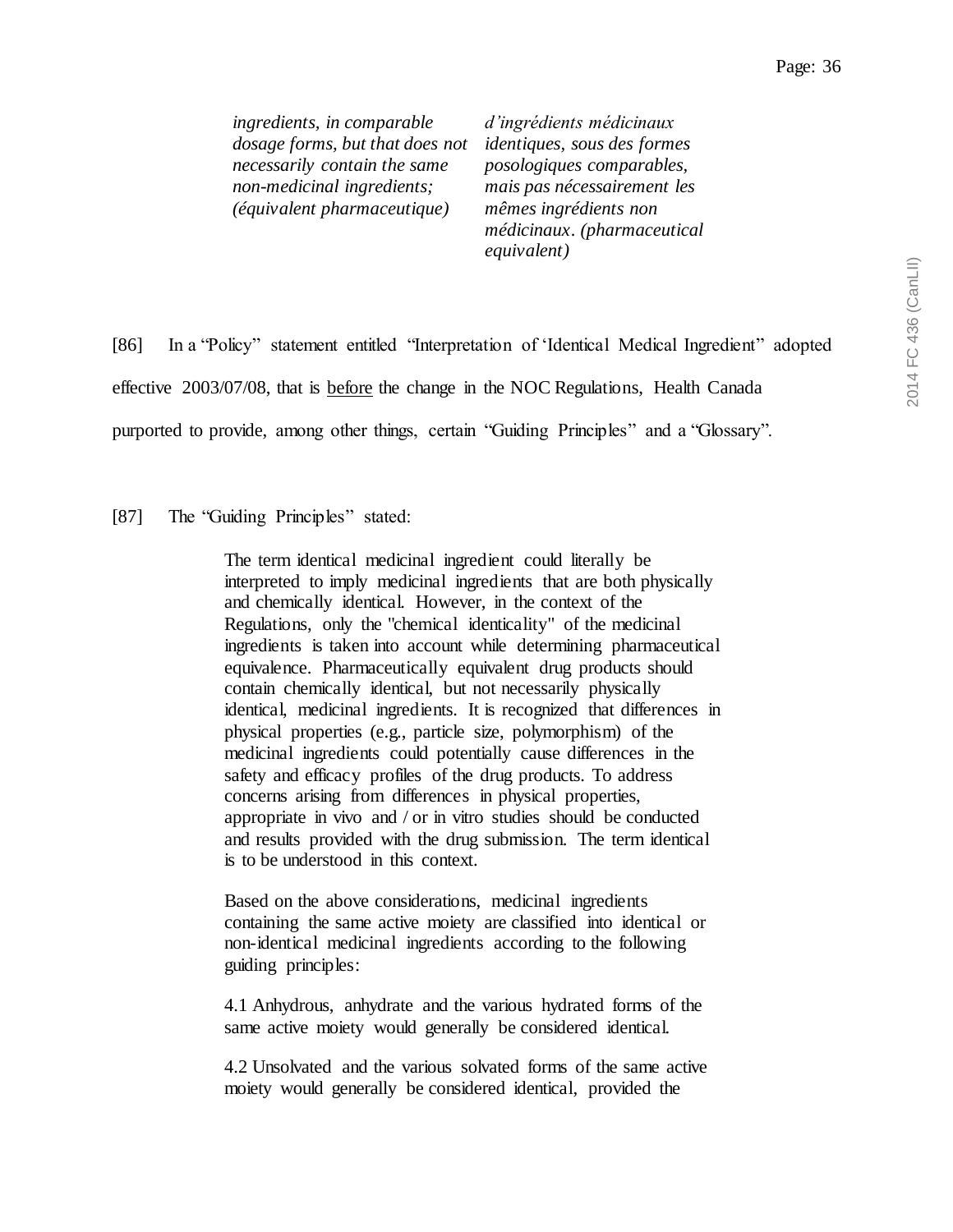solvate content is within acceptable levels. Levels within the limits recommended in the ICH Q3C "Impurities: Guideline for Residual Solvents", would be considered acceptable without further justification. Solvate levels exceeding the ICH Q3C limits should be justified, on a case by case basis, and supporting data provided. Supporting data could be based upon concepts of qualification outlined in ICH impurity guidelines Q3A, Q3B and Q3C.

4.3 Different complexes, esters, or salts of the same active moiety are considered non-identical.

4.4 Different isomers or mixtures with different proportions of isomers are considered non-identical.

[88] The "Glossary" contained the following definitions, among others:

Active moiety (or Therapeutic moiety)

The molecule or ion, excluding those appended portions of the molecule that cause the drug substance to be an ester, salt (including a salt with hydrogen or coordination bonds), or other noncovalent derivative (such as a complex or clathrate) of the molecule, responsible for the physiological or pharmacological action of the drug substance.

### Clathrate

A solid mixture in which small molecules of one compound or element are trapped in the holes of the crystal lattice of another substance. Molecules are not held by chemical bonding interactions, but rather by physical entrapment.

### Complex

A compound which is formed by the equilibrium association of two or more interacting molecules or ions. Complexes may be formed in solution or in the solid state.

[89] On the issue of listing, Apotex who is the party asserting that the '462 patent should not have been listed, bears the burden of proving this assertion. Unlike the allegations mandated by subsections 5(1) or (2) of the *NOC Regulations*, listing is not an allegation that "shall" be made. Thus it is not an allegation which Bayer must demonstrate was not "justified". This allegation as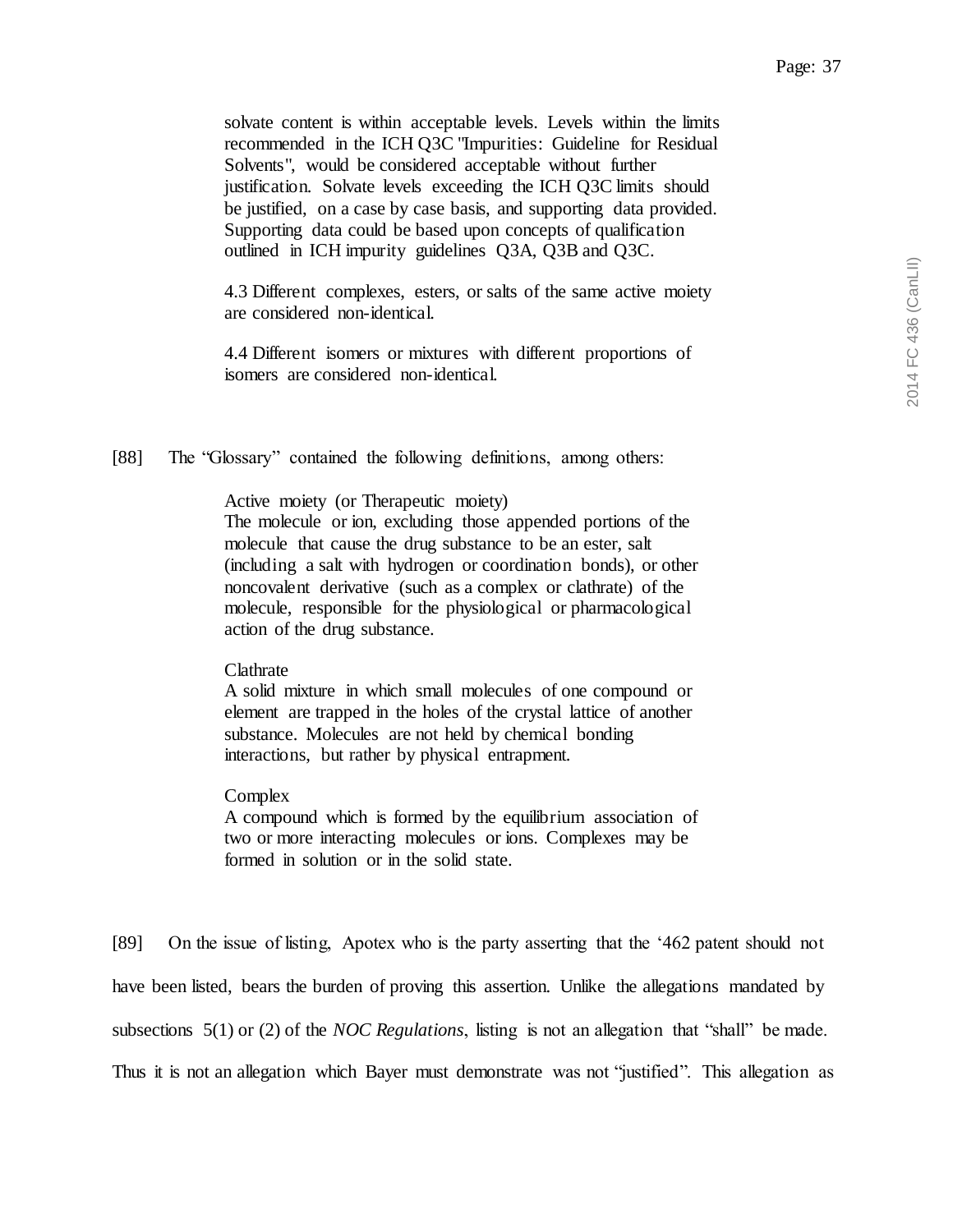to the propriety of listing a particular patent, is one which Apotex has raised outside subsections

5(1) and (2) and, as is usual in a civil case, it must prove what it alleges.

[90] Apotex turns to the evidence of one of its experts, Jarosz, who states in his affidavit that the ethinylestradiol component in Bayer's YAZ product is in the form of a clathrate or molecular inclusion complex: He says at paragraph 48 of his affidavit:

> 48. Is the YAZ formulation within the claims of the '426 Patent?: Based on the description of Bayer's YAZ tablets in the Compendium of Pharmaceuticals and Specialties, 2011 edition, pages 2863-67 (Schedule C Document 13), this formulation does not fall within the scope of the claims of the '426 Patent since the ethinylestradiol included in the YAZ formulation is in the form of a clathrate, or molecular inclusion complex, with betadex, and the latter is not within the patent.

[91] Jarosz defines what he means by a clathrate or molecular inclusion complex at paragraph 308 of his affidavit:

> 308. The ethinylestradiol included in the YAZ formulation is in the form of a clathrate, or molecular inclusion complex, with betadex. A clathrate refers to a chemical substance that consists of a lattice that contains other molecules trapped inside, i.e., where a guest molecule is in a cage surrounded by a host molecule. Betadex, or beta cyclodextrin, is a cyclic compound composed of seven alpha-(1-4) linked D-glucopyranosyl units, with the following structure (DIAGRAM OMITTED)

[92] Jarosz was cross-examined on this point. I repeat what is set out at pages 201-202 of the transcript in this regard:

> Q. You don't have any specific recollection of seeing the CPS before?

A. Correct.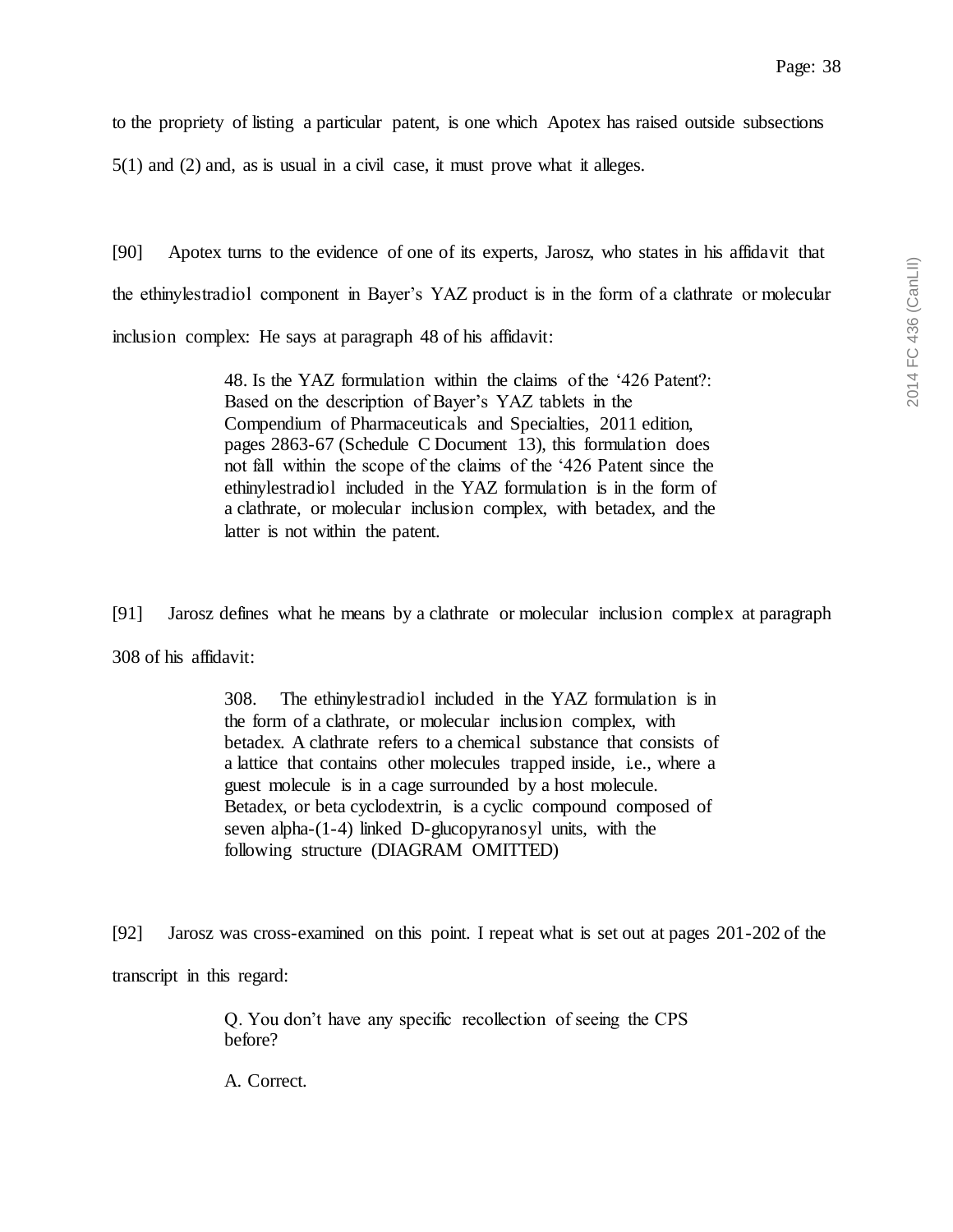Q. And this entry talks about YAZ?

A. Yes.

Q. And it says—underneath the heading YAZ, it says, drospirenone ethinylestradiol; right?

A. Yes.

Q. And then under summary product information, dosage from strength, it says, a tablet containing 3.0 milligrams of drospirenone and .020 milligrams of ethinylestradiol?

A. Yes.

Q. So those are two active ingredients in YAZ; right?

A. Yes.

Q. Before formation of a clath rate, does not involve the rearrangement of molecular structure of a compound; correct?

A. Well, it involves potentially some rearrangement in the clath, what's doing the surrounding of the molecule. But if you're referring to the active species, ethinylestradiol is not changing the molecular entity, but it is perhaps bonding with what is the substance surrounding it.

Q. It's not—it's—the composition still contains ethinylestradiol; right?

A. Ethinylestradiol is contained within a clath rate.

Q. Right. So it's accurate to describe the YAZ tablets as containing ethinylestradiol?

A. Yes, it is accurate to say YAZ contains ethinylestradiol.

[93] Apotex also relies upon a Canadian Patent Application, CA2432151 filed by Schering (now Bayer) under the provisions of the Patent Co-operation Treaty (PCT) effective 2001/12/20. That application names as one of the inventors Wolfgang Heil, who is also one of the persons named as an inventor in the '426 patent and who filed an affidavit and was cross-examined in the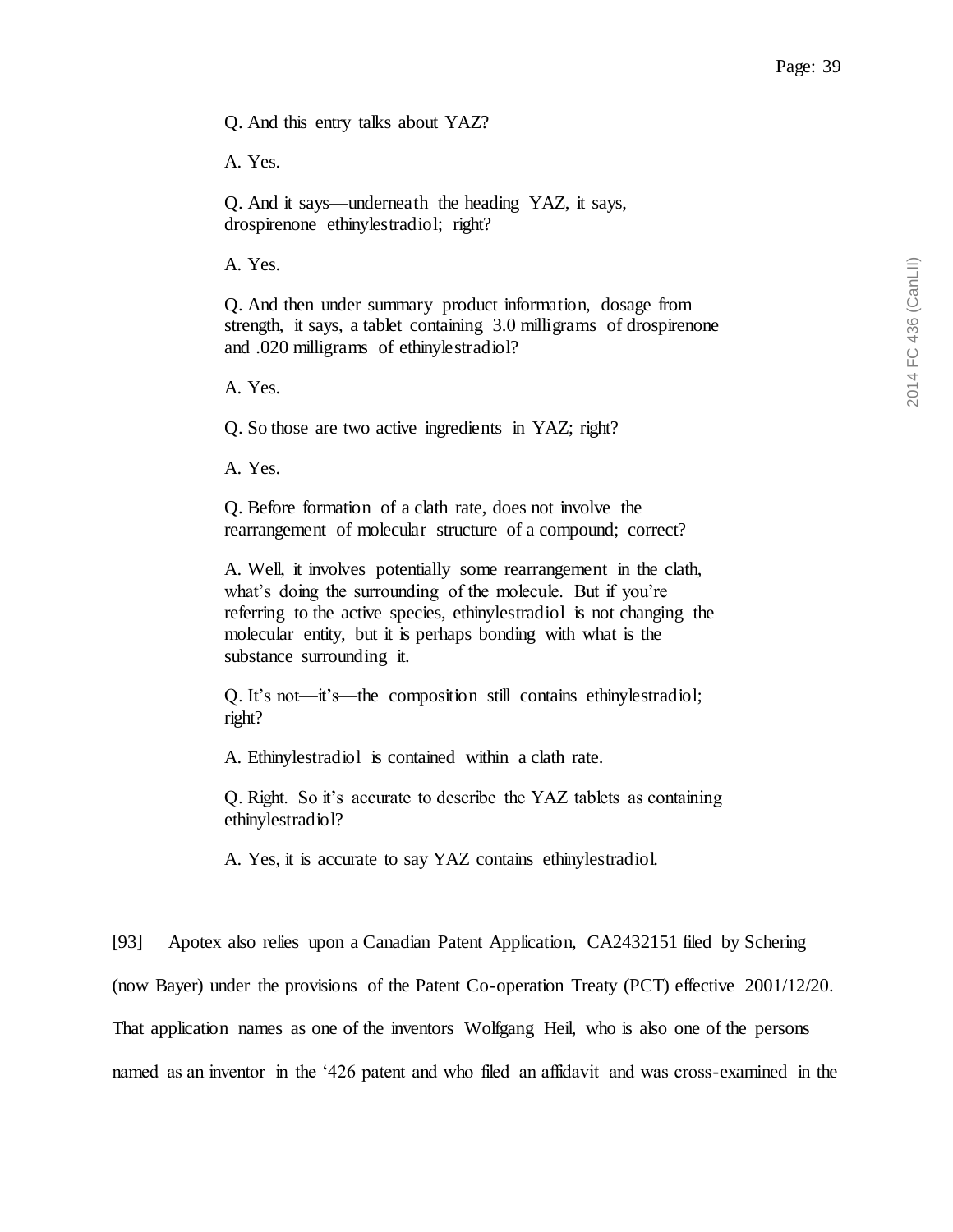present proceedings. That application is directed to an ethinylestradiol clathrate that is said to be a "significant improvement" over conventional compositions. Surprisingly Heil was not crossexamined on this application. I find the application of limited assistance here since the issue before me is whether the clathrate is a "medicinal ingredient" within the meaning of the NOC Regulations and not whether it is a "significant improvement" or different from ethinylestradiol.

[94] There is no relevant jurisprudence that is of assistance in this regard. The '426 patent does not mention, whether in the description or in the claim any clathrate or molecular complex of ethinylestradiol.

[95] In the portion of the Abbreviated New Drug Submission (ANDS) filed with the Minister by Apotex it describes the comparison products Jasminelle and YAZ, as containing ethinylestradiol and refers to them throughout by that name even though in a footnote below a table at section 3.2.P.2 it refers to the ethinylestradiol component of both products as "stabilized by betadex as a clathrate (molecular inclusion complex)."

[96] Therefore, I find, on the evidence of Jarosz including his cross-examination and including Apotex's (ANDS) that a clathrate of ethinylestradiol is not distinguished as such from the simpler term ethinylestradiol and that ethinylestradiol includes the clathrate. I note that Apotex, in making its allegations as to non-infringement, made no issue of the fact that its ethinylestradiol component was, in fact, a clathrate of that component.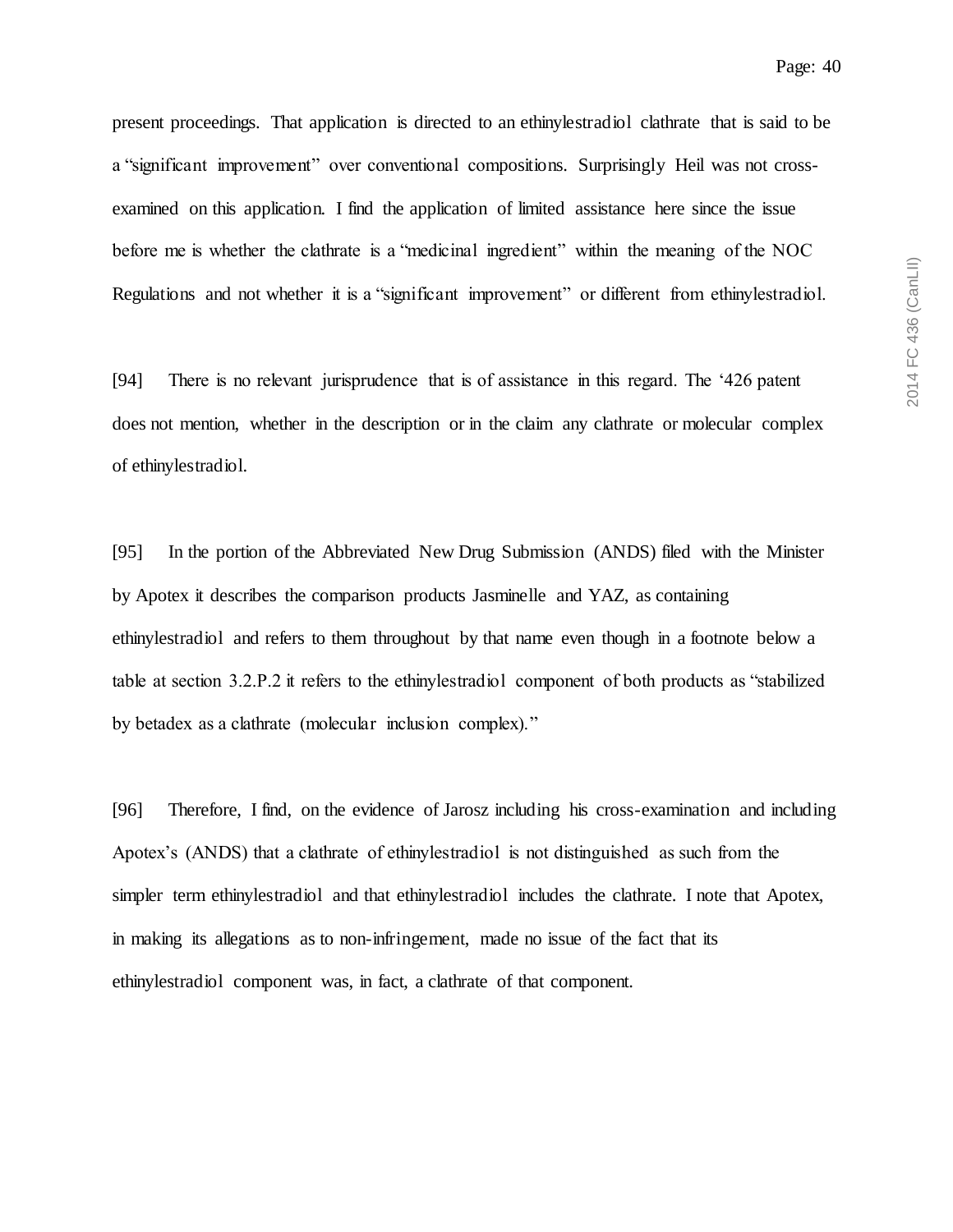[97] Given, therefore, the evidence which I find demonstrates that ethinylestradiol in the particulars of this case includes a clathrate of that compound, listing of the '426 patent was not improper.

## <span id="page-40-0"></span>XIII. VALIDITY- ANTICIPATION

[98] Apotex alleges that the claims at issue of the '426 patent are invalid because, more than one year before the filing date of the application for that patent, Bayer conducted certain clinical studies in Europe and the United States whereby what was claimed was both disclosed and enabled.

[99] I repeat part of Apotex's allegations in this respect:

Apotex alleges that, during Phase II trials conducted from about January 1990 to September 1990 in Europe and Phase III trials conducted from about December 1992 to April 1996 in Europe and from about December 1996 to July 1998 in the United States, the patentee's oral contraceptive tablet was being publicly used by the participants enrolled in these trials.

…

There was no restriction imposed on participants that prevented them from disseminating information about the Bayer Tablets to the public. Additionally, the investigators, doctors and participants were free to disclose to the general public that the participants were using the Bayer Tablets as an oral contraceptive, and that these tablets contained 3 mg of drospirenone and 0.03 mg of EE. The investigators, doctors and participants were also free to show the Bayer Tablets to members of the general public.

Furthermore, the investigators, doctors and participants did not sign confidentiality agreements or, alternatively, did not maintain confidentiality of the kits and their contents.

Moreover, some of the participants withdrew from the trials, while others were not fully compliant with the regimen and either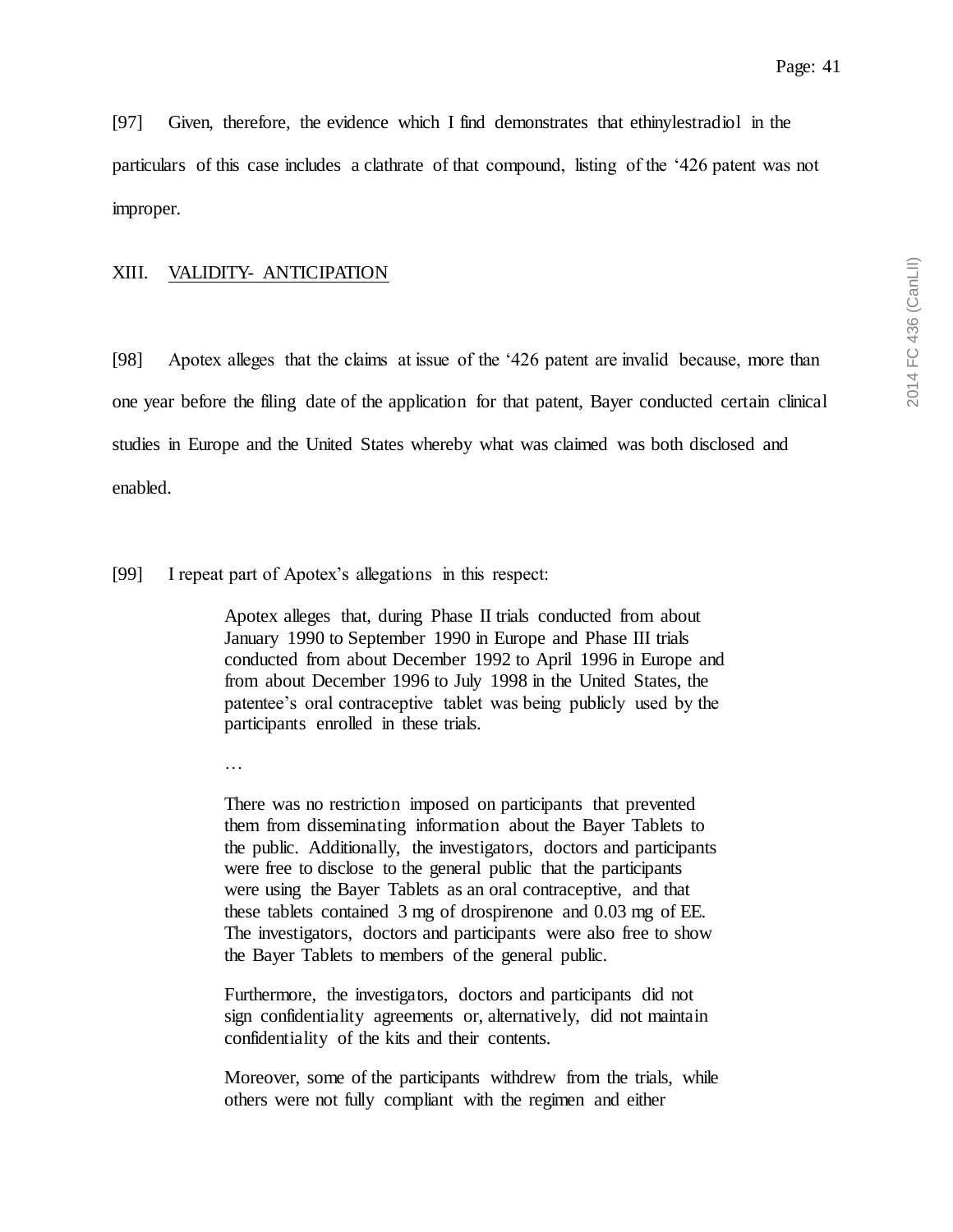intentionally or unintentionally did not administer one or more Bayer Tablets during the course of the trials. In both instances, participants were not required to, nor did they, return any unused Bayer Tablets.

At all material times, the participants were not precludes from having the Bayer Tablets analyzed and were free to perform such an analysis.

[100] What has not been alleged, and what has not been proved in evidence, is that any of those participating in the tests were told what the precise ingredients of the tablets were. Nor is there any evidence that any of the tablets were actually tested by the participants, or passed on to any others for testing, as to their ingredients.

[101] Bayer has provided the affidavit evidence of Dr. Marr who has held a position with Bayer since 2008 wherein he oversees the clinical development of certain women's health care products. He provides, as business records, documents relating to the clinical studies which he describes as experimental research. He notes that participants were provided documents marked as confidential and that no information as to the micronized form of the medication was disclosed. The participants were required to return all unused tablets.

[102] Apotex provided the expert evidence of Rosen, a United States lawyer practicing in the healthcare and US regulatory area and Dr. Simon, a United States medical doctor with experience in clinical studies. Both provided opinion evidence, as to the Bayer clinical studies.

[103] Rosen's evidence can be summarized with reference to paragraphs 42 and 57 of his affidavit: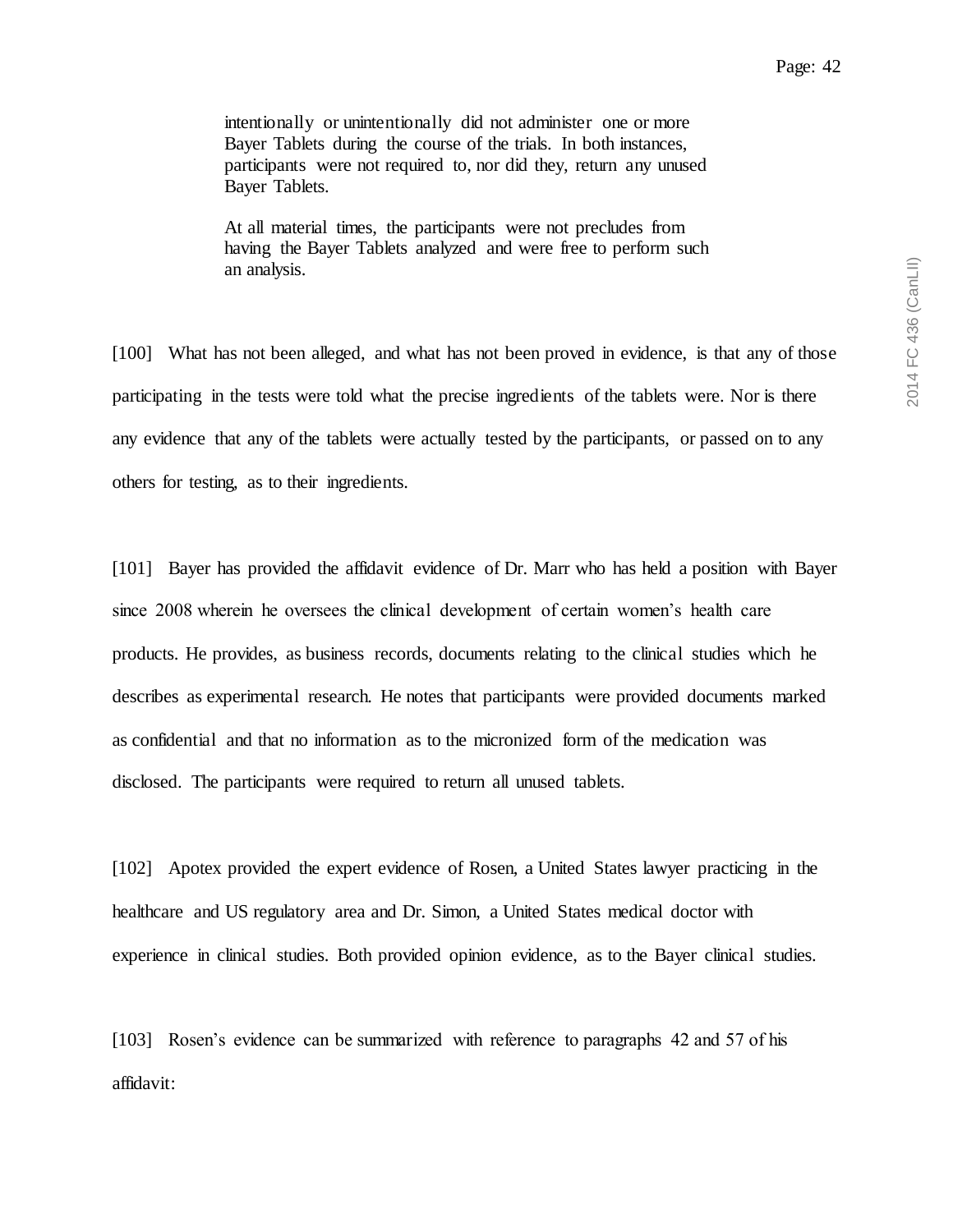42. In conclusion, it is my opinion that the clinical investigators, enrolled participants and potential participants would all have been aware of the following details of YASMIN:

> (a) that it was an oral contraceptive containing 3 mg of drospirenone and 0.03 mg of EE;

(b) that it was in the form of a tablet;

(c) that the tablets were contained within blister packs comprising 21 active pills and 7 placebo pills; and

(d) that the intended use was for contraception.

… 57. Accordingly, in my opinion, there was no prohibition precluding the clinical investigators from disclosing information relating to YASMIN to the three groups mentioned above, and, no prohibition precluding the enrolled and potential participants from publicly sharing information about the details of YASMIN. Such information relating to YASMIN was known to the clinical investigators, participants and potential participants and was not intended to be confidential.

[104] Dr. Simon's opinion can be summarized with reference to paragraph 35 of his affidavit:

35. Whatever extraordinary efforts are made on the part of the clinical investigator, in my experience, it will not ensure that all OC packets and tablets are returned and a great number of distributed tablets are never accounted for. Thus, a clinical investigator has no knowledge of what has come of such tablets. In my experience, in an OC clinical trial having a duration of thirteen cycles and including hundreds of participants, it is inevitable that OC packets and tablets would not be returned to the clinical investigators.

[105] The circumstances of these studies have been considered by the United States District Court for the District of New Jersey in *Bayer Schering Pharma AG et al v Barr Laboratories, Inc.*, Civil Action No. 05-CV-2308 (PGS) wherein Judge Sheridan of that Court gave a lengthy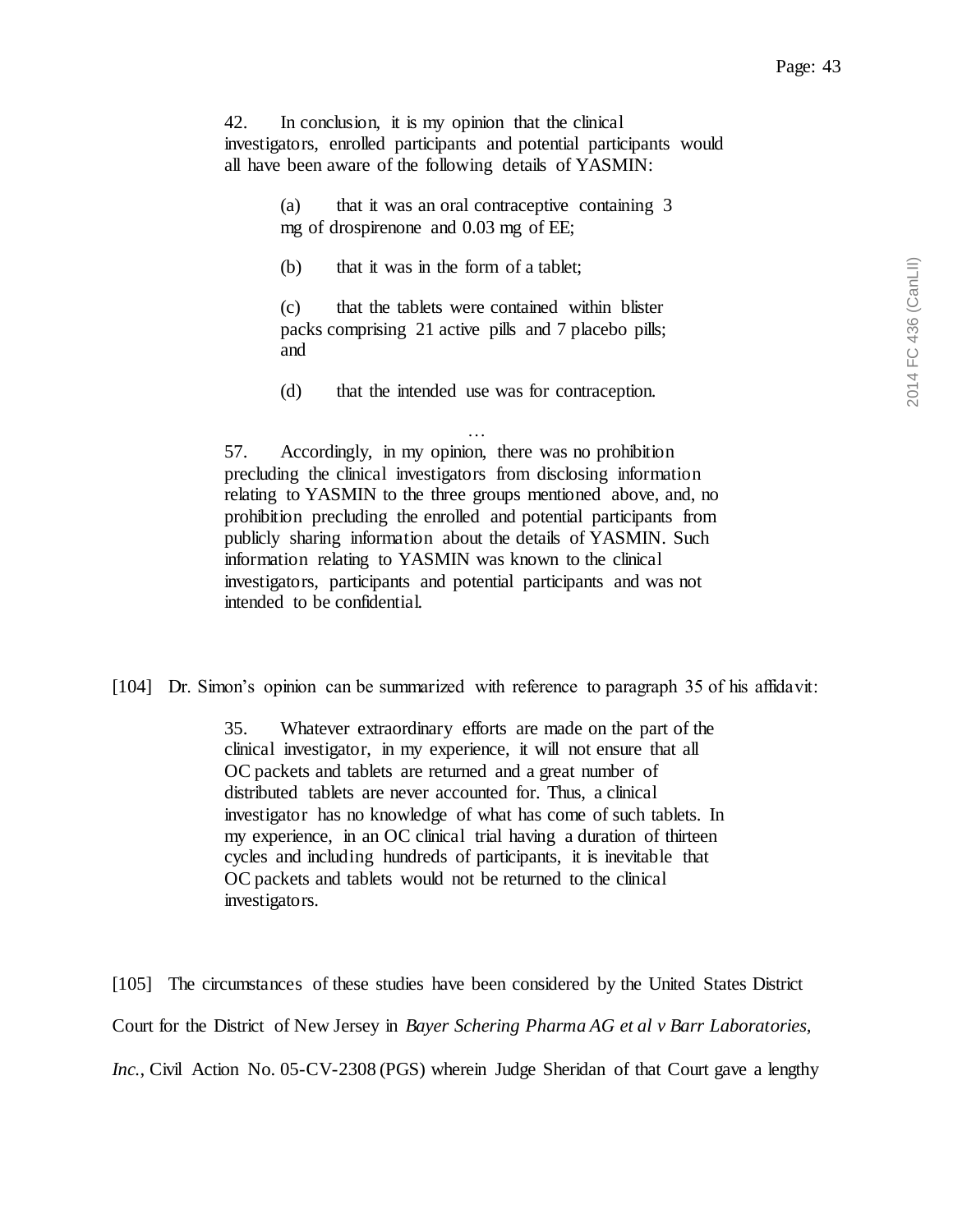decision dated March 3, 2008. That decision was affirmed by the United States Court of Appeal for the Federal Court (US CAFC) on August 5, 2009, No 2008-1282 without discussion as to this issue.

[106] The circumstances of these studies have also been considered by the Technical Board of Appeal of the European Patent Office, Case Number T 0007/07-3.3.2 in a decision dated 7 July 2011.

[107] I am concerned that Rosen seems to have been unaware of the decisions of the United States Courts or the European Board. On cross-examination at page 14 of the transcript he said that he had not reviewed any court decisions regarding drospirenone in America or otherwise. Given that there has been a decision of the United States Courts or European Board as to the very circumstances at issue here I am puzzled and disappointed that Rosen did not look for or have his attention drawn to the relevant decisions.

[108] The reasons for the decision of Judge Sheridan respecting the alleged public use begins at page 71 of his reasons, part VII and continues to page 82. I repeat a portion of his conclusion at page 78 and pages 81-82:

> Barr has failed to meet their burden of clear and convincing evidence that the U.S. Clinical trial was public, and therefore is unable to establish a bar under ss.102(b).

Assuming Barr had established that the U.S. clinical trial was a public use, their ss. 102(b) would still fail, as Bayer has successfully asserted that the U.S. clinical trial was experimental in nature.

…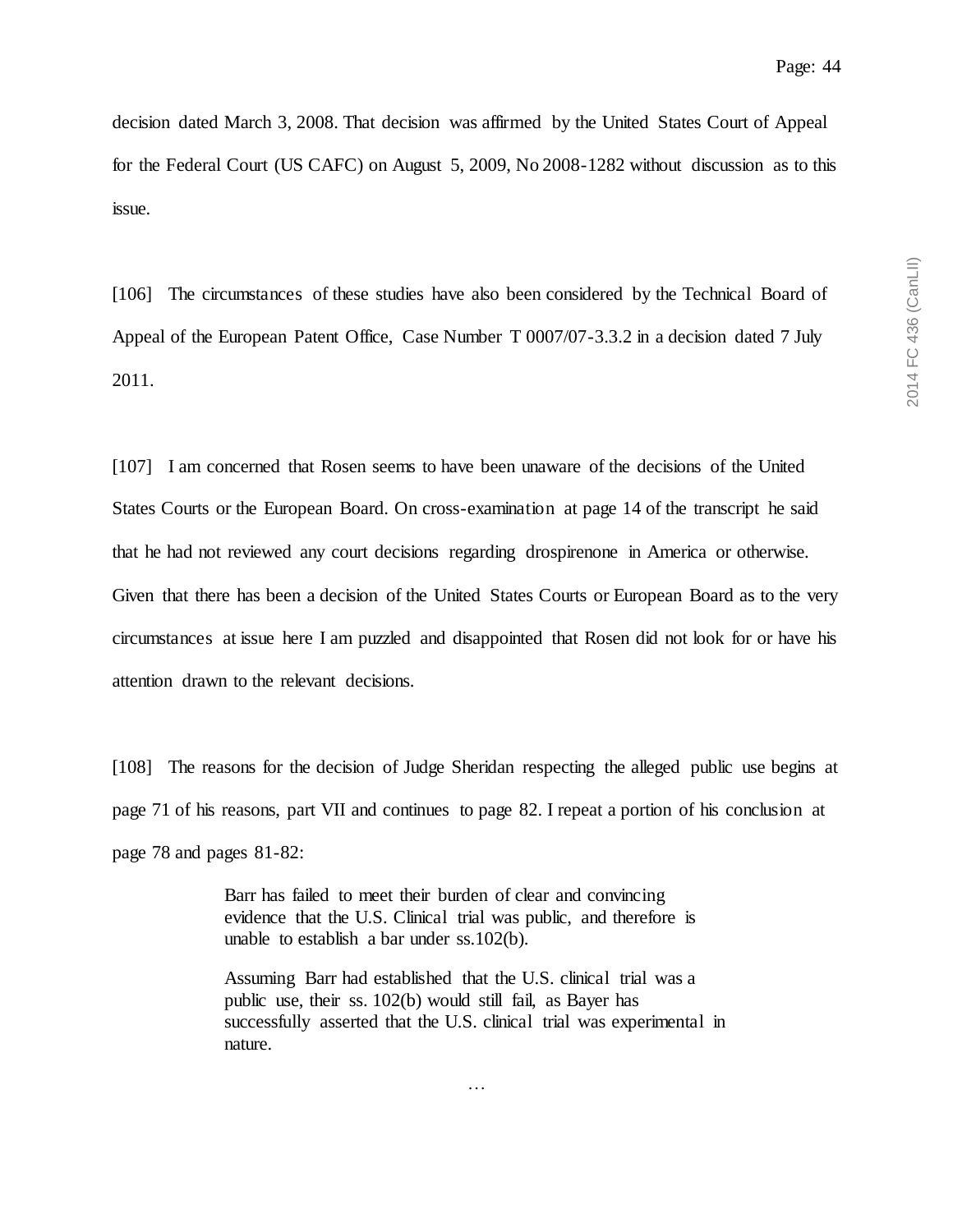Barr did not present any testimony to counter the statements of Dr. Shulan and Dr. Heithecker, or otherwise make this Court doubt their understanding that the U.S. clinical trial was necessary to determine effectiveness in the more diverse U.S. population. The extensive clinical testing demonstrates that there was a lack of confidence that the efficacy of the claimed invention could be based solely on the European trials.

The testing here indicates that the determination of whether the '531 Patent formula would be effective was still being determined, and Barr has not presented any evidence to counter the statements of Dr. Heithecker, Shluman and Ellman. As a consequence Barr has failed to meet its burden of establishing a reduction to practice by clear and convincing evidence.

[109] In brief Judge Sheridan found that Bayer's studies were experimental and that Barr had failed in its burden to establish that the clinical trial was public within the meaning of the relevant statutory provision.

[110] On the other hand the European Board found that, under its relevant law, if even a single member of the public, not under any obligation of secrecy, had the theoretical possibility of access to the particular information the information would have been made public. I repeat part of its decision at pages 16 to 18:

> The respondent did not contest that clinical trials were carried out prior to the priority date and that the principal investigators but not the participants entered into confidentiality agreements. The participants were informed about the active agents of the contraceptive, but were not told that the drospirenone was present in micronized form. Nor did the respondent contest that the oral contraceptive used for the study comprised all the features of the subject-matter according to claim 1.

> It is established board of appeal case law that if a single member of the public, who is not under an obligation to maintain secrecy, has the theoretical possibility to access particular information, this information is considered as being available to the public within the meaning of Article 54(2) EPC.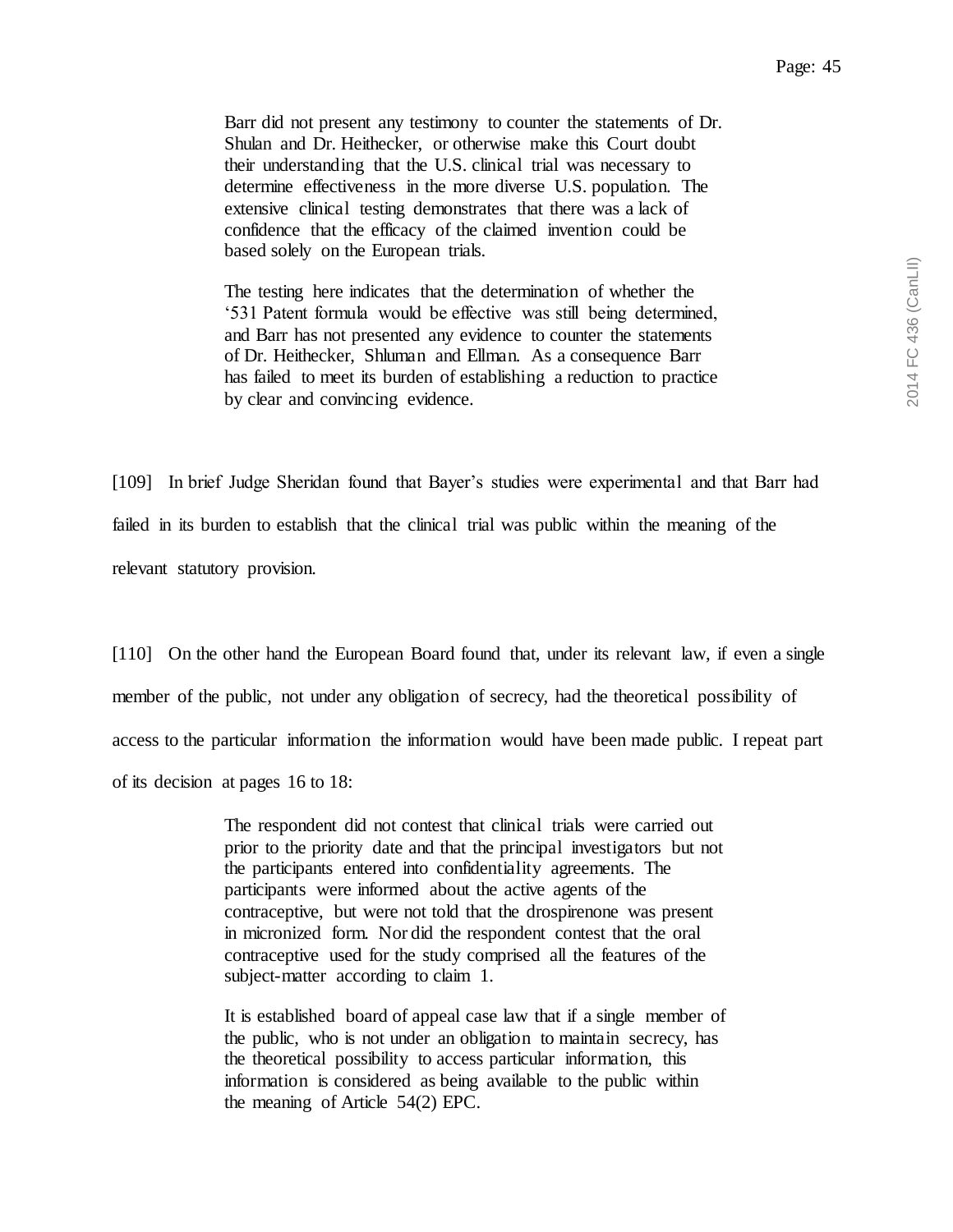The respondent argued that the drug had not become publicly available before the priority date as according to the established board of appeal case law any persons involved in clinical trials are (implicitly) bound to confidentiality.

The board does not agree with the respondent's interpretation of the case law. Both decisions cited by the respondent (T0152/03 of 22 April 2004 and T0906/01 of 28 September 2004) concern prototype devices that were to be implanted in a small number of patients. Therefore, even if the patients did not sign a confidentiality agreement, they would not have been in a position to pass the prototypes on or even inspect them themselves.

Such trials are to be distinguished from trials where a large number of patients are given tablets to take home with them and use over a longer period of time. It has been acknowledged by the US court that not all of the unused study drugs were returned. Therefore, it appears that after having handed out the drugs the respondent effectively lost control over them as the participants in the clinical trials were in no way barred from disposing of the drugs as they wanted.

In view of these circumstances, the board comes to the conclusion that the handing out of the drugs to the participants made them became publicly available.

[111] In the present Bayer argues that there is no evidence that any person connected with the clinical studies ever, in fact, received sufficient information so as to know exactly what the ingredients were in the tablets and there is no evidence that any person in fact analyzed any tablet or was likely to have done so. I agree.

[112] Bayer also argues that it took reasonable precautions so as to keep relevant information confidential and to require participants to return any unused tablets. Again, I agree.

[113] The opinion evidence of Dr. Simon is that it is "inevitable" that not all unused tablets would be returned. His opinion is not confined to the particular study at issue here but to, as he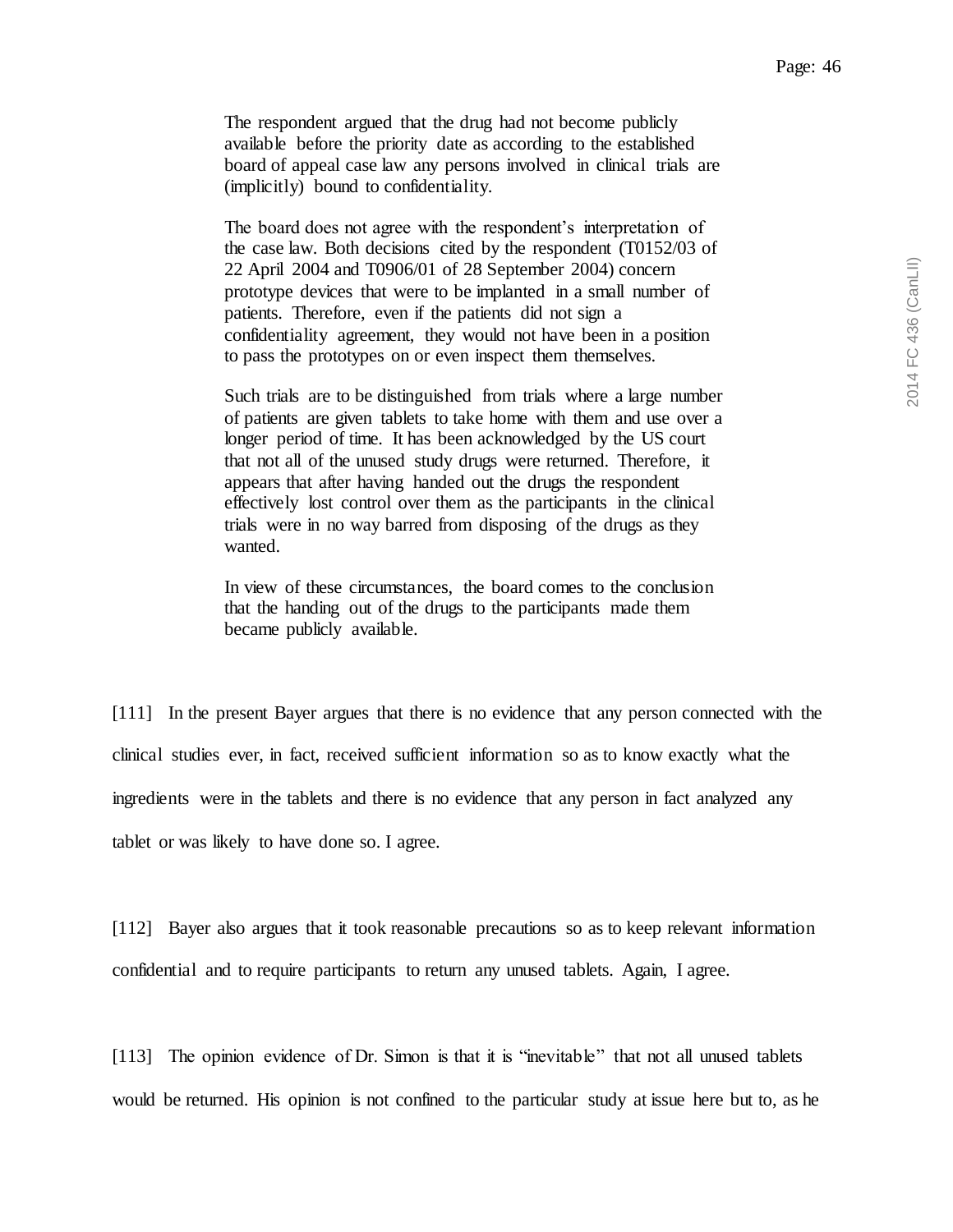says in paragraph 21 of his affidavit, "a clinical trial (that) had been conducted in the mid 1990s in the United States" that was an "open-labelled study that included 300 participants". His evidence, if taken to its logical conclusion, would be that a great many such studies would result in the "inevitable" failure to return tablets.

[114] Rosen's evidence is questionable since he does not address and was apparently unaware of the decisions of the United States Courts or the European Board.

[115] No evidence demonstrates or even suggests that a participant in the study knew the pharmaceutical make-up of the tablets or had the knowledge to discern that from the tablets provided. At best we have counsel's speculation that, as the European Board found, there is a "theoretical possibility" that such an analysis could have been conducted.

[116] There are two considerations that must be taken into account here with respect to the law. The first is whether there was a disclosure of the invention such as would constitute an anticipation under subsection 28.2(1)(a) of the *Patent Act*. The second is whether, nonetheless, the disclosure is exempted from those provisions because it was experimental.

[117] As to the first of these considerations Justice Rothstein (as he then was) in the Federal Court of Appeal in *Canwell Enviro-Industries Ltd. v Baker Petrolite Corp.* (2002), 17 CPR (4<sup>th</sup>) 478 provided a very thorough analysis of the legal requirements respecting disclosure under the provisions of subsection 28.2(1)(a) of the *Patent Act*. I provided an edited version of what he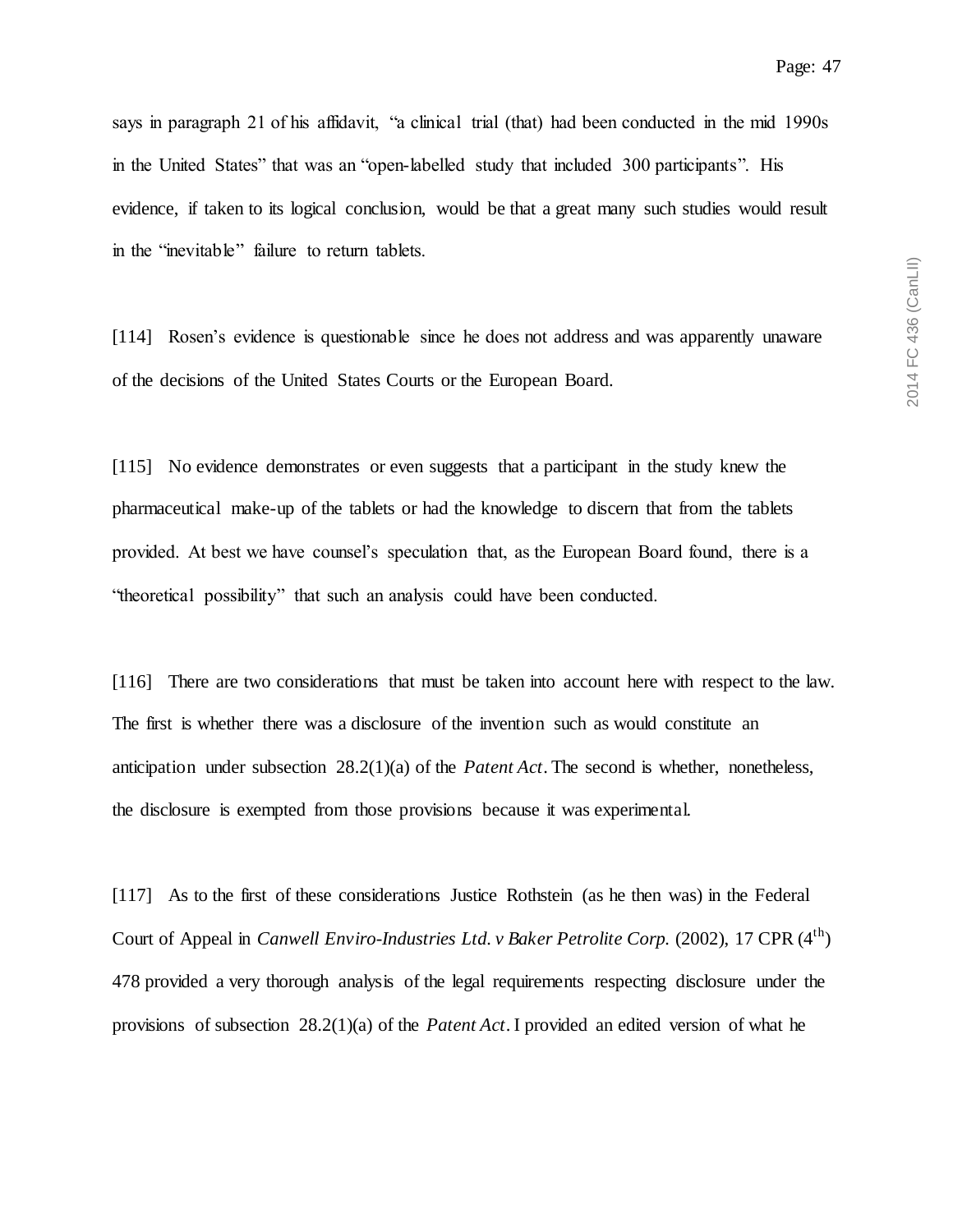wrote at pages 497 to 500 of the decision as reported where he set out eight (non-exhaustive)

principles:

1. Sale to the public or use by the public alone is insufficient to prove anticipation. Disclosure of the invention is required to constitute anticipation under para. 28.2(1)(a).

2. For a prior sale or use to anticipate an invention, it must amount to "enabling disclosure".

3. The prior sale or use of a chemical product will constitute enabling disclosure to the public if its composition can be discovered through analysis of the product.

4. The analysis must be able to be performed by a person skilled in the art in accordance with known analytical techniques available at the relevant time.

5. In the context of patent anticipation under para. 28.2(1)(a), when reverse engineering is necessary and capable of discovering the invention, an invention becomes available to the public if a product containing the invention is sold to any member of the public who is free to use it as she or he pleases.

6. It is not necessary to demonstrate that a member of the public actually analyzed the product that was sold.

7. The amount of time and work involved in conducting the analysis is not determinative of whether a skilled person could discover the invention. The relevant consideration, in this respect, is only whether inventive skill was required. There must be some evidence from which the use of inventive skill may be inferred. Complexity or time and work involved alone are insufficient.

8. It is not necessary that the product that is the subject of the analysis be capable of exact reproduction. It is the subject matter of the patent claims (the invention) that must be disclosed through the analysis. Novelty of the claimed invention is destroyed if there is disclosure of an embodiment which falls within the claim.

[118] In applying these principles to the present case I find that there has been established a "theoretical" possibility that a tablet could have been kept and analyzed, therefore the requirements of subsection 28.2(1) (a) of the *Patent Act* have been met.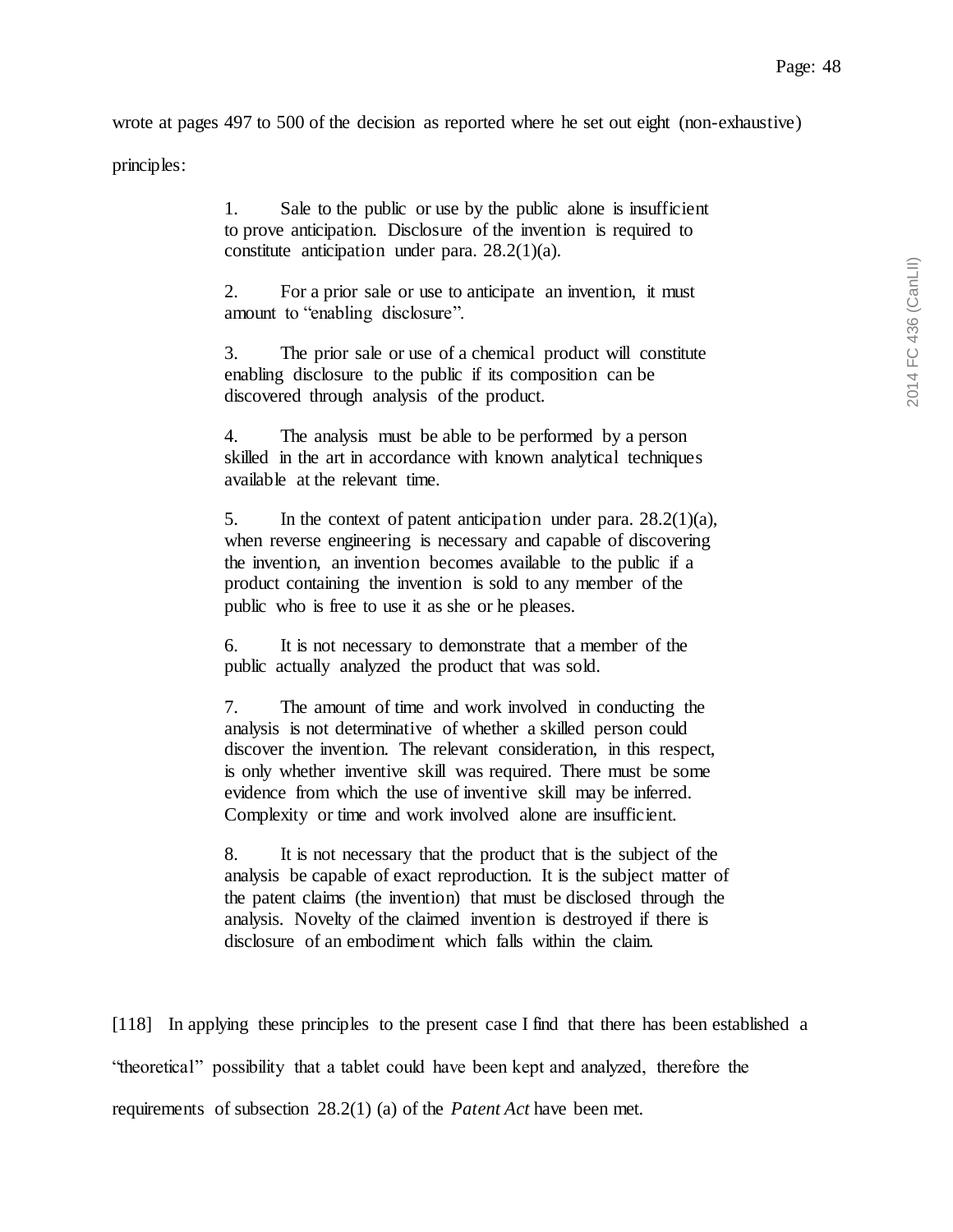[119] However that does not end the matter. The law in Canada has long been established that experimental use in order to bring the invention to perfection, does not constitute public use e.g. *Conway v Ottawa Electric Railway Co.*, (1904), 8 ExCR 432 at 442; *Gibney v Ford Motor Co. of Canada*, [1967] 2 ExCR 279 at para 49 in citing *Elias v Grovesend Tinplate Co.* (1890), 7 RPC 455 at 466. This applies in particular where, of necessity, the experimental use must be conducted in public.

[120] A practical application of the principle of experimental use can be seen with reference to the decision of this Court (Tremblay-Lamer J) in *Hi-Qual Mfg Ltd v Rea's Welding & Steel Supplies Ltd* (1994), 55 CPR ( $3<sup>rd</sup>$ ) 224, aff'd 61 CPR( $4<sup>th</sup>$ ) 270 (FCA) where a farmer placed a feeder that he was experimenting with in the back of his farm where it could possibly have been seen by a delivery man. Tremblay-Lamer J wrote as reported at pages 238-239 of this decision:

> Counsel for the defendant argues that the plaintiffs built and used the feeder on his farm as of February, 1983. The plaintiffs allege that it was built outside in the pads but that it was in a protected area that could not be seen by the public.

Photographs taken of the property show that the feeder was indeed located in a protected area and that there was no practical vantage point on any raod from which the feeder could be seen clearly. The evidence showed that the only possible witness was the oil delivery man given the height of his delivery truck. This, however, was not confirmed as the driver did not testify.

Furthermore, I am satisfied, based on the testimony of Mr. Delichte whom I find to be a credible witness, that during that period until the publication of the article in 1985, he was experimenting.

…

As pointed out at p. 160 in Gibney v. Ford Motor Co. of Canada Ltd. by Noel J: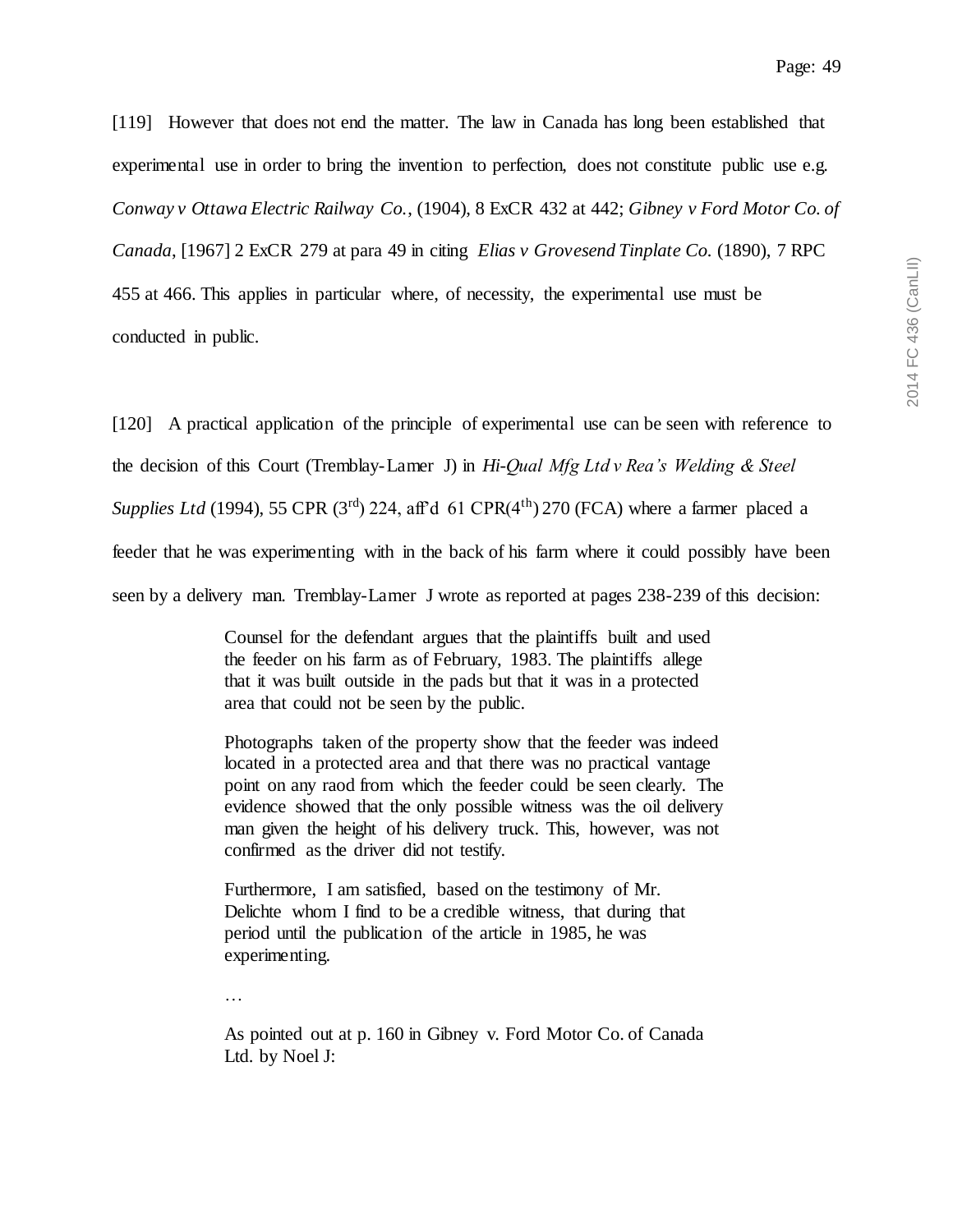I would indeed think that a common sense view should be taken in dealing with the means taken by an inventor to complete his invention and thereby ensure that a half-baked device is not patented and provided he is experimenting, the means employed should not be too important.

Indeed, the small man, in my view, is entitled to an invention as well as the large corporation and whether he is or not a dedicated or professional inventor, he should still be entitled to what he invents.

Counsel for the defendant also argues that the plaintiff made a commercial use of the feeder because he was selling the cattle used for the experiment. I do not accept this proposition. To test the device, Mr. Delichte had no alternative other than to use the cattle on his farm since they were part of his operation and had to be sold at one point. In cannot be said, in my view, that this amounts to a commercial use of his invention.

[121] In the present case clinical studies were necessary to prove that the drug was safe and effective and, thereby, gain government approval for sale. Until this had been demonstrated, no commercial sale of the drug could have been made. Bayer took reasonable steps to ensure the confidentiality of the relevant documents and to ensure that unused tablets were returned. The theoretical possibility that some tablets were retained and analyzed is just that, theoretical. This theoretical possibility does not preclude the fact that the studies were experimental, and of necessity, conducted by the provision of tablets to members of the public. Thus these clinical studies are exempted from public use.

[122] I find that Apotex's allegations that the clinical studies conducted an anticipation of the claims at issue are not justified.

## <span id="page-49-0"></span>XIV. VALIDITY- AMBIGUITY/ INSUFFICIENCY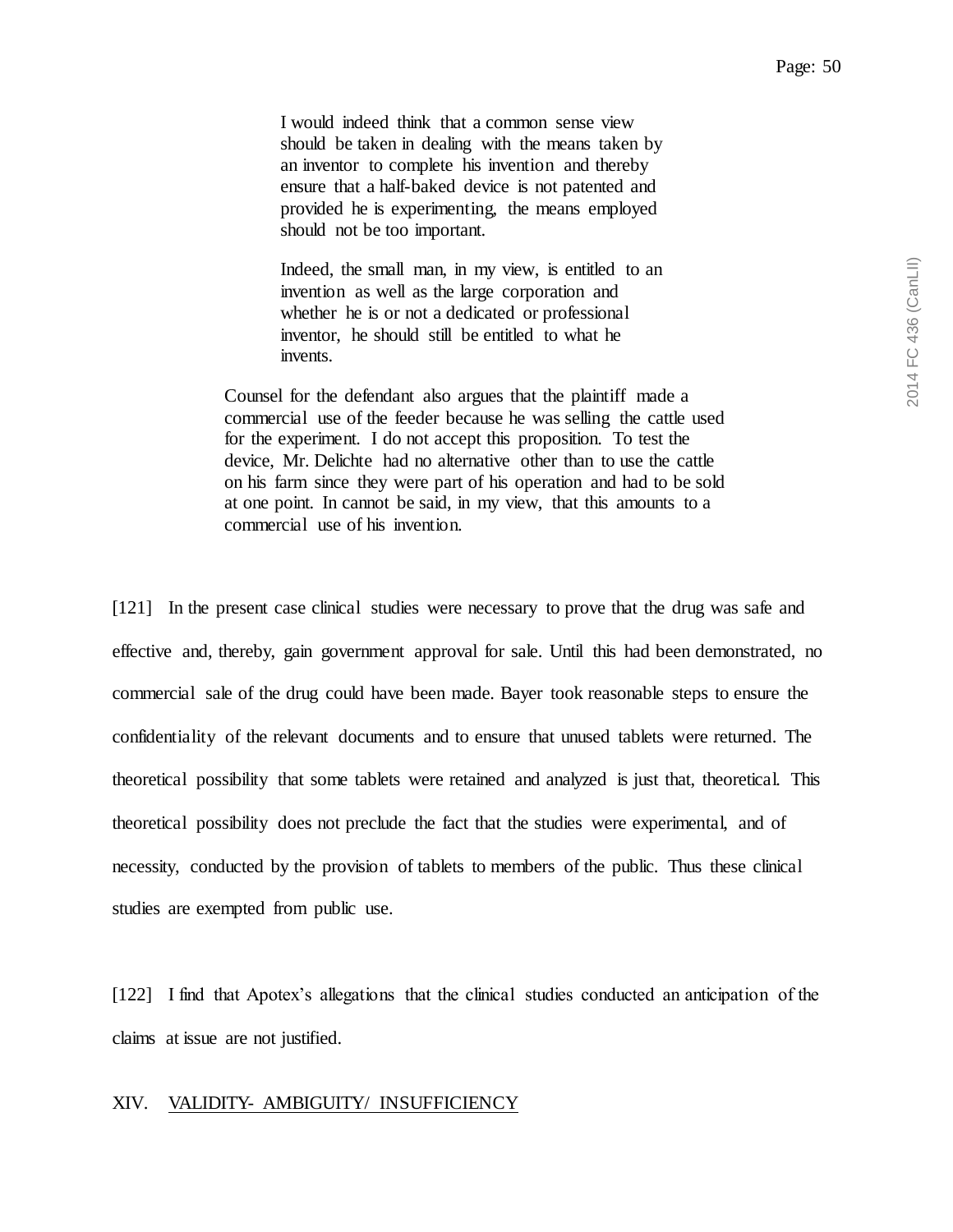[123] Apotex alleges, in brief, that claim 31 of the '426 patent is ambiguous/insufficient because a skilled person could not ascertain whether a composition other than a tablet comprising 3 mg of drospirenone possessed by the dissolution profile required by that claim. In particular, it alleges that claim 31 embraces compositions comprising from about 2 mg to about 4 mg of drospirenone yet the dissolution test described in the patent relates only to 3 mg tablets. Further it alleges that claim 31 embraces compositions including tablet, capsule and liquid dosage forms, yet the dissolution test described in the patent relates only to a tablet.

[124] In the Cobalt Proceedings allegations as to ambiguity and insufficiency as raised by Cobalt were discussed in my Reasons at paragraphs 101 to 106 (2013 FC 1061). Those allegations were in respect of different "ambiguities" or "insufficiencies" raised by Apotex in the present proceeding. It must be noted that in raising those allegations that are different from each other Apotex and Cobalt seem more intent in casting about to pick at whether they can than to argue genuine ambiguities or insufficiencies. Cobalt never thought that testing 3 mg could never support a claim to 2 to 4 mg and never thought that claim 31 extended beyond tablets.

[125] Apotex does not argue on the basis on any evidence that it presented rather, it picks at the evidence presented by Bayer through Dr. Davies.

[126] I am entirely satisfied on the basis of Dr. Davies' evidence, particularly at paragraphs 385 to 387 of his affidavit that Apotex's allegations in this respect are not justified.

## <span id="page-50-0"></span>XV. VALIDITY- OTHER ALLEGATIONS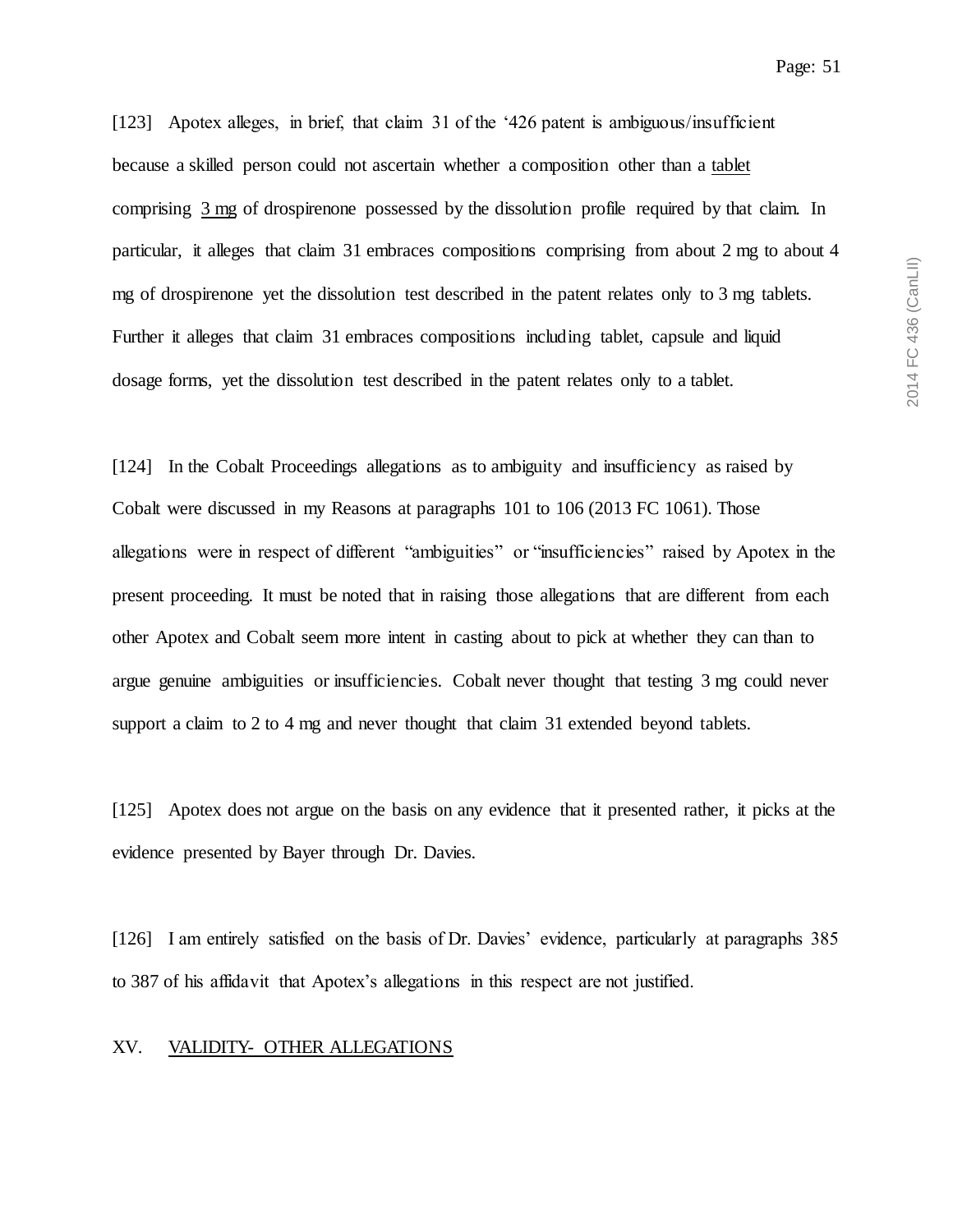[127] At the hearing Apotex's Counsel dropped all argument as to overbreadth. No arguments remain.

## <span id="page-51-0"></span>XVI. CONCLUSION AND COSTS

[128] In conclusion I have found that Apotex's allegation as to non-infringement is justified and, on that basis, this application must be dismissed. I have found that Apotex's allegations as to invalidity are not justified but this is irrelevant as to the dismissal of these proceedings.

[129] While Apotex has been successful in the result that the application is dismissed, it was successful only in the respect of the non-infringement issue. Therefore, subject to the following terms, Apotex is permitted to recover only one-half of its taxable costs and disbursements to be assessed at the middle of Column IV. In assessing these costs and disbursements the following principles shall be applied:

- Fees and disbursements shall be allowed only for Dr. Cima and no other expert witness, his allowable fees shall not exceed the fees chargeable by Apotex's senior counsel for like time;
- Fees for one senior and one junior counsel at trial are allowed;
- Fees for only one counsel in attendance at any cross-examinations are allowed at a senior counsel level.

"Roger T. Hughes"

Judge

Toronto, Ontario May 7, 2014